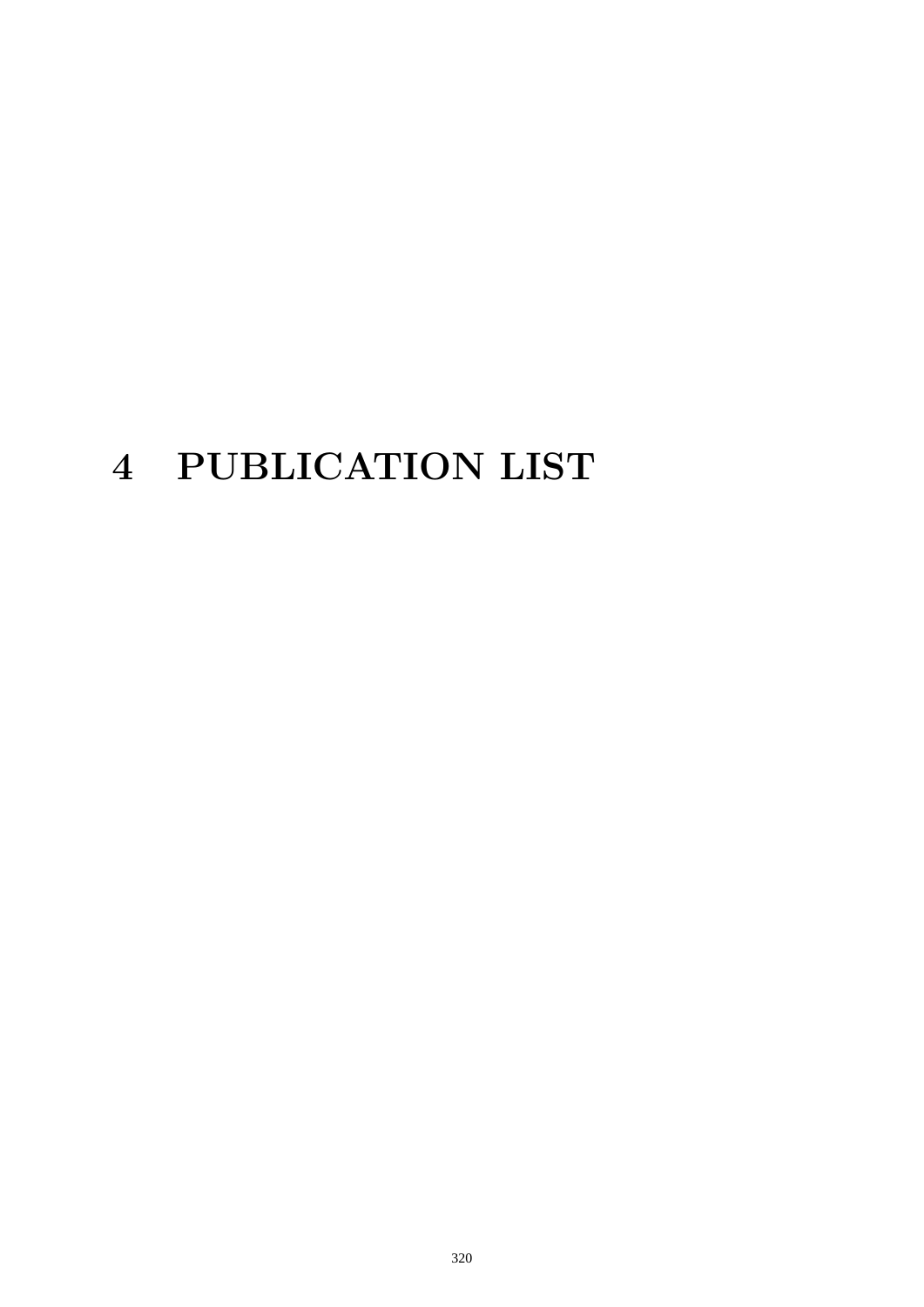Example:

**LASTNAME, Firstname** [ project class;  $\#$  points (B),  $\#$  points (C) ] (Page  $\#$ ) Project title

- 1. First paper
	- Names of Authors, etc.
- 2. Second paper
	- ...

## *✷* ISSP Joint Research Projects

#### **ADACHI, Takahiro** [ C class; 3500 (B), 900 (C) ] (250)

**—** *Heat Transfer Characteristics of Condensate Film Flow along Vertical Plates with Microscopic Grooves*

#### **AKAGI, Kazuto** [ C class; 11000 (B), 0 (C) ] (55)

**—** *Exploration of structure motifs characterizing the metal oxides*

1. Deep electron and hole polarons and bipolarons in amorphous oxide M. Kaviani et al.: Phys. Rev. B **94** (2016) 020103(R).

#### **AKAI, Hisazumi** [ B class; 500 (B), 300 (C) ] (140)

**—** *Electronic structure of light rare earth permanent magnets*

- 1. Schottky junction studied using Korringa–Kohn–Rostoker Nonequilibrium Green's function method M. Ogura and H. Akai: J. Phys. Soc. Jpn. **85** (2016) 104715.
- 2. Relevance of 4f-3d exchange to finite-temperature magnetism of rare-earth permanent magnets: an ab-initio-based spin model approach for  $NdFe_{12}N$ M. Matsumoto, H. Akai, Y. Harashima, S. Doi and T. Miyake: J. Appl. Phys. **119** (2016) 213901.
- 3. Electrical resistivity of substitutionally disordered hcp Fe–Si and Fe–Ni alloys: Chemically-induced resistivity saturation in the Earth's core

H. Gomi, K. Hirose, H. Akai, and Y. Fei: Earth Planet. Sci. Lett. **451** (2016) 51.

- 4. Monte Carlo analysis for finite-temperature magnetism of  $Nd_2Fe_{14}B$  permanent magnet Yuta Toga, Munehisa Matsumoto, Seiji Miyashita, Hisazumi Akai, Shotaro Doi, Takashi Miyake, and Akimasa Sakuma: Phys. Rev. B **94** (2016) 174433.
- 5. Atomistic-model study of temperature-dependent domain walls in the neodymium permanent magnet  $Nd_2Fe_{14}B$

Masamichi Nishino, Yuta Toga, Seiji Miyashita, Hisazumi Akai, Akimasa Sakuma, and Satoshi Hirosawa: Phys. Rev. B **95** (2017) 094429.

#### **AKASHI, Ryosuke** [ C class; 5500 (B), 800 (C) ] (79)

**—** *Accurate evaluation of electron-phonon coupling in sulfur-hydride superconductors*

- 1. Possible "Magnéli" Phases and Self-Alloying in the Superconducting Sulfur Hydride R. Akashi, W. Sano, R. Arita, and S. Tsuneyuki: Phys. Rev. Lett. **117**, (2016) 075503.
- 2. Weak Phonon-mediated pairing in  $BiS<sub>2</sub>$  superconductor from first principles C. Morice, R. Akashi, T. Koretsune, S. S. Saxena, and R. Arita: arXiv:1701.02909; submitted.

**ANDO, Yasunobu** [ C class; 1000 (B), 0 (C) ] (139)  $\rightarrow$  *First-Principles study on the electric-double layer capacitance of MXene compound Ti<sub>2</sub>CT<sub><i>x*</sub>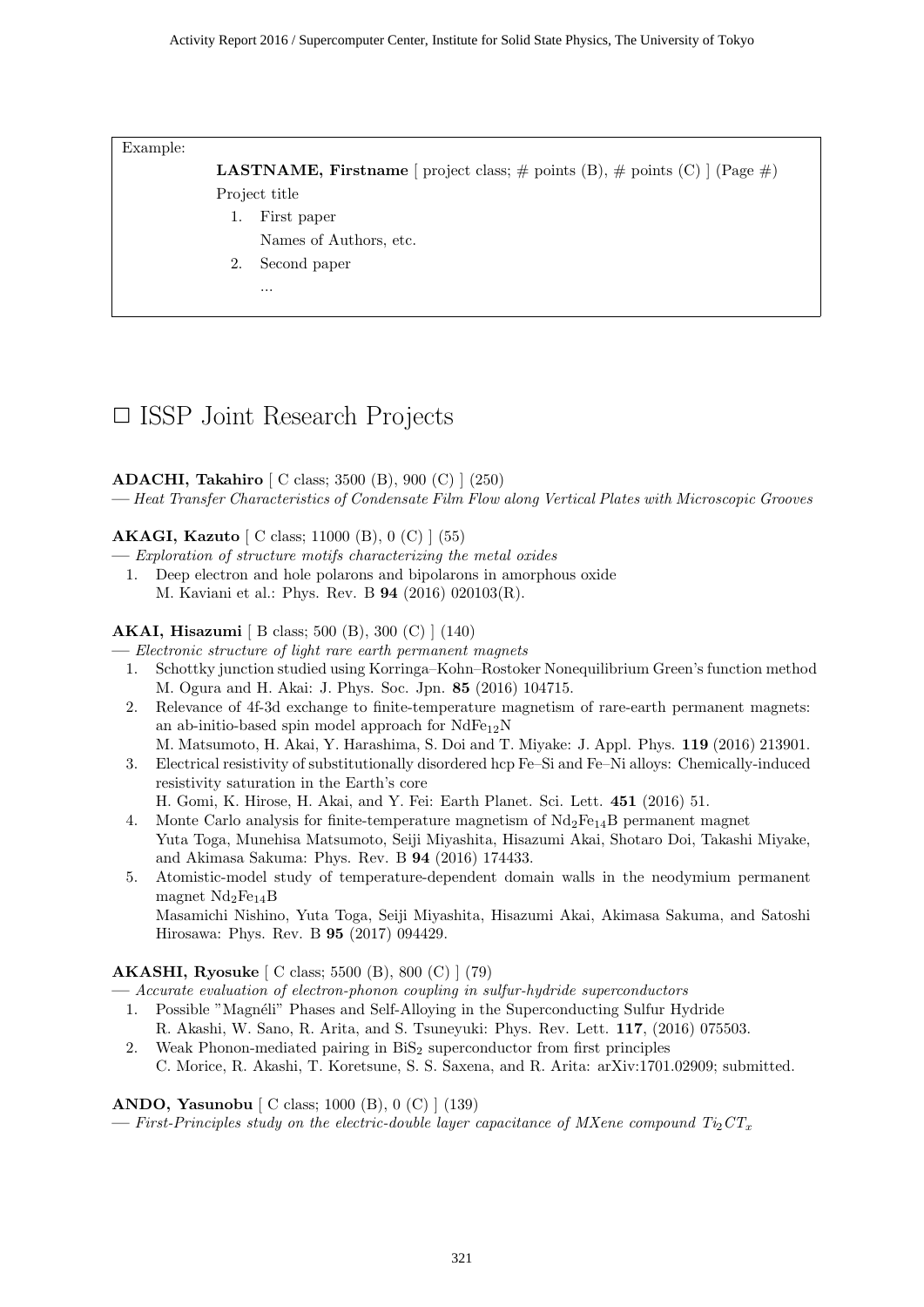#### **AOYAMA, Kazushi** [ B class; 1200 (B), 0 (C) ] (270)

- **—** *Effects of a magnetic field on spin-lattice-coupled orders in pyrochlore antiferromagnets*
- **—** *Lattice distortion effects on classical Heisenberg antiferromagnets on pyrochlore lattices*
- 1. Spin-Lattice-Coupled Order in Heisenberg Antiferromagnets on the Pyrochlore Lattice K. Aoyama and H. Kawamura: Phys. Rev. Lett. **116** (2016) 257201.

#### **ARAI, Munehito** [ B class; 2100 (B), 1300 (C) ] (257)

- **—** *Computational rational design of novel artificial proteins*
- **—** *Molecular dynamics simulations of proteins*
- **—** *Structure and dynamics of the gliding protein from Mycoplasma mobile*

#### **ARAIDAI, Masaaki** [ C class; 5500 (B), 2000 (C) ] (68)

**—** *Development and Application of Extended Ensemble Method Coupled With First-Principles Electronic Structure Calculations*

#### **ARAKAWA, Naoya** [ B class; 700 (B), 0 (C) ] (193)

**—** *Study of interaction and multiband effects in intrinsic spin-Hall effect of an interacting multiorbital metal*

- 1. Controlling spin Hall effect by using a band anticrossing and nonmagnetic impurity scattering T. Mizoguchi and N. Arakawa: Phys. Rev. B **93** (2016) 041304(R).
- 2. Fermi-surface vs. Fermi-sea contributions to intrinsic anomalous- and spin-Hall effects of multiorbital metals in the presence of Coulomb interaction and spin-Coulomb drag N. Arakawa: Phys. Rev. B **93** (2016) 245128.
- 3. Microscopic theory on charge tranports of a correlated multiorbital system N. Arakawa: Phys. Rev. B **94** (2016) 045107.
- 4. Microscopic theory of Dzyaloshinsky-Moriya interaction in pyrochlore oxides with spin-orbit coupling
	- N. Arakawa: Phys. Rev. B **94** (2016) 155139.
- 5. Vector chirality for effective total momentum  $J_{\text{eff}}$  in a nonfrustrated Mott insulator: Effects of strong spin-orbit coupling and broken inversion symmetry N. Arakawa: Phys. Rev. B **94** (2016) 174416.
- 6. Magnon dispersion and specific heat of chiral magnets on the pyrochlore lattice N. Arakawa: subitted to Phys. Rev. B.

#### **ASAI, Yoshihiro** [ C class; 5000 (B), 2300 (C) ] (69)

**—** *Large scale computational simulations of non-equilibrium transport phenomena*

- 1. The effect of a Ta oxygen scavenger layer on HfO2-based resistive switching behavior: thermodynamic stability, electronic structure, and low-bias transport X. Zhong, I. Rungger, P. Zapol, H. Nakamura, Y. Asai and O. Heinonen: Phys. Chem. Chem. Phys. **18** (2016) 7502.
- 2. Competitive effects of oxygen vacancy formation and interfacial oxidation on an ultra-thin HfO2 based resistive switching memory: beyond filament and charge hopping models H. Nakamura and Y. Asai: Phys. Chem. Chem. Phys. **18** (2016) 8820.
- 3. Thermoelectric effect and its dependence on molecular length and sequence in single DNA molecules Y. Li, L. Xiang, J. L. Palma, Y. Asai and NJ Tao: Nature Communications, **7** (2016) 11294.
- 4. Thermal conductance of Teflon and Polyethylene: Insight from an atomistic, single-molecule level M. Buerkle and Y. Asai: Sci. Rep. **7** (2017) 41898.
- 5. The Orbital Selection Rule for Molecular Conductance as Manifested in Tetraphenyl-Based Molecular Junctions

M. Buerkle, L. Xiang, G. Li, A. Rostamian, T. Hines, S. Guo, G. Zhou, NJ Tao, and Y. Asai: J. Am. Chem. Soc. **139** (2017) 2989.

#### **DEKURA, Haruhiko** [ C class; 1500 (B), 0 (C) ] (49)

**—** *First-principles calculations of iron solid solution effects on the lattice thermal conductivity of lower mantle minerals*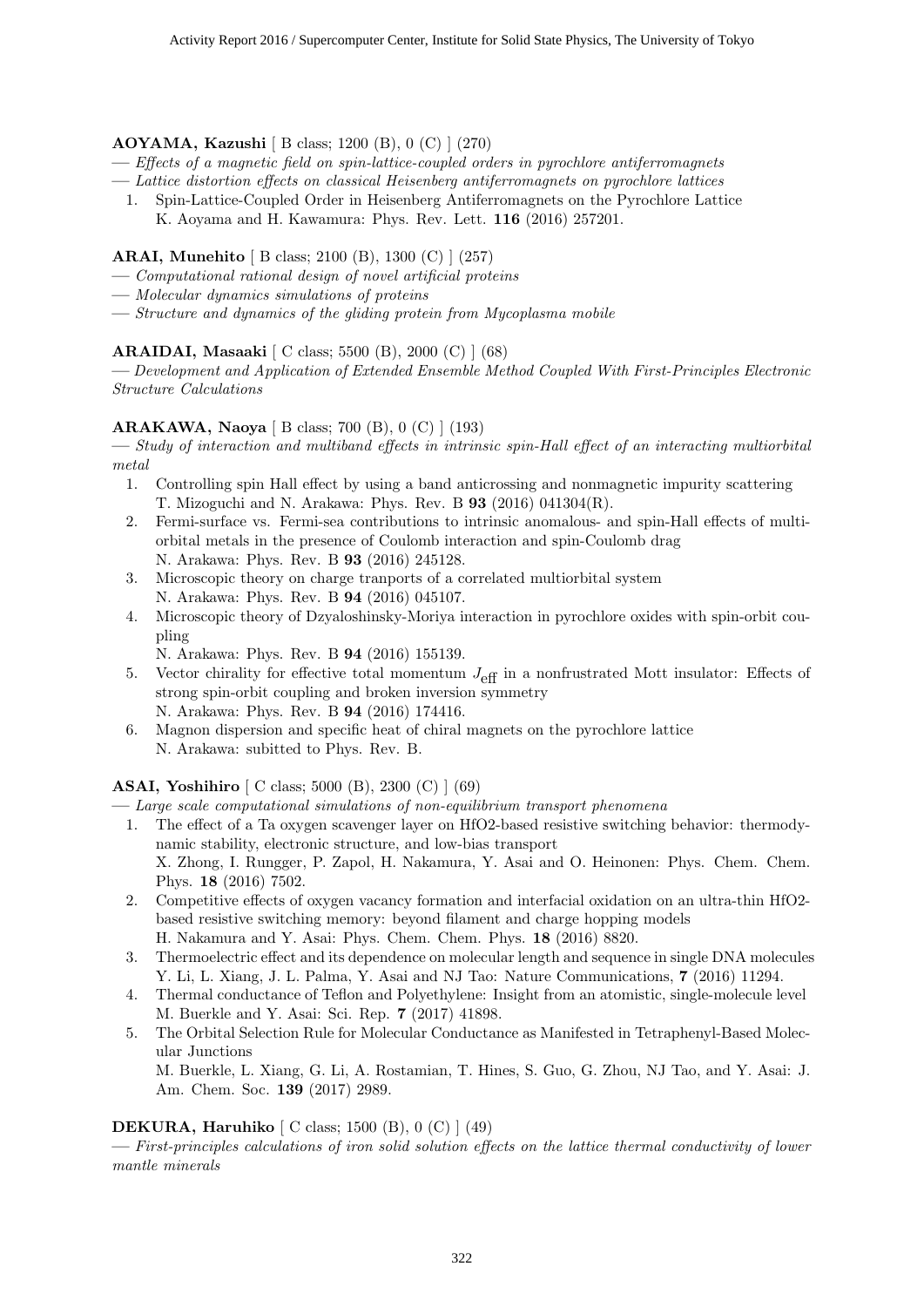#### **DINO, Wilson** [ C class; 5500 (B), 2000 (C) ] (67)

**—** *Surface reactions of hydrogen and oxygen on oxide materials*

- 1. A DFT+U study on the contribution of 4f electrons to oxygen vacancy formation and migration in Ln-doped CeO<sup>2</sup>
	- M. Alaydrus, M. Sakaue, H. Kasai: Phys. Chem. Chem. Phys. **18** (2016) 12938.
- 2.  $C_2H_4$  adsorption on  $Cu(210)$ , revisited: bonding nature and coverage effects S. Amino, E. Arguelles, W. A. Diño, M. Okada, H. Kasai: Phys. Chem. Chem. Phys. 18 (2016) 23621.
- 3. Experimental and Theoretical Studies on Oxidation of Cu-Au Alloy Surfaces: Effect of Bulk Au Concentration

M. Okada, Y. Tsuda, K. Oka, K. Kojima, W. A. Di˜no, A. Yoshigoe, H. Kasai: Sci. Rep. **6** (2016) 31101.

- 4. Morphology Effect on Proton Dynamics in Nafion<sup>®</sup> 117 and Sulfonated Polyether Ether Ketone J. X. Leong, W. A. Di˜no, A. Ahmad, W. R. W. Daud, H. Kasai: J. Phys. Soc. Jpn. **85** (2016) 094803.
- 5. Enhanced Molecular Adsorption of Ethylene on Reduced Anatase  $TiO<sub>2</sub>$  (001): Role of Surface O-vacancy

G. Shukri, W. A. Di˜no, H. K. Dipojono, M. K. Agusta, H. Kasai: RSC Advances **6** (2016) 92241.

6. CO-induced Pd segregation and the effect of subsurface Pd on CO adsorption on CuPd surfaces A. A. B. Padama, R. A. B. Villaos, J. R. Albia, W. A. Diño, H. Nakanishi, H. Kasai: J. Phys.: Condens. Matter **29** (2017) 025005.

#### **EGAMI, Yoshiyuki** [ C class; 1000 (B), 2000 (C) ] (119)

**—** *Development and application of first-principles simulator for time-dependent electron-transport calculation*

- 1. First-principles study on electron transport through BN-dimer embedded zigzag carbon nanotubes Y. Egami and H. Akera: Physica E **88** (2017) 212.
- 2. First-principles calculation method and its applications for two-dimensional materials Y. Egami, S. Tsukamoto, and T. Ono: Quantum Matter, in press.
- 3. First-principles study on electron transport through Mn(dmit)2 molecular junction depending on relative angle between ligands

Y. Egami and M. Taniguchi: submitted to Physica B.

#### **FUCHIZAKI, Kazuhiro** [ C class; 6500 (B), 0 (C) ] (233)

- **—** *Melting phenomena and polyamorphism*
	- 1. A new approach for estimating the density of liquids
	- T. Sakagami, K. Fuchizaki, and K. Ohara: J. Phys.: Condens. Matter **28** (2016) 395101.
	- 2. Structure of a molecular liquid GeI<sup>4</sup> K. Fuchizaki, T. Sakagami, S. Kohara, A. Mizuno, Y. Asano, and N. Hamaya: J. Phys.: Condens. Matter **28** (2016) 445101.
	- 3. Does a network structure exist in molecular liquid  $SnI<sub>4</sub>$  and  $GeI<sub>4</sub>$ ? T. Sakagami and K. Fuchizaki: J. Phys.: Condens. Matter **29** (2017) 145102.
	- 4. Determination of the Melting Curve of the Modified Lennard-Jones System Using the Nonequilibrium Relaxation Method
		- Y. Asano and K. Fuchizaki: J. Phys. Soc. Jpn **86** (2017) 025001.
	- 5. Accurate Critical Parameters for the Modified Lennard-Jones Model K. Okamoto and K. Fuchizaki: J. Phys. Soc. Jpn **86** (2017) 034003.

#### **FUJIKAWA, Sachie** [ C,D class; 1300 (B), 500 (C) ] ()

**—** *Study of band structure for InSbN based dilute nitride semiconductor by using first-principle simulation*

#### **FUJIMOTO, Yoshitaka** [ C class; 2000 (B), 0 (C) ] (121)

- **—** *Atomic structures and electronic properties of atomic-layered materials*
- 1. Interlayer distances and band-gap tuning of hexagonal boron-nitride bilayers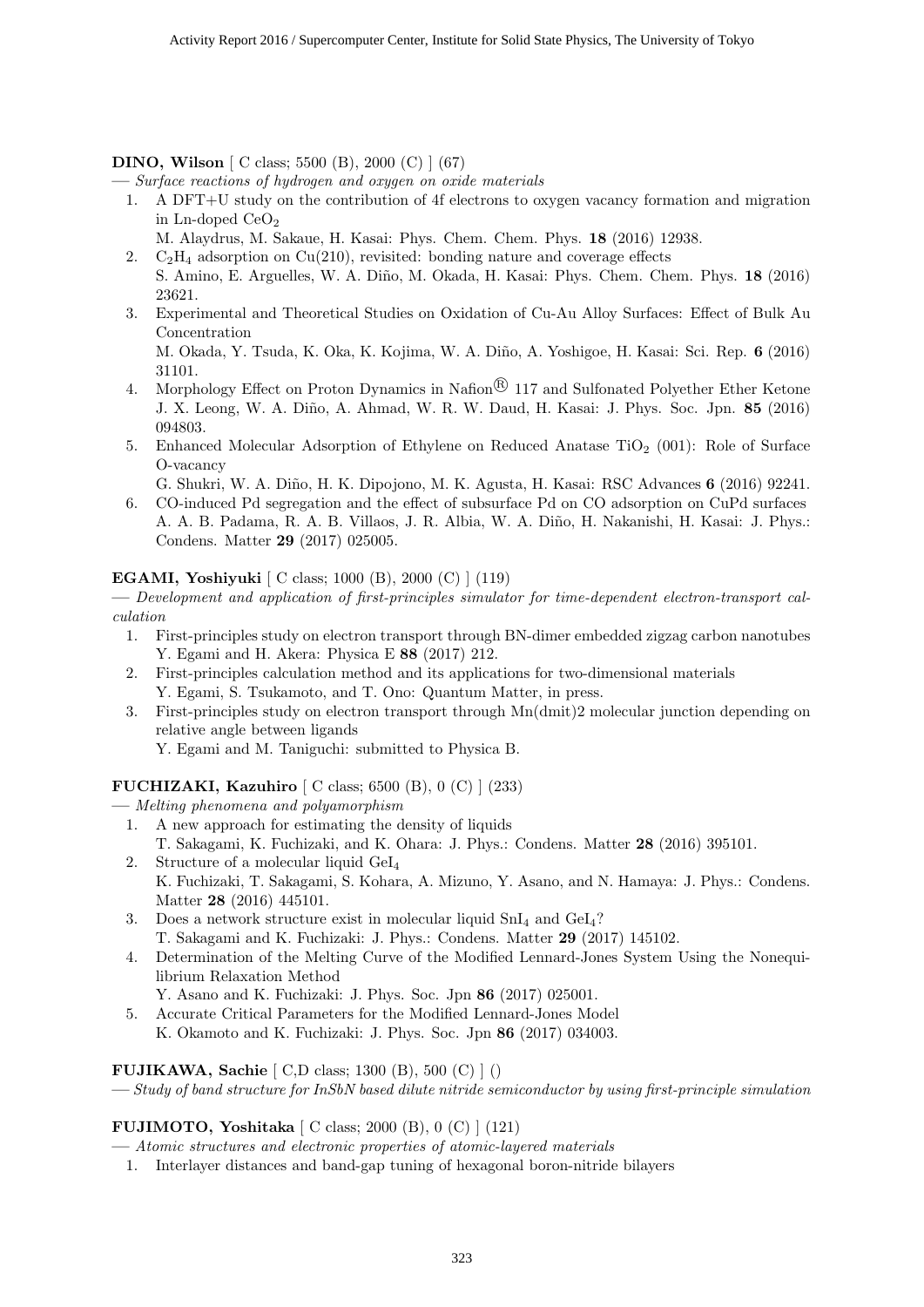Y. Fujimoto and S. Saito: Journal of the Ceramic Society of Japan **124**, 584 (2016).

- 2. Gas adsorption, energetics and electronic properties of boron- and nitrogen-doped bilayer graphenes Y. Fujimoto and S. Saito: Chem. Phys. **478**, 55 (2016).
- 3. Band engineering and relative stabilities of hexagonal boron-nitride bilayers under biaxial strains Y. Fujimoto and S. Saito: Phys. Rev. B **94**, 245427 (2016).
- 4. Structure, Stabilities, and Electronic Properties of Smart Ceramic Composites Y. Fujimoto: Sol-Gel Based Nanoceramic Materials: Synthesis, Properties, and Applications (Springer 2017) Chapter 4, pp.113.
- 5. Energetics and scanning tunneling microscopy images of B and N defects in graphene bilayer Y. Fujimoto and S. Saito: Springer Proceedings in Physics **186**, 107 (2017).
- 6. Gas adsorption effects on the stabilities, electronic structures and scanning tunneling microscopy of graphene monolayers doped with B or N Y. Fujimoto and S. Saito: submitted.

#### **FUKUDA, Jun-ichi** [ B,D class; 1700 (B), 0 (C) ] (266)

**—** *Calculation of optical properties of ordered structures of soft materials*

#### **FUKUI, Ken-ichi** [ C class; 4500 (B), 1700 (C) ] (82)

**—** *Microscopic Structure and Dynamics of Solutions Faced to Solid Materials Using First-Principles and Classical Molecular Dynamics*

1. Density Functional Theory Investigations of Ferrocene-Terminated Self-Assembled Monolayers: Electronic State Changes Induced by Electric Dipole Field of Coadsorbed Species Y. Yokota, S. Akiyama, Y. Kaneda, A. Imanishi, K. Inagaki, Y. Morikawa and K. Fukui: J. Phys. Chem. C, **120**, 8684-8692 (2016).

#### **FURUKAWA, Akira** [ C class; 4500 (B), 0 (C) ] (249)

- **—** *Anomalous rheological behaviors of glassy materials and granular suspensions*
	- 1. Significant Difference in the Dynamics between Strong and Fragile Glass-formers Akira Furukawa and Hajime Tanaka : Phys. Rev. E, **94**, 052607 (2016).
	- 2. Onset of shear thinning in glassy liquids: Shear-induced small reduction of effective density Akira Furukawa : Phys. Rev. E **95**, 012613 (2017).

#### **GOHDA, Yoshihiro** [ B class; 700 (B), 500 (C) ] (128)

**—** *Effects of heavy elements in surface nanostructures*

- 1. First-Principles Study of the Role of Cu in Improving the Coercivity of Nd-Fe-B Permanent Magnets
	- Y. Tatetsu, S. Tsuneyuki, and Y. Gohda: Phys. Rev. Appl. **6**, 064029 (2016).
- 2. Epitaxially stabilized iron thin films via effective strain relief from steps T. Miyamachi, S. Nakashima, S. Kim, N. Kawamura, Y. Tatetsu, Y. Gohda, S. Tsuneyuki, and F. Komori: Phys. Rev. B **94**, 045439 (2016).

#### **HAGITA, Katsumi** [ D class; 10000 (B), 0 (C) ] (212)

**—** *2D Scattering Pattern Analysis on Coarse Grained MD Model of Filled Hydrogel*

1. Coarse-Grained Molecular Dynamics Simulation of Filled Polymer Nanocomposites under Uniaxial Elongation

K. Hagita, H. Morita, M. Doi, H. Takano: Macromolecules 49 (2016) 1972-1983.

2. Molecular dynamics simulation study of a fracture of filler-filled polymer nanocomposites K. Hagita, H. Morita, H. Takano, Polymer, 99 (2016) 368-375.

**HAMADA, Ikutaro** [ C class; 2500 (B), 1300 (C) ] (103)

**—** *Development and application of the large-scale GW calculation code*

#### **HAMAMOTO, Yuji** [ C class; 2000 (B), 1300 (C) ] ()

**—** *First principles study of the influence of lattice defects on Pt cluster supported on graphene*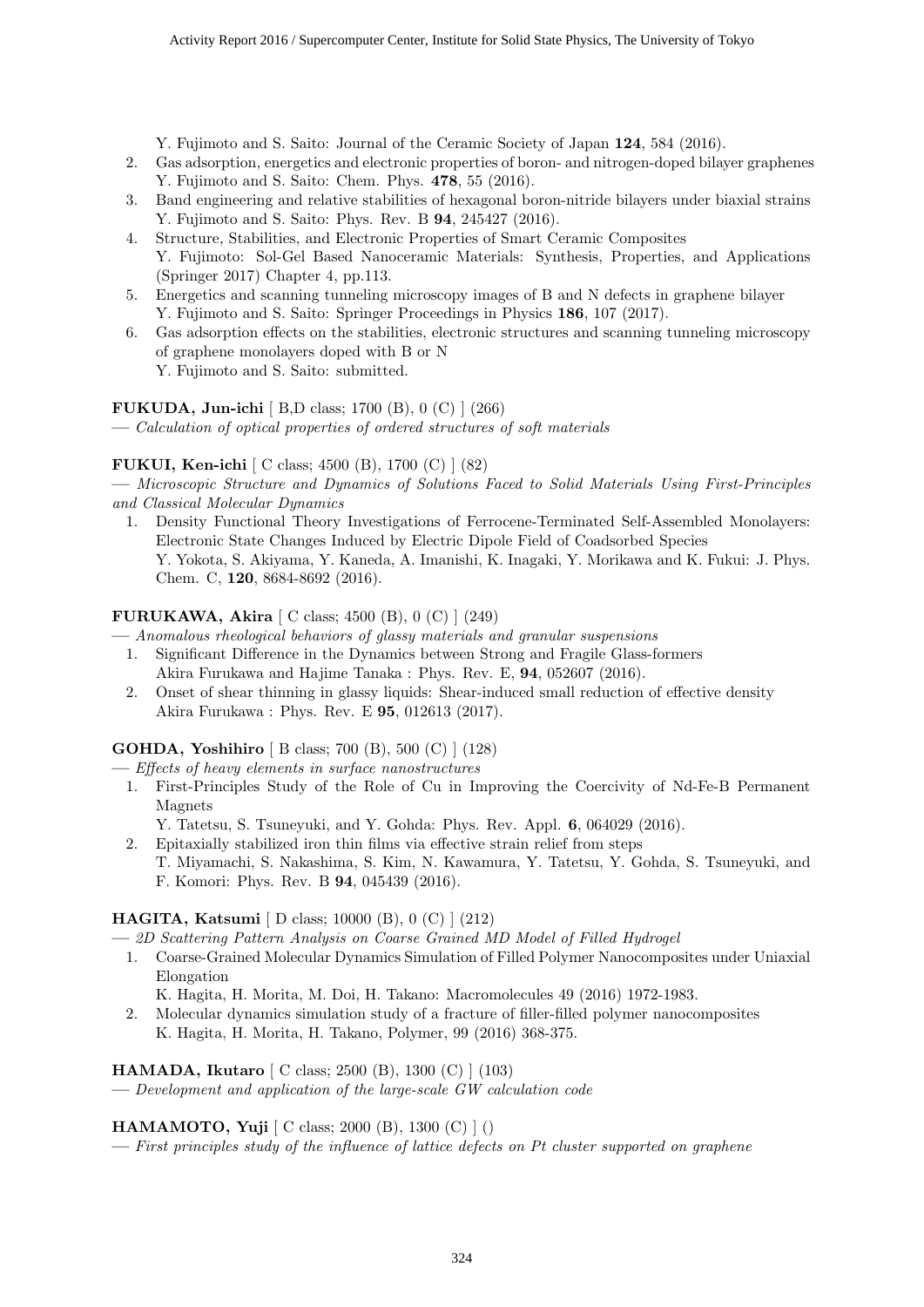**HARADA, Kenji** [ C class; 5000 (B), 0 (C) ] (245) **—** *Development of tensor network algorithms*

**HASHIMOTO, Tamotsu** [ C class; 5000 (B), 0 (C) ] (244)

**—** *Molecular dynamics simulation of ferroelectrics using a shell model II*

**HATSUGAI, Yasuhiro** [ C class; 6000 (B), 1300 (C) ] (229)

**—** *Numerical studies of bulk-edge correspondence*

- 1. Edge states of mechanical diamond and its topological origin Y. Takahashi, T. Kariyado, Y. Hatsugai: New J. Phys. 19, 035003 (2017).
- 2. Edge states of hydrogen terminated monolayer materials: silicene, germanene and stanene ribbons A. Hattori, S. Tanaya, K. Yada, M. Araidai, M. Sato, Y. Hatsugai, K. Shiraishi, Y. Tanaka: J. Phys. Cond. Mat. 29, 115302 (2017).
- 3. A Spin Pump Characterized by Entanglement Chern Numbers T. Fukui, Y. Hatsugai: J. Phys. Soc. Jpn 85, 083703 (2016).
- 4. Bulk-edge correspondence in topological pumping Y. Hatsugai, T. Fukui: Phys. Rev. B 94, 041102(2016).
- 5. Lattice realization of the generalized chiral symmetry in two dimensions T. Kawarabayashi, H. Aoki, Y. Hatsugai: Phys. Rev. B94, 235307 (2016).
- 6. Section Chern number for a three-dimensional photonic crystal and the bulk-edge correspondence S. Oono, T. Kariyado, Y. Hatsugai: Phys. Rev. B94, 125125 (2016).

**HATTORI, Kazumasa** [ C class; 2000 (B), 0 (C) ] (191)

**—** *Numerical analysis on a transverse-field Ising-Kondo lattice model*

**HATTORI, Ken** [ B class; 1200 (B), 300 (C) ] (125) **—** *Model calculations in Si surfaces with adsorbates*

**HAYAMI, Satoru** [ C class; 2000 (B), 0 (C) ] (189)

**—** *Study of skyrmion in frustrated magnets with inversion symmetry*

1. Effective bilinear-biquadratic model for noncoplanar ordering in itinerant magnets S. Hayami, R. Ozawa, and Y. Motome, submitted to Phys. Rev. B

**HIDA, Kazuo** [ B class; 500 (B), 0 (C) ] (280)

- **—** *Numerical Study of One Dimensional Frustrated Quantum Spin Systems*
	- 1. Topological Phases of Spin-1/2 Ferromagnetic–Antiferromagnetic Alternating Heisenberg Chains with Alternating Next-Nearest-Neighbour Interaction K. Hida: J. Phys. Soc. Jpn. **85**, 124712 (2016).
	- 2. Ground State Phase Diagram of S=1 Diamond Chains K. Hida and K. Takano: J. Phys. Soc. Jpn. **86**, 033707 (2017).

**HIRAI, Kunitomo** [ B class; 200 (B), 100 (C) ] (155)

**—** *Electronic State and Proximity Effects around Interface in Layered Superlattices*

**HIRAYAMA, Naomi** [ C class; 3000 (B), 0 (C) ] ()

**—** *Effects of Impurity Doping on Thermoelectric Transport Properties of Semiconducting Silicides*

#### **HIYAMA, Miyabi** [ B class; 600 (B), 0 (C) ] (278)

- **—** *Electronic states of bioluminescence related molecules*
	- 1. Reverse Stability of Oxyluciferin Isomers in Aqueous Solutions Y. Noguchi, M. Hiyama, M. Shiga, O. Sugino and H. Akiyama: J. Phys. Chem. B, **120** (2016) 8776.
	- 2. Theoretical insights into the effect of pH values on oxidation processes in the emission of firefly luciferin in aqueous solution

M. Hiyama, H. Akiyama and N. Koga, Luminescence: The Journal of Biological and Chemical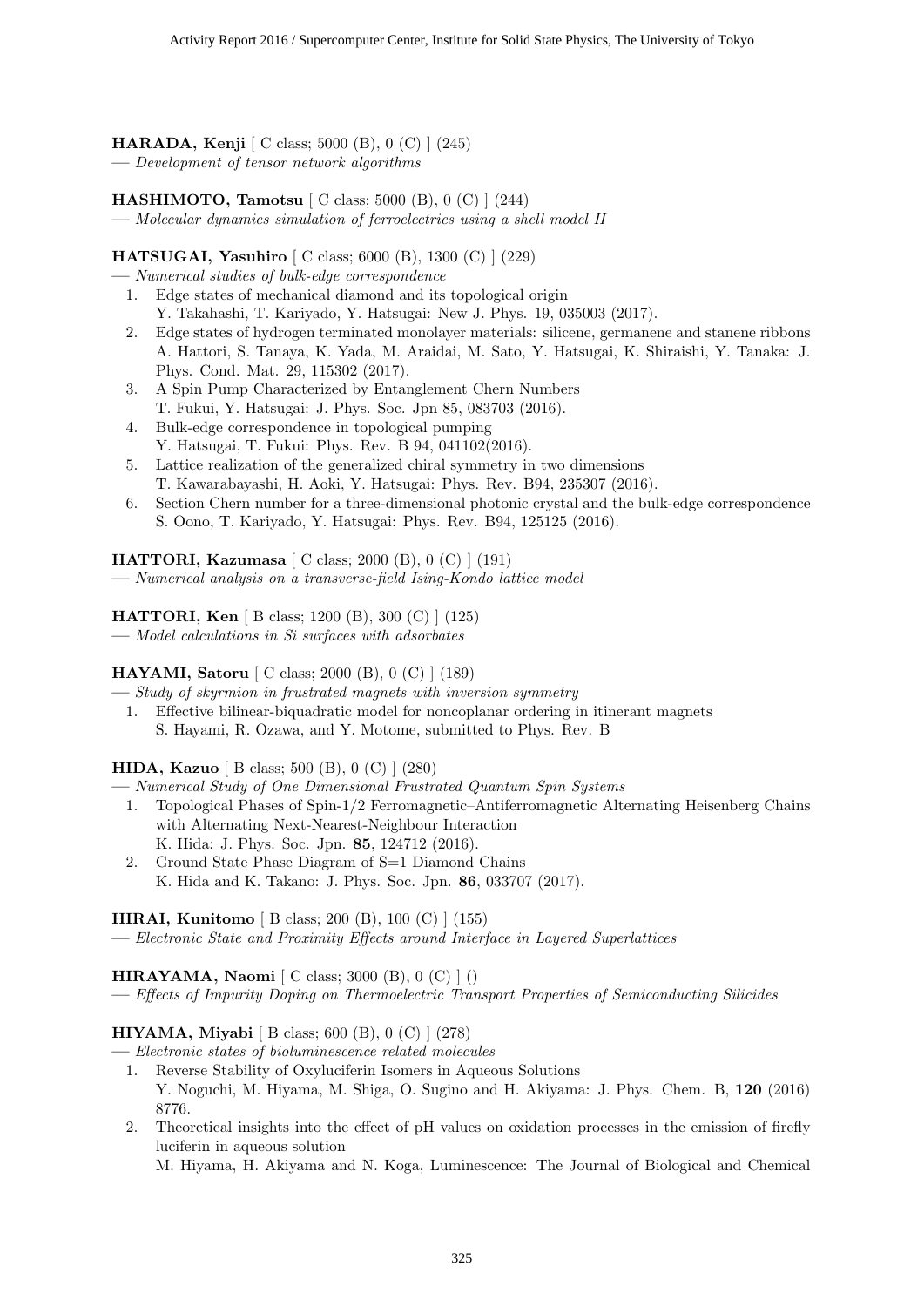Luminescence, in press

3. Effect of dynamical fluctuations of hydration structures on the absorption spectra of oxyluciferin anions in aqueous solution

M. Hiyama, M. Shiga, N. Koga, O. Sugino, H. Akiyama and Y. Noguchi: Phys. Chem. Chem. Phys., in press.

#### **HOSHI, Takeo** [ C class; 4500 (B), 500 (C) ] (95, 314)

**—** *Large-scale device-material research by massively parallel electronic structure calculation and data science*

1. Extremely scalable algorithm for 108-atom quantum material simulation on the full system of the K computer

T. Hoshi, H. Imachi, K. Kumahata, M. Terai, K. Miyamoto, K. Minami and F. Shoji, Proc. ScalA16 in SC16, pp.33-40, (2016)

2. One-hundred-nm-scale electronic structure and transport calculations of organic polymers on the K computer

H. Imachi, S. Yokoyama, T. Kaji, Y. Abe, T. Tada, AIP Conf. Proc. 1790, 020010, 4pp. (2016)

3. Asymptotic quadratic convergence of the serial block-Jacobi EVD algorithm for Hermitian matrices

G. Oksa, Y. Yamamoto, M. Vajtersic, Numerische Mathematik, to appear ( DOI : 10.1007/s00211- 016-0863-5 )

- 4. Performance analysis and optimization of the parallel one-sided block Jacobi SVD algorithm with dynamic ordering and variable blocking S. Kudo, Y. Yamamoto, M. Becka, M. Vajtersic, Concurrency and Computation: Practice and
- Experience, to appear ( $DOI: 10.1002/cp.4059$ ) 5. Switching mechanism in resistive random access memory by first-principles calculation using practical model based on experimental results T. Moriyama, T. Yamasaki, S. Hida, T. Ohno, S. Kishida, and K. Kinoshita, Jpn. J. Appl. Phys., Accepted.
- 6. Resistance given by tiling grain surface with micro surface structures inpolycrystalline metal oxide T. Moriyama, T. Yamasaki, T. Ohno, S. Kishida, and K. Kinoshita, J. Appl. Phys. **120**, 215302 (2016)
- 7. Formation mechanism of conducting path in resistive random access memory by first principles calculation using practical model based on experimental results T. Moriyama, T. Yamasaki, T. Ohno, S. Kishida, and K. Kinoshita, MRS Advances **1(49)**, 3367 (2016)

**HOSHINO, Shintaro** [ C class; 5500 (B), 0 (C) ] (173)

- **—** *Monte Carlo approach to correlated electron and spin systems*
	- 1. Ultrafast switching of composite order in A3C60
		- P. Werner, H. Strand, S. Hoshino, M. Eckstein, arXiv:1612.09584, (2016).
	- 2. Spontaneous orbital-selective Mott transitions and the Jahn-Teller metal of A3C60 S. Hoshino, P. Werner, arXiv:1609.00136, (2016), accepted for publication in Phys. Rev. Lett.
	- 3. A spin-freezing perspective on cuprates P. Werner, S. Hoshino, H. Shinaoka, Phys. Rev. B 94, 245134 (2016).
	- 4. Long-range orders, spin- and orbital-freezing in the two-band Hubbard model K. Steiner, S. Hoshino, Y. Nomura, P. Werner, Phys. Rev. B 94, 075107 (2016).
	- 5. Tunneling and Josephson effects in odd-frequency superconductor junctions: A study on multichannel Kondo chain
		- S. Hoshino, K. Yada, Y. Tanaka, Phys. Rev. B 93, 224511 (2016).
	- 6. Critical Temperature Enhancement of Topological Superconductors: A Dynamical Mean Field Study

Y. Nagai, S. Hoshino, Y. Ota, Phys. Rev. B (Rapid Communications) 93, 220505 (2016)

- 7. Electronic orders in multi-orbital Hubbard models with lifted orbital degeneracy S. Hoshino, P. Werner, Phys. Rev. B 93, 155161, (2016).
- 8. Finite-Temperature Properties of Three-Dimensional Classical Chiral Helimagnets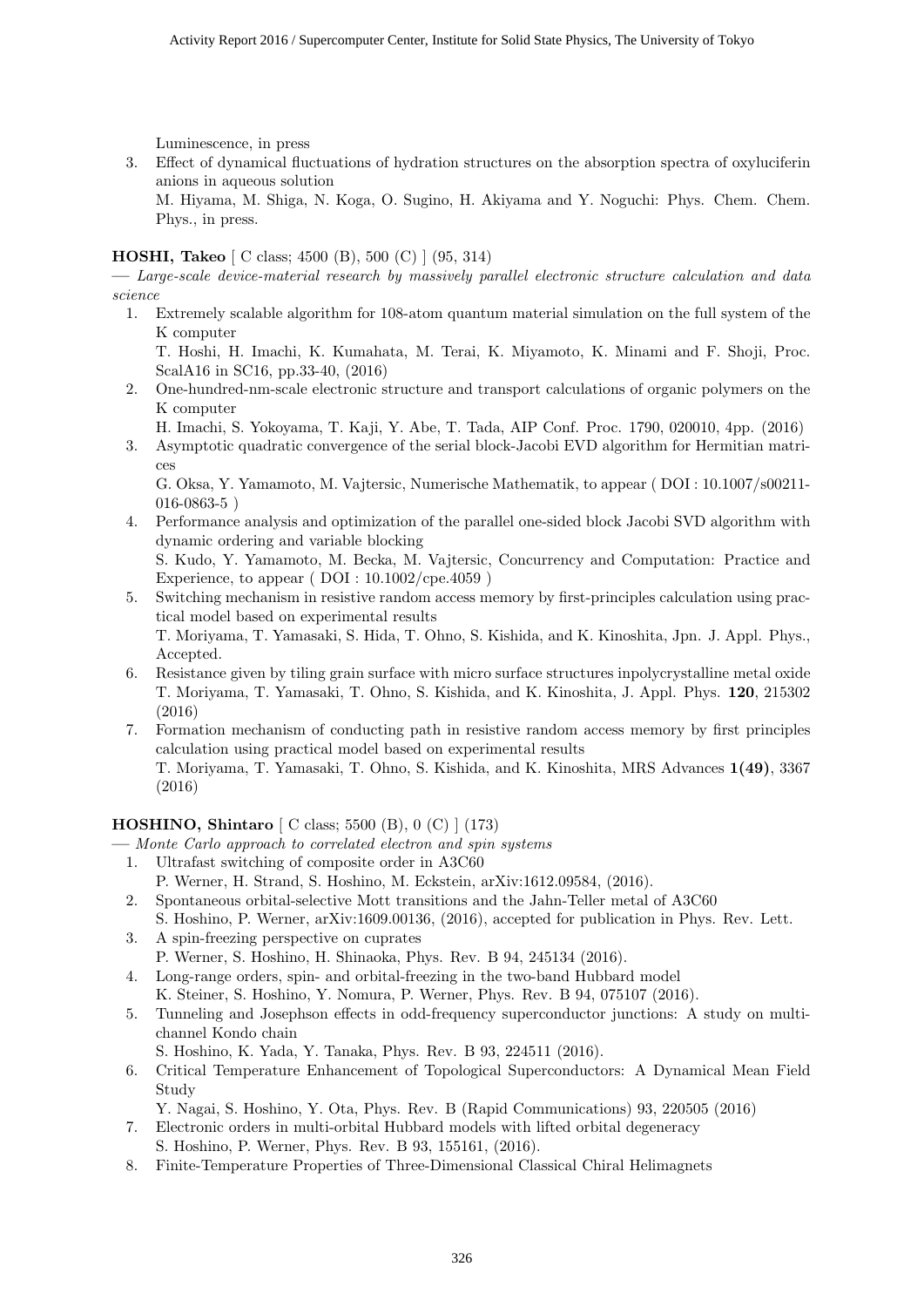M. Shinozaki, S. Hoshino, Y. Masaki, J. Kishine, Y. Kato, J. Phys. Soc. Jpn. 85, 074710 (2016).

**HOTTA, Takashi** [ C class; 4000 (B), 400 (C) ] (177)

**—** *Research on Kondo effect in the Peierls-Anderson model*

1. Influence of lattice structure on multipole interactions in  $\Gamma$  3 non-Kramers doublet systems Katsunori Kubo and Takashi Hotta: Phys. Rev. B **95** (2017) 054425-1-6.

**HU, Chunping** [ B class; 800 (B), 500 (C) ] ()

**—** *First-principles simulation of electrolyte diffusion process on constant-potential electrodes*

#### **HUKUSHIMA, Koji** [ C class; 11500 (B), 1900 (C) ] (29)

**—** *Large-scale Monte Carlo calculation of random spin systems*

- 1. Irreversible simulated tempering
- Y. Sakai and K. Hukushima: J. Phys. Soc. Jpn. **85** (2016) 104002/1-7. 2. Irreversible simulated tempering algorithm with skew detailed balance conditions: a learning method of weight factors in simulated tempering
	- Y. Sakai and K. Hukushima: J. Phys.: Conf. Ser. **750** (2016) 012013/1-5.
- 3. Phase transitions and ordering structures of a model of chiral helimagnet in three dimensions Y. Nishikawa, and K.Hukushima: Phys. Rev. B **94** (2016) 064428/1-11.

#### **IGARASHI, Ryo** [ C class; 2000 (B), 2000 (C) ] ()

**—** *Monte Carlo simulation using low-rank approximation to long range interaction matrices*

**—** *Parallelization and GPGPU utilization of MPS program and its application to frustrated systems*

#### **IKUHARA, Yuichi** [ C class; 6500 (B), 2500 (C) ] (63)

**—** *Study of Atomic Structures and Selective Segregation Behavior at Grain Boundaries in Functional Materials*

1. Atomic structure and electronic properties of MgO grain boundaries in tunnelling magnetoresistive devices

J. J. Bean, M. Saito, S. Fukami, H. Sato, S. Ikeda, H. Ohno, Y. Ikuhara and K. P. McKenna: Sci. Rep. **7**, (2017) 45594.

#### **IMADA, Masatoshi** [ D,E class; 50500 (B), 7000 (C) ] (157)

**—** *Numerical Studies on Finite-Temperature Properties of 2D Hubbard and ab initio Models for Cuprates by Finite-Temperature Variational Monte Carlo Methods*

- **—** *Numerical Studies on Mechanisms for Critical Temperature Control at Interfaces of Superconductors* **—** *Numerical study of non-equilibrium superconducting states in two-dimensional Hubbard model by the time-dependent multi-variable variational Monte Carlo method*
	- 1. Finite-Temperature Variational Monte Carlo Method for Strongly Correlated Electron Systems Kensaku Takai, Kota Ido, Takahiro Misawa, Youhei Yamaji, and Masatoshi Imada: J. Phys. Soc. Jpn.**85** (2016) 034601.
	- 2. Real-space renormalized dynamical mean field theory Dai Kubota, Shiro Sakai, and Masatoshi Imada: Phys. Rev. B **93** (2016) 205119.
	- 3. Modulated Helical Metals at Magnetic Domain Walls of Pyrochlore Iridium Oxides Youhei Yamaji, Masatoshi Imada: Phys. Rev. B**93** (2016) 195146.
	- 4. Clues and criteria for designing a Kitaev spin liquid revealed by thermal and spin excitations of the honeycomb iridate Na2IrO3 Youhei Yamaji, Takafumi Suzuki, Takuto Yamada, Sei-ichiro Suga, Naoki Kawashima, and Masatoshi
	- Imada: Phys. Rev. B **93** (2016) 174425. 5. Self-Optimized Superconductivity Attainable by Interlayer Phase Separation at Cuprate Interfaces Takahiro Misawa, Yusuke Nomura, Silke Biermann, and Masatoshi Imada: Sci. Adv. **2** (2016) e1600664 .
	- 6. Nonequilibrium Pump-Probe Photoexcitation as a Tool for Analyzing Unoccupied Equilibrium States of Correlated Electrons

Youhei Yamaji,and Masatoshi Imada: J. Phys. Soc. Jpn. **85** (2016) 094707.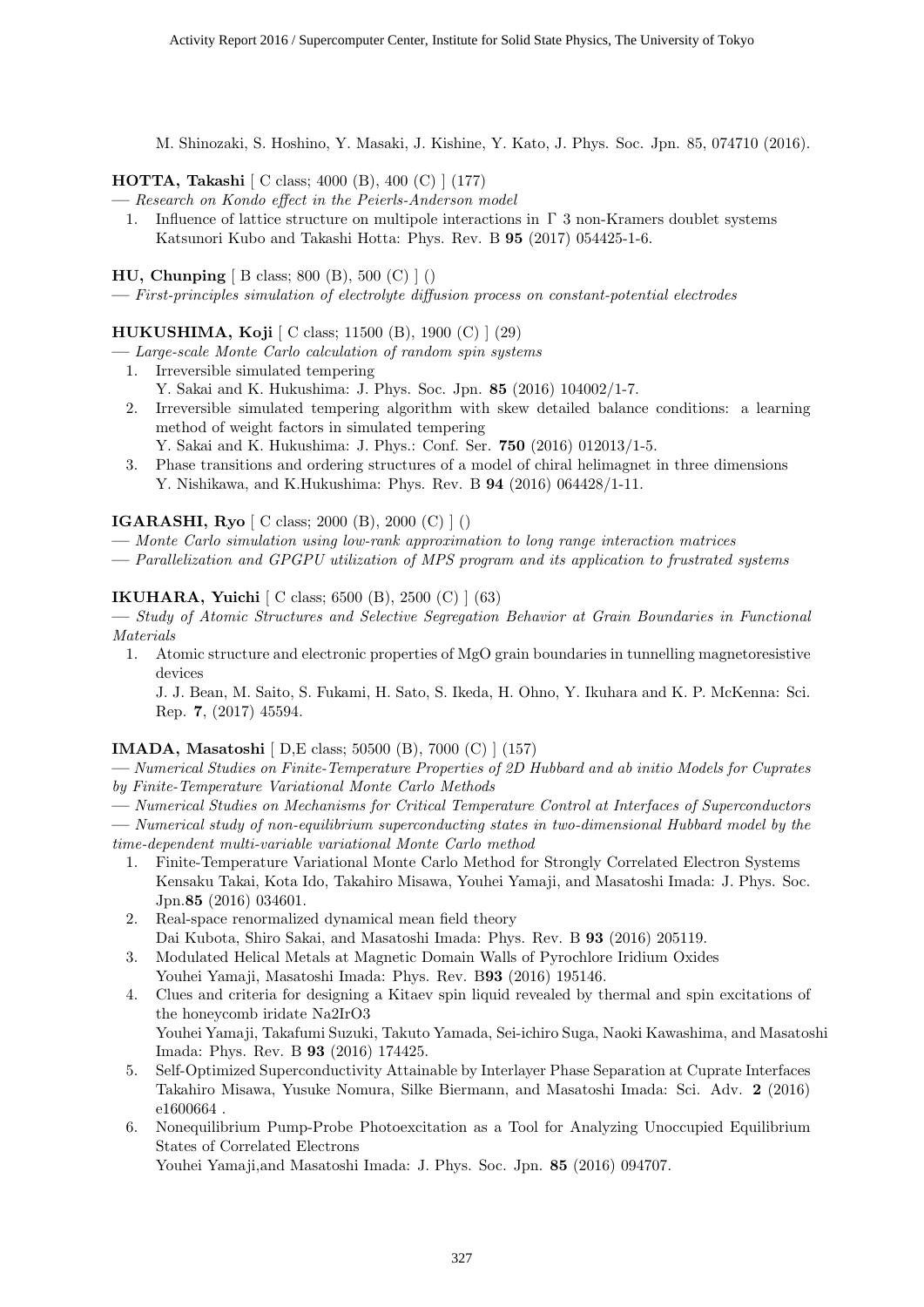- 7. Hidden-fermion representation of self-energy in pseudogap and superconducting states of the twodimensional Hubbard model
	- Shiro Sakai, Marcello Civelli, and Masatoshi Imada: Phys. Rev. B.**94** (2016) 115130.
- 8. Stabilization of topological insulator emerging from electron correlations on honeycomb lattice and its possible relevance in twisted bilayer graphene Moyuru Kurita, Youhei Yamaji, and Masatoshi Imada : Phys. Rev. B. **94** (2016) 125131.

### **INAGAKI, Kouji** [ C class; 5000 (B), 1800 (C) ] (75)

**—** *First-principles meta-dynamics analysis of Catalyst Referred Etching method (dissociative adsorption reaction barrier at interface between Pt and material surface)*

#### **INAOKA, Takeshi** [ C class; 2500 (B), 1100 (C) ] (106)

**—** *Search and realization of novel electronic properties of solid surfaces and small particles*

1. STM-enhanced dynamic dipole moments coupled with adsorbate vibration at substrate or tip surfaces

T. Inaoka and Y. Uehara: submitted to J. Appl. Phys.

#### **ISHII, Fumiyuki** [ B,C class; 8200 (B), 1300 (C) ] (59, 61)

- **—** *First-principles calculations of oxide thin-films and heterostructures*
- **—** *First-principles study of anomalous thermoelectric effect*
- **—** *First-principles design of thermoelectric materials based on Berry curvature landscape*
- 1. Large Anomalous Nernst Effect in a Skyrmion Crystal Y. P. Mizuta and F. Ishii: Sci. Rep. **6** (2016) 28076.
- 2. First-principles study of Rashba effect in ultra-thin bismuth surface alloys N. Yamaguchi, H. Kotaka, and F. Ishii: J. Cryst. Growth, in press.
- 3. Strain-controlled spin splitting in the conduction band of monolayer  $\text{WS}_2$ M.A.U. Absor, H. Kotaka, F. Ishii, and M. Saito: Phys. Rev. B **94** (2016)115131.
- 4. First-principles design of the spinel iridate  $Ir_2O_4$  for high-temperature quantum spin ice S. Onoda and F. Ishii: arXiv:1612.00553.

#### **ISOBE, Masaharu** [ B class; 900 (B), 0 (C) ] (273)

- **—** *Nonequilibrium phase transition in the large scale dense hard sphere molecular dynamics simulation*
- 1. Hard Sphere Simulation in Statistical Physics —Methodologies and Applications— M. Isobe: Molecular Simulation, — A special issue on nonequilibrium systems —, Mol. Sim. **42** (2016) 1317.
- 2. Applicability of Dynamic Facilitation Theory to Binary Hard Disk Systems M. Isobe, A. S. Keys, D. Chandler, and J. P. Garrahan: Phys. Rev. Lett. **117** (2016) 145701.
- 3. Hard Sphere Simulation by Event-Driven Molecular Dynamics : Breakthrough, Numerical Difficulty and Overcoming the Issues M. Isobe: "Advances in the Comutational Sciences — Proceedings of the Symposium in Honor of
	- Dr Berni Alder's 90th Birthday", edited by Eric Shwegler, Brenda M. Rubenstein, and Stephen B. Libby, World Scientific, Chapter **6** (2017) 83.
- 4. Clustering Impact Regime with Shocks in Freely Evolving Granular Gas M. Isobe: EPJ Web of Conferences, Proceedings of Powders&Grains2017, (2017) in press.

#### **KAGESHIMA, Hiroyuki** [ C class; 1000 (B), 0 (C) ] (138)

**—** *Study on structure formation and physical properties of multiatomic vacancies and clusters of 2D semiconductors*

1. Theoretical study of multiatomic vacancies in single-layer hexagonal boron nitride S. Urasaki, and H. Kageshima, Jpn. J. Appl. Phys. **56**, 025201 (2017).

#### **KAKEHASHI, Yoshiro** [ B class; 400 (B), 0 (C) ] (154)

**—** *First-Principles Momentum Dependent Local Ansatz and Application to Momentum Distribution and Quasiparticle Bands in Fe Compounds*

1. First-Principles Theory of Momentum Dependent Local Ansatz Approach to Correlated Electron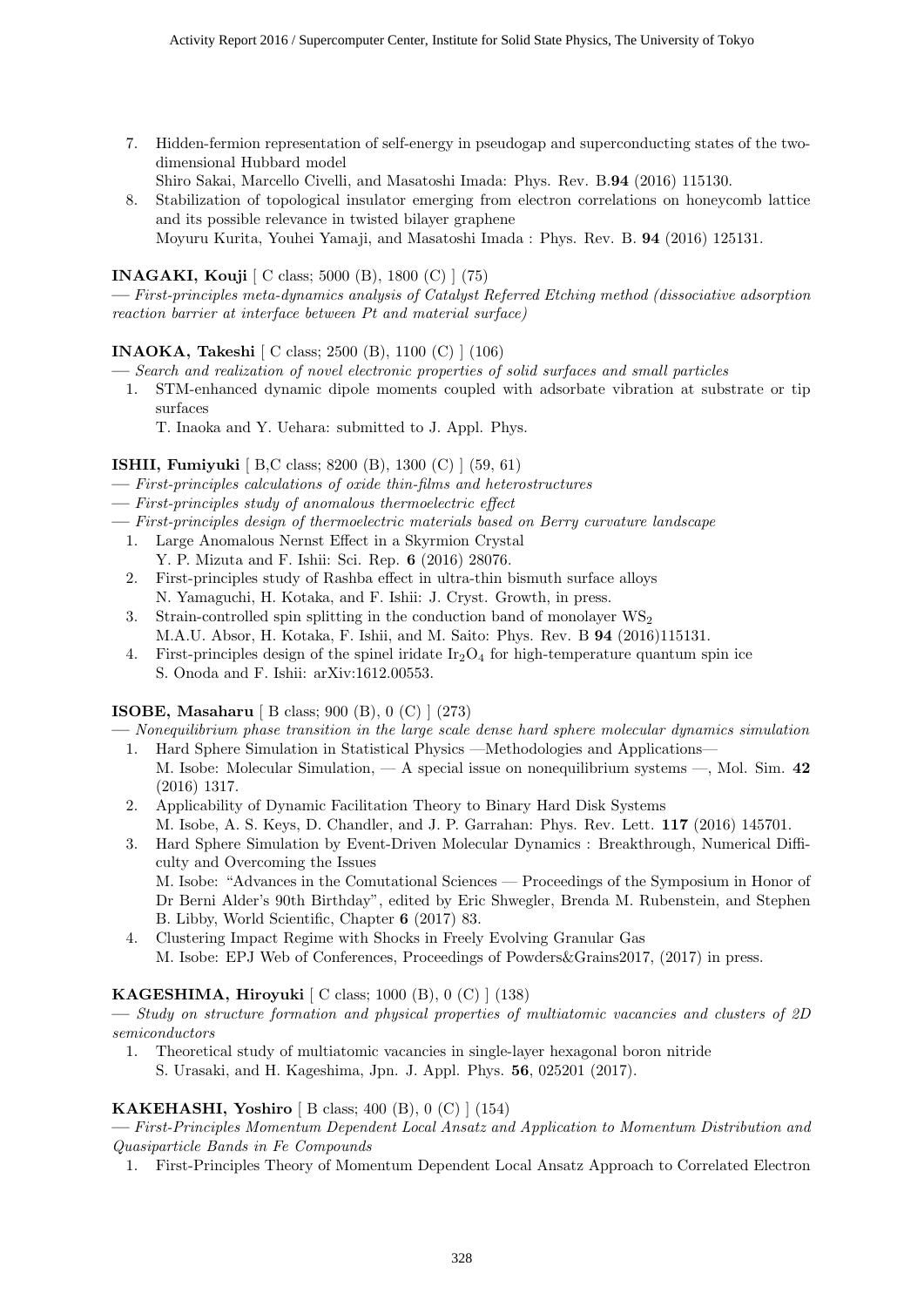System

- S. Chandra and Y. Kakehashi: J. Phys. Soc. Jpn. **85**, 064714 (2016).
- 2. First-Principles Momentum Dependent Local Ansatz Approach to the Ground-State Properties of Iron-Group Transition Metals
	- Y. Kakehashi and S. Chandra: J. Phys. Soc. Jpn. **85**, 084708 (2016).
- 3. First-Principles Momentum Dependent Local Ansatz Approach to the Momentum Distribution Function in Iron-Group Transition Metals Y. Kakehashi and S. Chandra: J. Phys. Soc. Jpn. **86**, 034711 (2017).

#### **KAMIHARA, Yoichi** [ B class; 600 (B), 0 (C) ] (151)

**—** *Theoretical research on dissociation of N2 and H2 for designing new ammonia catalysis supporting Ru*

**KAMIYA, Yoshitomo** [ C class; 6000 (B), 0 (C) ] (238) **—** *Quantum Monte Carlo study of spin liquids*

**KARIYADO, Toshikaze** [ B class; 600 (B), 0 (C) ] (277)

**—** *Analysis of Topological Systems with Real Space Structures*

#### **KASAMATSU, Shusuke** [ C class; 5500 (B), 0 (C) ] (90)

- **—** *First-principles analysis of the dielectric response of defective interfaces*
- 1. Electric field response in bilayer graphene: Ab initio investigation Y. Mori, E. Minamitani, Y. Ando, S. Kasamatsu and S. Watanabe: Appl. Phys. Express **9** (2016) 115104.

#### **KATO, Takeo** [ B class; 800 (B), 0 (C) ] ()

**—** *Numerical research of one-dimensional interacting electron systems by a quantum Monte Carlo method*

#### **KATO, Yusuke** [ C class; 7000 (B), 0 (C) ] (232)

**—** *Thermodynamic properties of chiral magnets*

- 1. Finite-Temperature Properties of Three-Dimensional Chiral Helimagnets M.Shinozaki, S. Hoshino, Y. Masaki, J. Kishine, and Y. Kato: J. Phys. Soc. Jpn. **85** (2016) 074710.
- 2. Erratum: Finite-Temperature Properties of Three-Dimensional Chiral Helimagnets M.Shinozaki, S. Hoshino, Y. Masaki, J. Kishine, and Y. Kato: J. Phys. Soc. Jpn. **86** (2016) 038001.

#### **KAWAKAMI, Norio** [ C class; 11500 (B), 0 (C) ] (165)

**—** *Skyrmion phases and nonequilibrium phenomena in strongly correlated electron systems with strong spin-orbit interaction*

**—** *Topological phases and nonequilibrium phenomena in strongly correlated electron systems with strong spin-orbit interaction*

- 1. Coexistence of light and heavy surface states in a topological multiband Kondo insulator R. Peters, T. Yoshida, H. Sakakibara, and N. Kawakami: Phys. Rev. B **93**, 235159 (2016)
- 2. Magnetism in f-electron superlattices R. Peters, Y. Tada, and N. Kawakami: Phys. Rev. B **94**, 205142 (2016)
- 3. Reduction of Z classification of a two-dimensional weak topological insulator T. Yoshida and N. Kawakami: Phys. Rev. B **95**, 045127 (2017)
- 4. Fate of Majorana modes in CeCoIn5/YbCoIn5 superlattices
- T. Yoshida, A. Daido, Y. Yanase, and N. Kawakami: Phys. Rev. Lett. **118**, 147001 (2017)
- 5. Topological edge Mott insulating state in two dimensions at finite temperatures T. Yoshida and N. Kawakami: Phys. Rev. B **94**, 085149 (2016)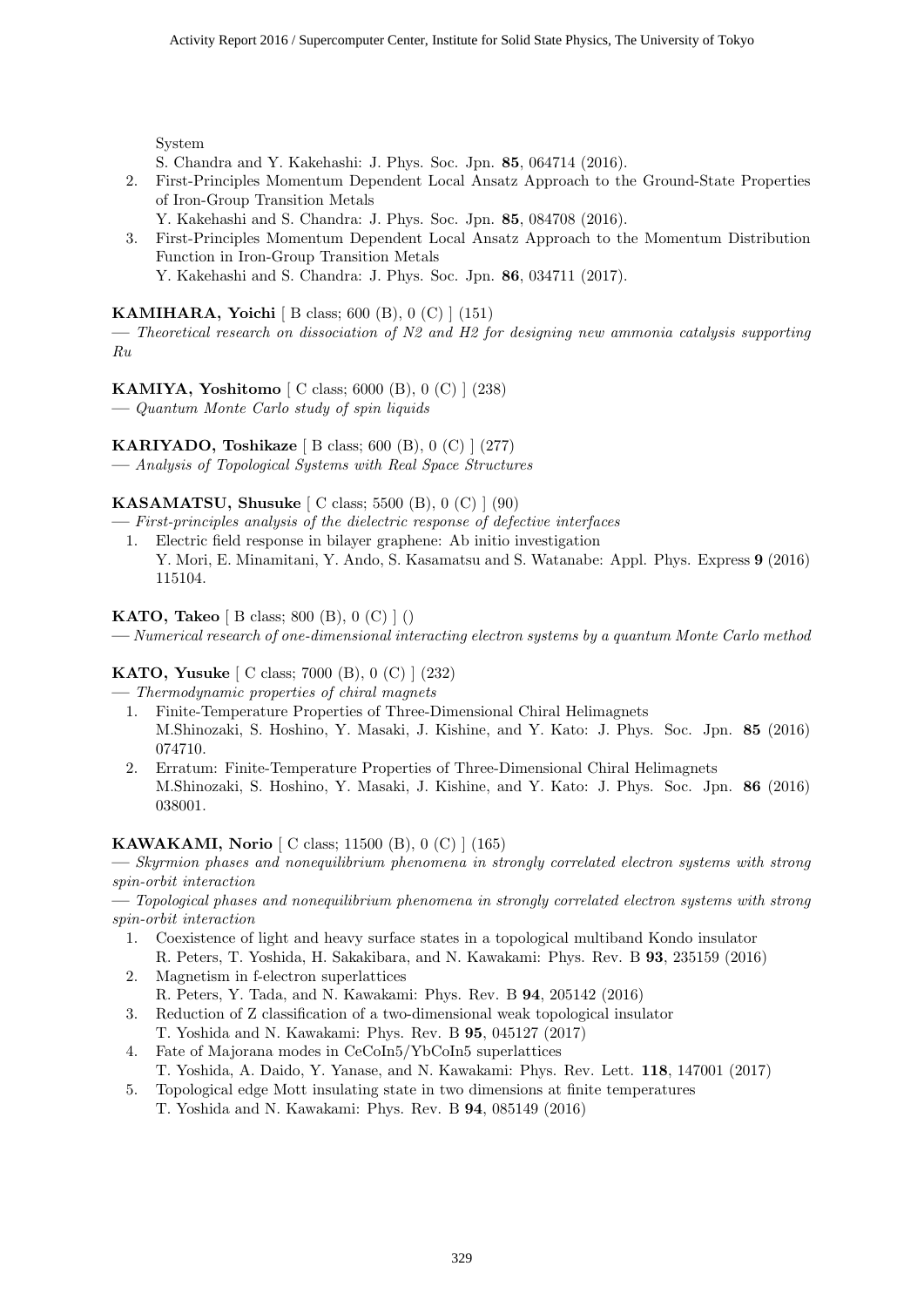#### **KAWAMURA, Hikaru** [ B,C class; 12100 (B), 0 (C) ] (204, 206)

- **—** *Novel order in frustrated magnets*
- **—** *Numerical simulations on statistical models of earthquakes*
- 1. Spin-lattice-coupled order in Heisenberg antiferromagnets on the pyrochlore lattice K. Aoyama and H. Kawamura: Phys. Rev. Lett. **116**, 257201 (2016).
- 2. Finite-temperature crossover phenomenon in the  $S=1/2$  antiferromagnetic Heisenberg model on the kagome lattice
	- T. Shimokawa and H. Kawamura: J. Phys. Soc. Jpn. **85**, 113702 (2017).
- 3. Randomness-Induced Quantum Spin Liquid Behavior in the  $s = 1/2$  Random J1-J2 Heisenberg Antiferromagnet on the Honeycomb Lattice
	- K. Uematsu and H. Kawamura: J. Phys. Soc. Jpn. **86**, 044704 (2017).
- 4. Statistical properties of the one-dimensional Burridge-Knopoff model obeying the date and state dependent friction law

H. Kawamura, Y. Ueda, S. Kakui, S. Morimoto and T. Yamamoto: Phys. Rev. E **95**, 042122 (2017).

#### **KAWASHIMA, Naoki** [ E class; 40500 (B), 4700 (C) ] (197)

**—** *Tensor Network Study on Frustrated Quantum Spin Systems*

- 1. Ground state properties of  $\text{Na}_2\text{IrO}_3$  determined from *ab initio* Hamiltonian and its extensions containing Kitaev and extended Heisenberg interactions Tsuyoshi Okubo, Kazuya Shinjo, Youhei Yamaji, Naoki Kawashima, Shigetoshi Sota, Takami Tohyama, and Masatoshi Imada: arXiv:1611.03614.
- 2. Quantum Lattice Model Solver HPhi M. Kawamuraa, K. Yoshimi, T. Misawa, Y. Yamaji, S. Todo, and N. Kawashima: Comput. Phys. Commun. in press.
- 3. Clues and criteria for designing a Kitaev spin liquid revealed by thermal and spin excitations of the honeycomb iridate Na2IrO3 Youhei Yamaji, Takafumi Suzuki, Takuto Yamada, Sei-ichiro Suga, Naoki Kawashima, and Masatoshi Imada: Phys. Rev. B **93**, 174425 (2016).

#### **KITA, Takafumi** [ C class; 3000 (B), 0 (C) ] (259)

**—** *Microscopic analysis of the Hall effect in superconductors using the augmented quasiclassical equations with the Lorentz force*

#### **KITAO, Akio** [ C class; 8500 (B), 1000 (C) ] (214)

- **—** *Efficient sampling simulation of the soft modes significantly contribute to protein properties*
	- 1. High anisotropy and frustration: the keys to regulating protein function efficiently in crowded environments.
		- A. Kitao and K. Takemura: Curr. Opin. Struct. Biol., **42** (2017) 50.
	- 2. Computational Assignment of the Histidine Protonation State in (6-4) Photolyase Enzyme and Its Effect on the Protonation Step.
		- H. M. Dokainish and A. Kitao: ACS Catal., **6** (2016) 5500.
	- 3. Dynamic profile analysis to characterize dynamics-driven allosteric sites in enzymes. J. Taguchi and A. Kitao: Biophys. Physicobiol., **13** (2016) 117.

#### **KOBAYASHI, Katsuyoshi** [ B class; 400 (B), 300 (C) ] (146)

**—** *Search for electronic properties of new nanoscale interfaces*

1. Spin-dependent quantum interference in photoemission process from spin-orbit coupled states K. Yaji et al.: Nat. Commun. **8** (2017) 14588.

#### **KOBAYASHI, Nobuhiko** [ C class; 10500 (B), 4300 (C) ] (50)

**—** *First-principles study of quantum transport in nanostructures*

- 1. First-principles calculations of thermoelectric properties of TiN/MgO superlattices:The route for an enhancement of thermoelectric effects in artificial nanostructures,
	- H. Takaki, K. Kobayashi, M. Shimono, N. Kobayashi, and K. Hirose: J. Appl. Phys. 119 014302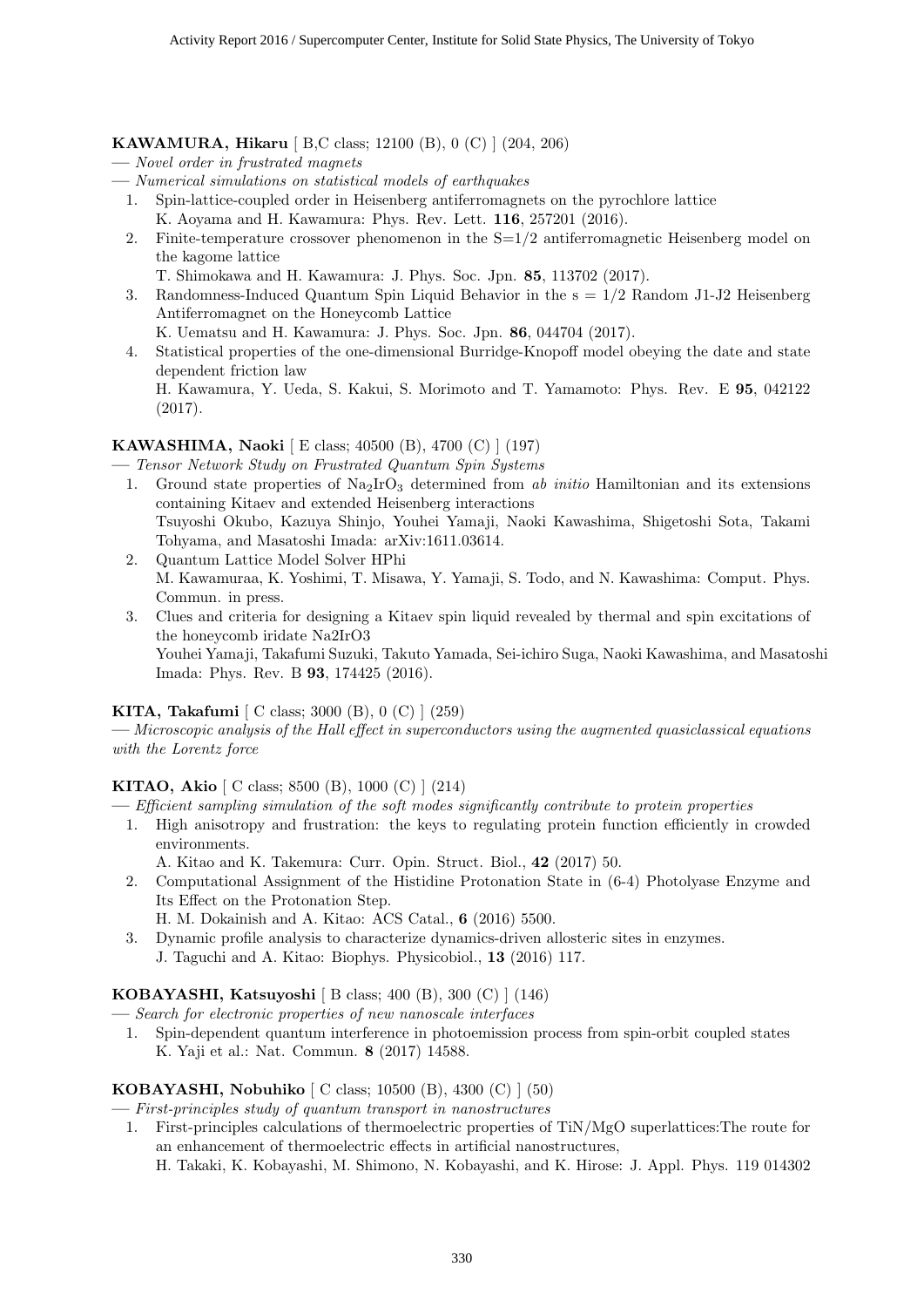(2016).

- 2. Confinement of the Pt(111) Surface State in Graphene Nanoislands, H. W. Kim, S. Takemoto, E. Minamitani, T. Okada, T. Takami, K. Motobayashi, M. Trenary, M. Kawai, N. Kobayashi, and Y. Kim: J. Phys. Chem. C 120 345-349 (2016).
- 3. Emergence of charge coherence in soft molecular organic semiconductors by suppressing thermal fluctuations,

K. Sakai, Y. Okada, T. Uemura, J. Tsurumi, R. Hausermann, H. Matsui, T. Fukami, H. Ishii, N. Kobayashi, K. Hirose and J. Takeya: NPG Asia Materials, 8, e252 (2016).

- 4. 電気伝導理論、 小林伸彦、石井宏幸、広瀬賢二: 機能構造科学入門、(丸善出版, 2016) p111-121.
- 5. Electronic band structure of TiN/MgO nanostructures, K.Kobayashi, H.Takaki, M.Shimono, N.Kobayashi, K.Hirose: Jpn. J. Appl. Phys. 56 04CK06 (2017).
- 6. First-principles calculations of Seebeck coefficients in a magnetic semiconductor CuFeS2, H.Takaki, K.Kobayashi, M.Shimono, N.Kobayashi, K.Hirose, N.Tsujii, T.Mori: Appl. Phys. Lett. **110**, 072107 (2017).
- 7. Charge transport calculations by a wave-packet dynamical approach using maximally localized Wannier functions based on density functional theory: Application to high-mobility organic semiconductors,

H. Ishii, N. Kobayashi, and K. Hirose: Phys. Rev. B **95**, 035433 (2017).

#### **KOGA, Akihisa** [ C class; 9500 (B), 0 (C) ] (169)

- **—** *Dynamical mean-field theory for correlated electron system with orbital degeneracy*
- **—** *Dynamical mean-field theory for strongly correlated electron systems with quasiperiodicity*
	- 1. Spin-Liquid-to-Spin-Liquid Transition in Kitaev Magnets Driven by Fractionalization J. Nasu, Y. Kato, J. Yoshitake, Y. Kamiya, and Y. Motome: Phys. Rev. Lett. **118**, 137203 (2017).
	- 2. Spontaneously symmetry breaking states in the attractive SU(N) Hubbard model A. Koga and H. Yanatori: J. Phys. Soc. Jpn. **86**, 034702 (2017).
	- 3. Superconductivity on a Quasiperiodic Lattice: Extended-to-Localized Crossover of Cooper Pairs S. Sakai, N. Takemori, A. Koga, and R. Arita: Phys. Rev. B **95**, 024509 (2017).
	- 4. Fermionic response from fractionalization in an insulating two-dimensional magnet J. Nasu, J. Knolle, D. L. Kovrizhin, Y. Motome, and R. Moessner: Nat. Phys. **12**, 912-915 (2016).
	- 5. Magnetic Response and Valence Fluctuations in the Extended Anderson Lattice Model with Quasiperiodicity
		- R. Shinzaki, J. Nasu, and A. Koga: J. Phys. Soc. Jpn. **85**, 114706 1-6 (2016).
	- 6. Fractional Spin Fluctuation as a Precursor of Quantum Spin Liquids: Majorana Dynamical Mean-Field Study for the Kitaev Model
		- J. Yoshitake, J. Nasu, and Y. Motome: Phys. Rev. Lett. **117**, 157203 (2016).
	- 7. Magnetic Field Effects in a Correlated Electron System with Spin-State Degree of Freedom Implication of an Excitonic Insulator-T. Tatsuno, E. Mizoguchi, J. Nasu, M. Naka, and S. Ishihara: J. Phys. Soc. Jpn. **85**, 083706 (2016).
	- 8. Finite Temperature Phase Transitions in the SU(N) Hubbard model H. Yanatori and A. Koga: Phys. Rev. B **94**, 041110(R) (2016).
	- 9. Phase transitions in the Hubbard model for the bismuth nickelate S. Kojima, J. Nasu, A. Koga: Phys. Rev. B **94**, 045103 (2016).
	- 10. Phase diagram and collective excitations in an excitonic insulator from an orbital physics viewpoint J. Nasu, T. Watanabe, M. Naka, and S. Ishihara: Phys. Rev. B **93**, 205136 (2016).
	- 11. Cluster Size Effects on Electronic Reconstruction in Quasiperiodic System R. Shinzaki, J. Nasu, and A. Koga: J. Phys.: Conf. Ser. **809**, 012022 (2017).

**KOTAKA, Hiroki** [ C class; 4000 (B), 1700 (C) ] ()

**—** *First-principles study of nontrivial electronic structure*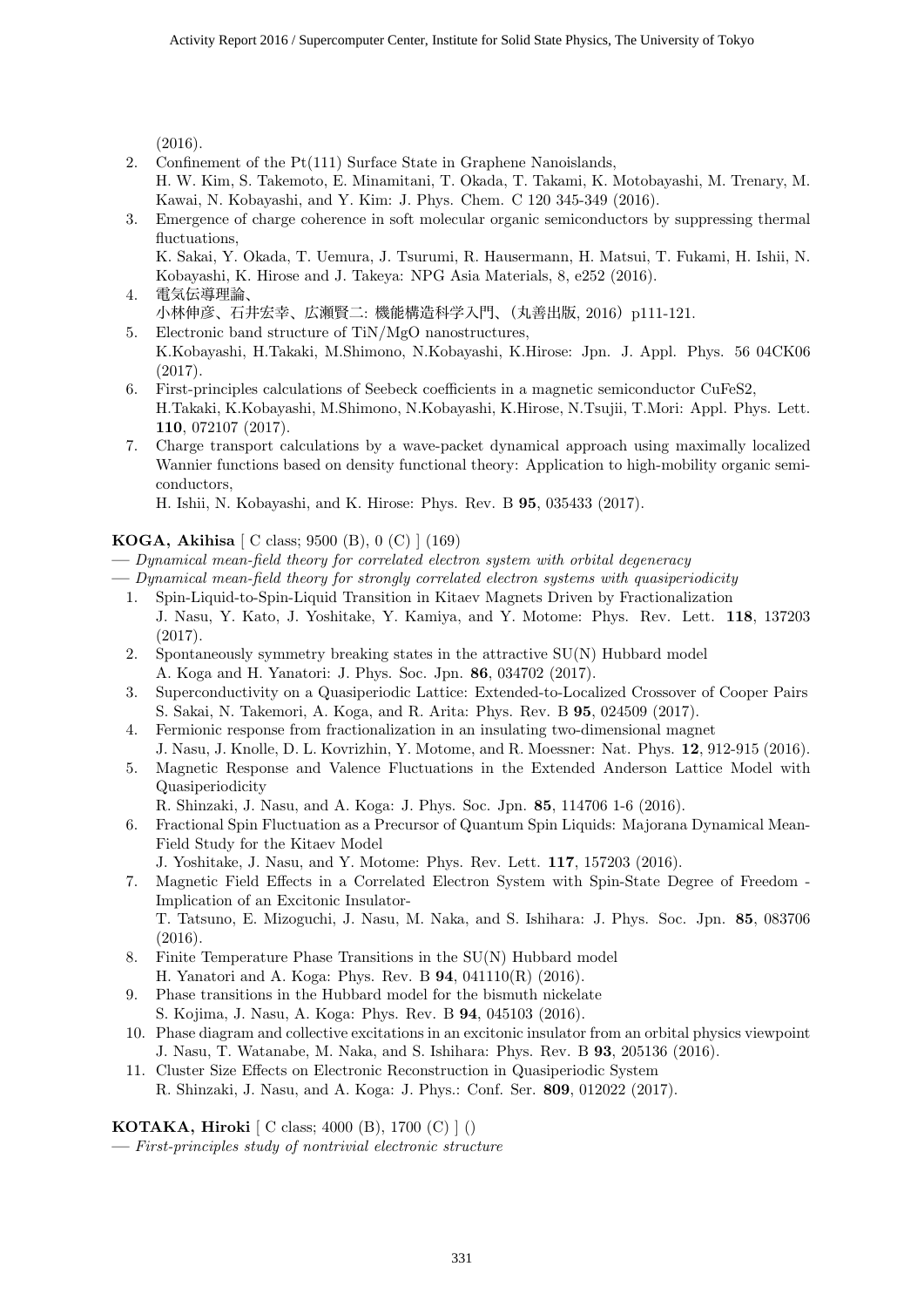#### **KOURA, Akihide** [ C class; 2500 (B), 1200 (C) ] (104)

**—** *Ab initio molecular dynamics study of static structure of glasses*

- 1. Pressure dependence of the static structure of liquid GeTe based on ab initio molecular dynamics simulations
	- A. Koura and F. Shimojo: submitted to LAM-16 Conference Proceedings

#### **KUNISADA, Yuji** [ C class; 7000 (B), 0 (C) ] (72)

**—** *Reduction of Rare Metals in Fuel Cell Catalysts and Oxygen Sorption Materials*

- 1. Estimating the dopant distribution in Ca-doped  $\alpha$ -SiAlON: statistical HAADF-STEM analysis and large-scale atomic modeling
	- N. Sakaguchi, F. Yamaki, G. Saito, Y. Kunisada: Microscopy **65** (2016) 400.
- 2. Improving the measurement of dielectric function by TEM-EELS: avoiding the retardation effect N. Sakaguchi, L. Tanda, Y. Kunisada: Microscopy **65** (2016) 415.
- 3. Al(111) 表面近傍での水素原子の拡散特性における欠陥及び合金元素の影響 國貞雄治,坂口紀史: 金属学会誌 **80** (2016) 570.
- 4. Measurement of the dielectric function of *α*-Al2O<sup>3</sup> by transmission electron microscopy-electron energy-loss spectroscopy without Cerenkov radiation effects N. Sakaguchi, L. Tanda, and Y. Kunisada: Ultramicroscopy **169** (2016) 37.
- 5. Twin formation in hematite during dehydration of goethite G. Saito, Y. Kunisada, T. Nomura, N. Sakaguchi, T. Akiyama: Phys. Chem. Miner. **43** (2016) 749.
- 6. Atomic and local electronic structures of  $Ca_2AlMnO_{5+\delta}$  as an oxygen storage material G. Saito, Y. Kunisada, K. Hayami, T. Nomura, N. Sakaguchi: Chem. Mater. **29** (2017) 648.
- 7. Three-dimensional analysis of Eu dopant atoms in Ca-*α*-SiAlON via through-focus HAADF-STEM imaging

G. Saito, F. Yamaki, Y. Kunisada, N. Sakaguchi, T. Akiyama: Ultramicroscopy **175** (2017) 97.

#### **KUROKI, Kazuhiko** [ C class; 3500 (B), 1300 (C) ] (175)

- **—** *Study on transition metal oxides by combined first-principles and many-body methods*
	- 1. Strong Bilayer Coupling Induced by the Symmetry Breaking in the Monoclinic Phase of BiS2- Based Superconductors

M. Ochi, R. Akashi, and K. Kuroki: J. Phys. Soc. Jpn. **85** (2016) 094705.

2. Correlated Band Structure of a Transition Metal Oxide ZnO Obtained from a Many-Body Wave Function Theory

M. Ochi, R. Arita, and S. Tsuneyuki: Phys. Rev. Lett. **118** (2017) 026402.

3. Two-particle self-consistent analysis for the electron-hole asymmetry of superconductivity in cuprate superconductors

D. Ogura and K. Kuroki: Phys. Status Solidi C (2017) 1600157.

#### **KUROSAWA, Masashi** [ C class; 3500 (B), 0 (C) ] (112)

- **—** *First-Principles Study on New Group-IV Semiconductor Alloys*
- 1. Evaluation of energy band offset of Si<sup>1</sup>*−<sup>x</sup>*Sn*<sup>x</sup>* semiconductors by numerical calculation using density functional theory Y. Nagae, M. Kurosawa, M. Araidai, O. Nakatsuka, K. Shiraishi, and S. Zaima: Jpn. J. Appl.

Phys. **56** (2017) 04CR10.

#### **KUSAKABE, Koichi** [ C class; 2000 (B), 700 (C) ] (184)

**—** *Topological symmetry in two-body scattering in strongly correlated electron systems*

- 1. Theoretical Analysis on Pseudo-Degenerate Zero-Energy Modes in Vacancy-Centered Hexagonal Armchair Nanographene
- N. Morishita, G.K. Sunnardianto, S. Miyao, K. Kusakabe, J. Phys. Soc. Jpn., **85**, 084703 (2016). 2. Structure Deformation and Level Splitting in Vacancy-Centered Hexagonal Armchair Nanographene
- S. Miyao, N. Morishita, G.K. Sunnardianto, K. Kusakabe, J. Phys. Soc. Jpn. **86**, 034802 (2017). 3. Systematic study of the effect of H adsorption on the rate of electron transfer in graphene
- G.K. Sunnardianto, I. Maruyama, K. Kusakabe, J. Comput. Theor. Nanosci. **13**, 4883 (2016).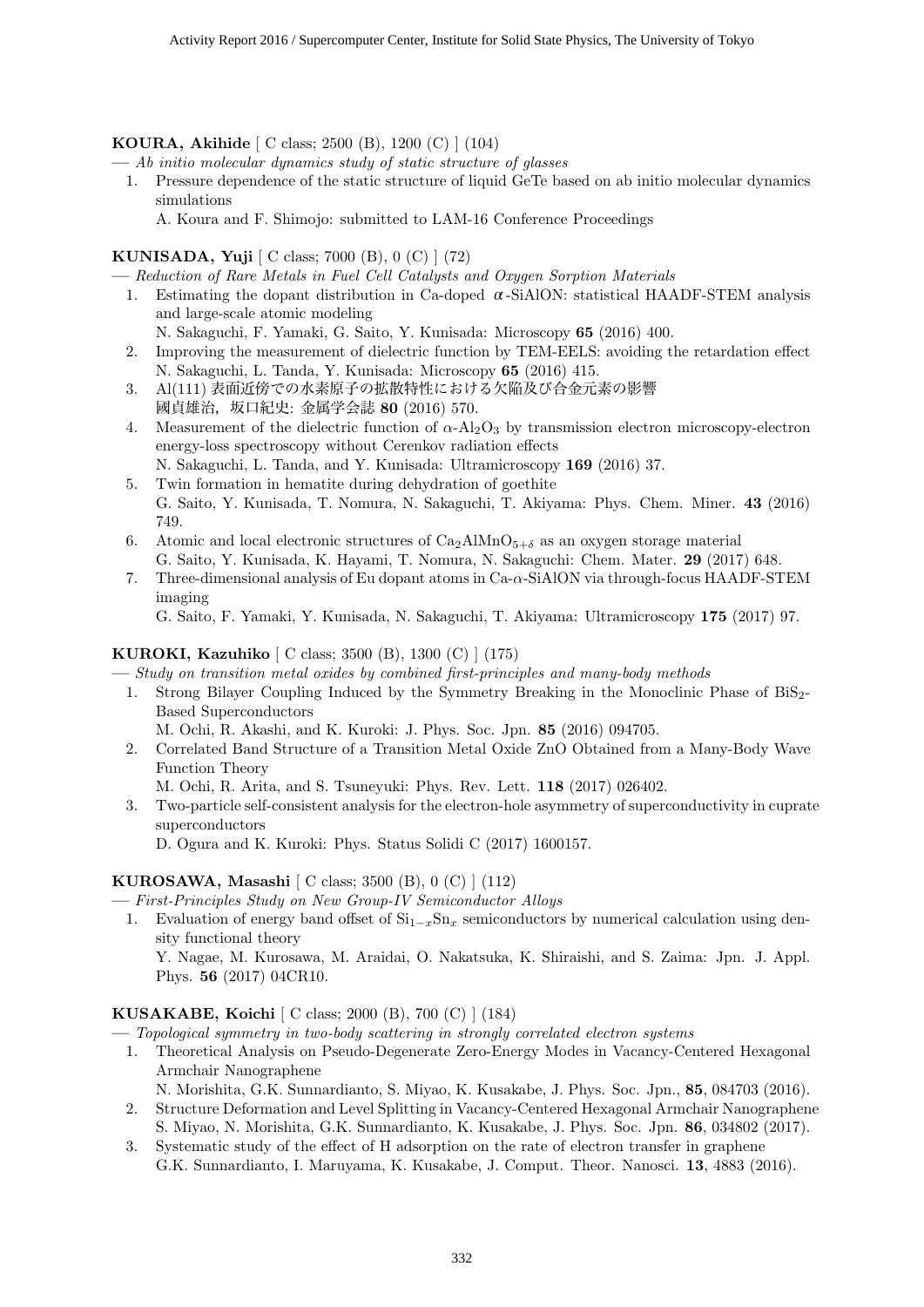4. Dissociation-chemisorption pathways of H<sup>2</sup> molecule on graphene activated by a hydrogenated mono-vacancy  $V_{11}$ 

G.K. Sunnardianto, I. Maruyama, K. Kusakabe, Advanced Science, Engineering and Medicine, **8**, 421 (2016).

- 5. Storing-hydrogen process on graphene activated by atomic-vacancy G.K. Sunnardianto, I. Maruyama, K. Kusakabe, Int. J. Hydrogen Energy (2017) in press.
- 6. Chemically induced topological zero mode at graphenic armchair edges M. Ziatdinov, H. Lim, S. Fujii, K. Kusakabe, M. Kiguchi, T. Enoki, and Y. Kim, Phys. Chem. Chem. Phys. **19**, 5145-5154 (2017).
- 7. Self-doping effect arising from electron correlations in multi-layer cuprates K. Nishiguchi, S. Teranishi, K. Kusakabe, arXiv:1704.04867.
- 8. An enhancement mechanism of two-particle exchange interactions in single- and multi-layer cuprate superconductors
	- S. Teranishi, S. Miyao, K. Nishiguchi, K. Kusakabe, arXiv:1704.06559.

#### **KUWABARA, Akihide** [ C class; 4500 (B), 0 (C) ] ()

**—** *First-principles calculations of mechanical properties of Li-ion battery materials*

#### **MACHIDA, Manabu** [ D class; 1500 (B), 0 (C) ] (268)

**—** *Light transport in random media and its application to medical imaging*

#### **MAKINO, Takayuki** [ C class; 1000 (B), 900 (C) ] (123)

**—** *study on electronic structures in perovskite-type lead-halide mixed crystals*

#### **MASAKI-KATO, Akiko** [ C class; 9500 (B), 4000 (C) ] (202)

**—** *Development of Quantum Monte Carlo Methods and Application to Critical Phenomena of Dirty Bosons*

**—** *Development of a parallel quantum Monte Carlo Method and Study of novel quantum phenomena in quantum lattice models*

#### **MATSUKAWA, Hiroshi** [ C class; 3000 (B), 0 (C) ] ()

**—** *Physics of Friction*

#### **MATSUSHITA, Katsuyoshi** [ C class; 4000 (B), 0 (C) ] (252)

- **—** *Cell Crowding Effects in Collective Cell Migration*
- **—** *Crowding effect on order formation in collective cell migration*
	- 1. Cell-alignment patterns in the collective migration of cells with polarized adhesion Katsuyoshi Matsushita: Phys. Rev. E **95** (2017) 032415(12).
	- 2. Model Prediction of Cell-Shape Dependence of Cell Motion Katsuyoshi Matsushita: Proceedings of the Symposium on Simulation of Traffic Flow **22**, 5 (2016).

#### **MISAWA, Takahiro** [ E class; 15000 (B), 1900 (C) ] (163, 316)

**—** *Thermal pure quantum state study on finite-temperature properties of quantum spin liquids*

- 1. Finite-Temperature Signatures of Spin Liquids in Frustrated Hubbard Model
- T. Misawa and Y. Yamaji, arXiv:1608.09006.
- 2. Quantum Lattice Model Solver HPhi M. Kawamuraa, K. Yoshimi, T. Misawa, Y. Yamaji, S. Todo, and N. Kawashima: Comput. Phys. Commun. in press.

#### **MIYASHITA, Seiji** [ C class; 5500 (B), 2000 (C) ] (227)

**—** *Development of direct method for quantum response from microscopic Hamiltonian*

- 1. Effective Floquet-Gibbs states for dissipative quantum systems T. Shirai, J. Thingna, T. Mori, S. Denisov, P. Hanggi and S. Miyashita : New J. Phys. **18** (2016) 053008.
- 2. Extensive increase of entropy in quantum quench.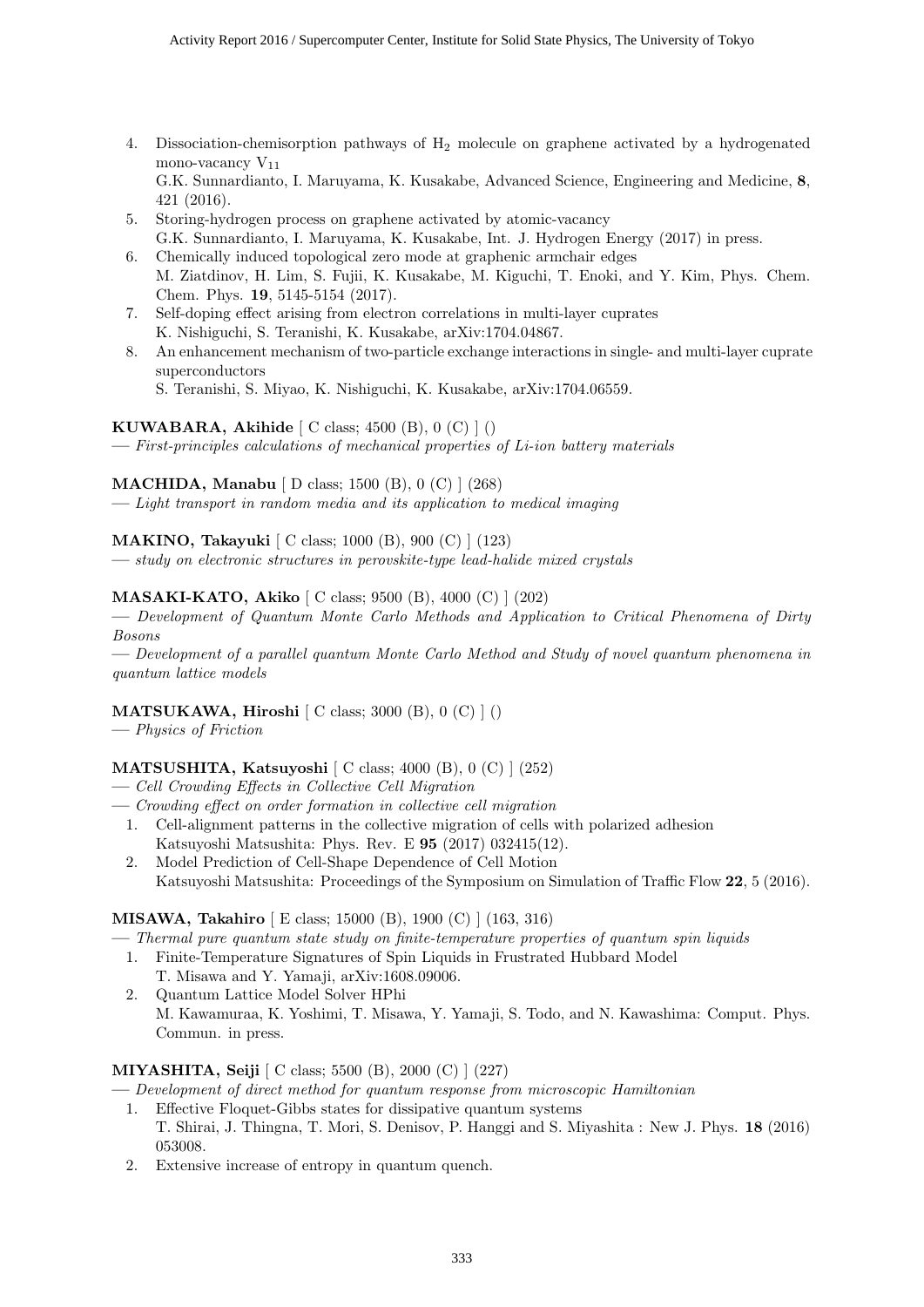T. Mori: J. Phys. A **49** (2016) 44403.

- 3. Quantum states of dark solitons in the 1D Bose gas.
- J. Sato, R. Kanamoto, E. Kaminishi, and T. Deguchi : New J. Phys. **18** (2016) 075008.
- 4. Temperature dependence of the threshold magnetic field for nucleation and domain wall propagation in an inhomogeneous structure with grain boundary. S. Mohakud, S. Andraus, M. Nishino, A. Sakuma, and S. Miyashita: Phys. Rev. B **94** (2016) 054430.
- 5. Macrostate equivalence of two general ensembles and specific relative entropies T. Mori: Phys. Rev. E **94** (2016) 020101(R).
- 6. Dynamics of open quantum spin systems: An assessment of the quantum master equation approach P. Zhao, H. D. Raedt, S. Miyashita, F. Jin, and K. Michielsen : Phys. Rev. E **94** (2016) 022126.
- 7. Anomalous finite-size effect due to quasidegenerate phases in triangular antiferromagnets with long-range interactions and mapping to the generalized six-state clock model. M. Nishino and S. Miyashita : Phys. Rev. B **94** (2016) 184434.
- 8. Monte Carlo analysis for finite-temperature magnetism of  $Nd_2Fe_{14}B$  permanent magnet Y. Toga, M. Matsumoto, S. Miyashita, H. Akai, S. Doi, T. Miyake, and A. Sakuma : Phys. Rev. B **94** (2016) 174433.
- 9. Publisher's Note: Monte Carlo analysis for finite-temperature magnetism of  $Nd_2Fe_{14}B$  permanent magnet

Y. Toga, M. Matsumoto, S. Miyashita, H. Akai, S. Doi, T. Miyake, and A. Sakuma : Phys. Rev. B **94**(2016) 174433.

10. Size and temperature dependence of the line shape of ESR spectra of the XXZ antiferromagnetic chain

H. Ikeuchi, H. D. Raedt, S. Bertaina, and S. Miyashita : Phys. Rev. B **95**,(2017) 024402.

- 11. Entanglement prethermalization in an interaction quench between two harmonic oscillators T. N.Ikeda, T. Mori, E. kaminishi and M. Ueda : Phys. Rev. E **95** (2017) 022129.
- 12. Atomistic-model study of temperature-dependent domain walls in the neodymium permanent magnet  $Nd_2Fe_{14}B$

M. Nishino, Y. Toga, S. Miyashita, H. Akai, A. Sakuma and S. Hirosawa : Phys. Rev. B **95** (2017) 094429.

13. Development of direct method for quantum response from microscopic Hamiltonian S. Miyashita :

#### **MIZUGUCHI, Tomoko** [ C class; 2500 (B), 0 (C) ] (262)

- **—** *local structure and phase transition in supercooled cyclohexane*
	- 1. Molecular dynamics study of new phase transition in supercooled cyclohexane T. Mizuguchi, S. Tatsumi and S. Fujiwara: Proceedings of JSST 2016 - International Conference on Simulation Technology (2016) 41.

#### **MIZUKAMI, Wataru** [ C class; 3500 (B), 0 (C) ] (111)

**—** *Exploring active sites of Real model catalysis via first principle calculations*

#### **MOMIDA, Hiroyoshi** [ C class; 3500 (B), 800 (C) ] (101)

- **—** *First-principles calculations of electron and spin device materials*
- 1. Strong Enhancement of Piezoelectric Constants in Sc*x*Al<sup>1</sup>*−<sup>x</sup>*N: First-Principles Calculations H. Momida, A. Teshigahara and T. Oguchi: AIP Advances **6** (2016) 065006.
- 2. Polar Phase Transitions and Physical Properties in Fresnoite  $A_2$ TiSi<sub>2</sub>O<sub>8</sub> ( $A = Ba$ , Sr) by First Principles Calculations

N. Song, H. Momida, T. Oguchi and B. G. Kim: J. Solid State Chem. **242** (2016) 136.

#### **MORIKAWA, Yoshitada** [ E class; 25500 (B), 2500 (C) ] (38)

**—** *Analysis of heterogeneous catalysts by combining first-principles simulations and statistical mechanics*

1. First-Principles Molecular Dynamics Analysis of Ligand-Free Suzuki-Miyaura Cross Coupling in Water Solvent: Oxidative Addition Step

T. Hirakawa, Y. Uramoto, D. Mimura, A. Takeda, S. Yanagisawa, T. Ikeda, K. Inagaki, and Y.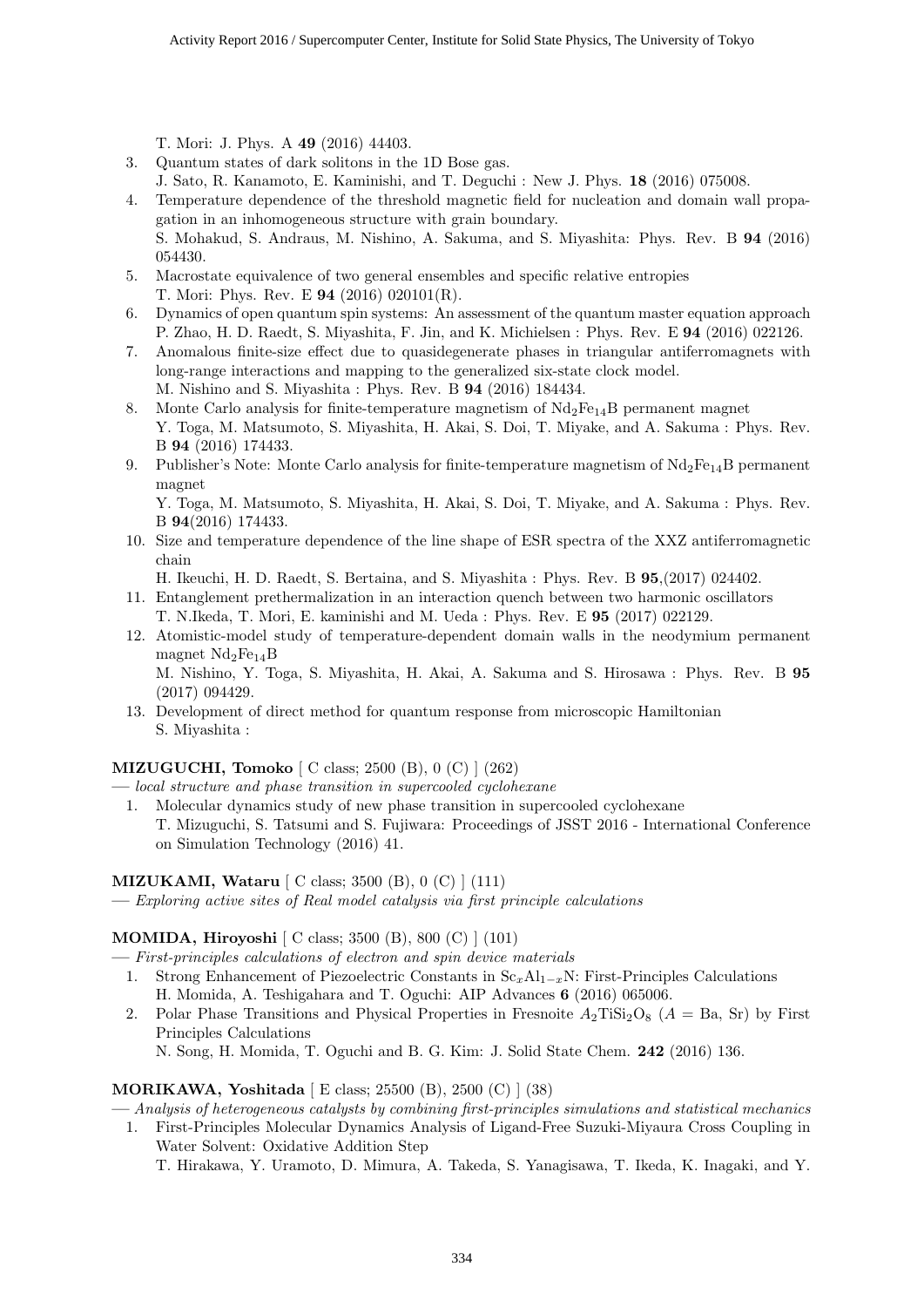Morikawa: J. Phys. Chem. B, **121**, (2017) 164.

- 2. Self-consistent van der Waals density functional study of benzene adsorption on Si(100) Y. Hamamoto, I. Hamada, K. Inagaki, and Y. Morikawa: Phys. Rev. B, **93**, (2016) 245440.
- 3. Density Functional Theory Investigationsj of Ferrocene-Terminated Self-Assembled Monolayers: Electronic State Changes Induced by Electric Dipole Field of Coadsorbed Species Y. Yokota, S. Akiyama, Y. Kaneda, A. Imanishi, K. Inagaki, Y. Morikawa, and K. Fukui: J. Phys. Chem. C, **120**, (2016) 8684.
- 4. Ab-initio moleculer dynamics of solvation effects on reactiveity at electrified interfaces J.A. Herron, \*Y. Morikawa, and \*M. Mavrikakis: Proc. Natl. Acad. Sci. U. S. A. **113**, (2016) E4937.
- 5. Photoelectron Holographic Atomic Arrangement Imaging of Cleaved Bimetal-intercalated Graphite Superconductor Surface F. Matsui, R. Eguchi, S. Nishiyama, M. Izumi, E. Uesugi, H. Goto, T. Matsushita, K. Sugita, H.

Daimon, Y. Hamamoto, I. Hamada, Y. Morikawa, and Y. Kubozono: Sci. Rep. **6**, (2016) 36258. 6. The adsorption of  $CO<sub>2</sub>$  on graphene: A combined TPD, XPS, vdW-DF study

- K. Takeuchi, S. Yamamoto, Y. Hamamoto, Y. Shiozawa, K. Tashima, H. Fukidome, T. Koitaya, K. Mukai, S. Yoshimoto, M. Suemitsu, Y. Morikawa, J. Yoshinobu, and I. Matsuda: J. Phys. Chem. C **121**, (2017) 2807.
- 7. Electronic states and growth modes of Zn atoms deposited on Cu(111) studied by XPS, UPS and DFT

T. Koitaya, Y. Shiozawa, Y. Yoshikura, K. Mukai, S. Yoshimoto, S. Torii, F. Muttaqien, Y. Hamamoto, K. Inagaki, Y. Morikawa, and J. Yoshinobu: Surf. Sci. **663**, (2017) 1.

#### **MORIMOTO, Kenichi** [ C class; 3500 (B), 0 (C) ] (256)

**—** *Development of meshless analysis-based shape optimization method for heat transfer equipments*

- **—** *Development of optimal design methodology of heat and fluid flow devices involving phase-change heat transfer*
	- 1. Meshless Analysis-Based Shape Optimization in Conjugate Heat Transfer Problems H. Kinoshita, Y. Suzuki and K. Morimoto: Proc. 9th JSME-KSME Thermal Fluids Eng. Conf.(TFEC9), Oct. 2017 (accepted)
	- 2. RANS-Based Adjoint Analysis for Shape Optimization of High-Performance Turbulent Heat Exchangers

K. Morimoto, Y. Goto and Y. Suzuki: Proc. 9th JSME-KSME Thermal Fluids Eng. Conf.(TFEC9), Oct. 2017 (accepted)

#### **MORITA, Satoshi** [ C class; 4000 (B), 800 (C) ] (246)

**—** *Development of Parallelized Tensor-Network Algorithm and its Applications*

1. Variational Monte Carlo method for fermionic models combined with tensor networks and applications to the hole-doped 2D Hubbard model

H.-H. Zhao, K. Ido, S. Morita and M. Imada: submitted to Phys. Rev. B

#### **MOTOME, Yukitoshi** [ C,D class; 19500 (B), 2000 (C) ] (159, 161)

- **—** *Creation and control of skyrmions with different topological numbers in itinerant magnets*
- **—** *Large-scale simulation for spin-orbital physics in strongly-correlated electron systems*
- **—** *Theoretical study of novel quantum phenomena in strongly-correlated spin-orbit coupled systems*
- 1. Asymmetric Magnon Excitation by Spontaneous Toroidal Ordering S. Hayami, H. Kusunose and Y. Motome: J. Phys. Soc. Jpn. **85** (2016) 053705.
- 2. Topological Insulators from Electronic Superstructures Y. Sugita and Y. Motome: J. Phys. Soc. Jpn. **85** (2016) 073709.
- 3. Fermionic response from fractionalization in an insulating two-dimensional magnet J. Nasu, J. Knolle, D.L. Kovrizhin, Y. Motome, and R. Moessner: Nat. Phys. **12** (2016) 912.
- 4. Engineering chiral density waves and topological band structures by multiple-Q superpositions of collinear up-up-down-down orders
- S. Hayami, R. Ozawa, and Y. Motome: Phys. Rev. B **94** (2016) 024424.
- 5. Emergent spin-valley-orbital physics by spontaneous parity breaking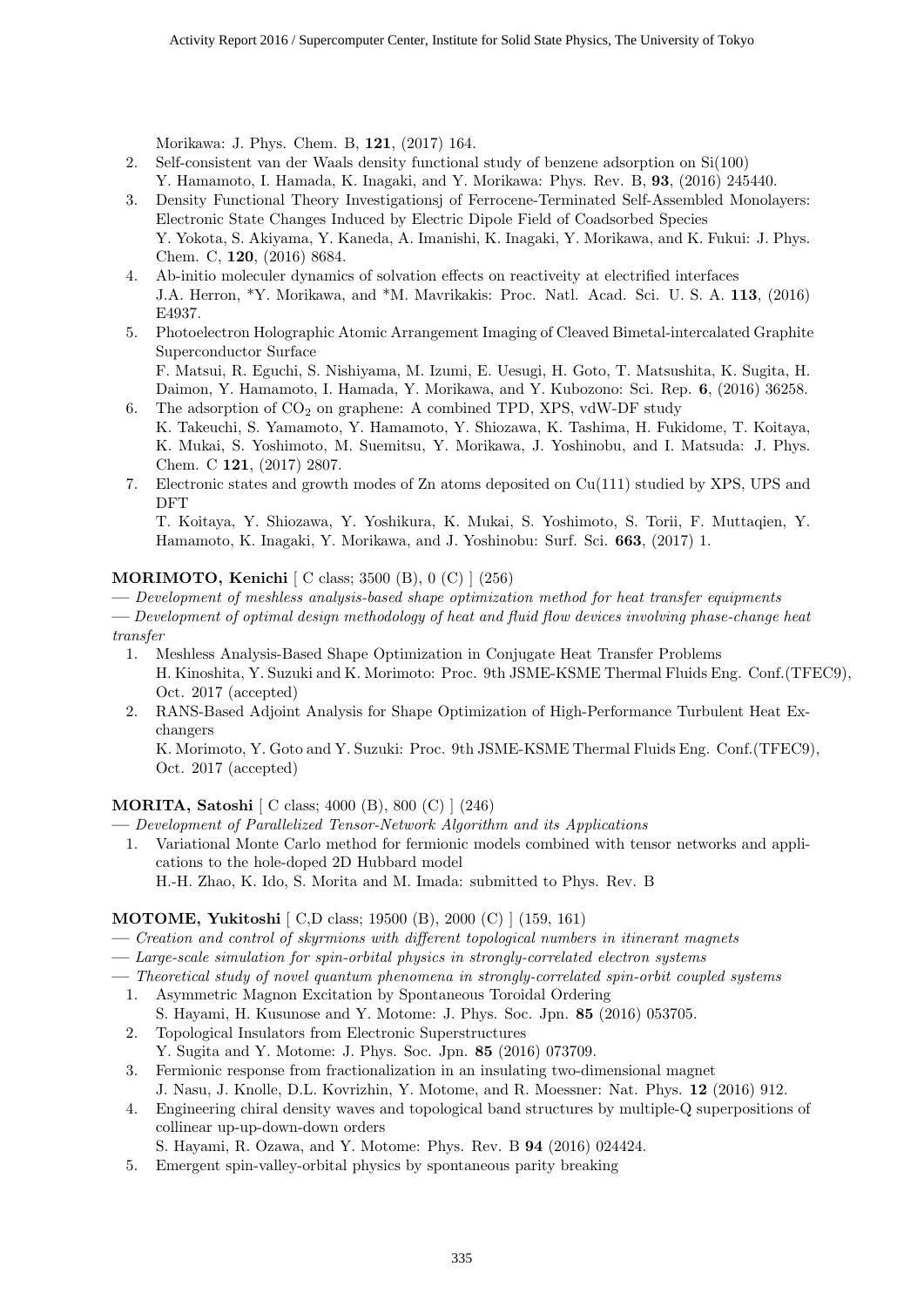S. Hayami, H. Kusunose and Y. Motome: J. Phys.: Cond. Matter **28** (2016) 395601.

- 6. Vortex Crystals with Chiral Stripes in Itinerant Magnets R. Ozawa, S. Hayami, K. Barros, G-W. Chern, Y. Motome, and C. D. Batista: J. Phys. Soc. Jpn. **85** (2016) 103703.
- 7. Shape of magnetic domain walls formed by coupling to mobile charges R. Ozawa, S. Hayami, K. Barros, and Y. Motome: arXiv:1609.07189.
- 8. Simulated floating zone method R. Ozawa, Y. Kato, and Y. Motome: J. Phys.: Conf. Ser. **807** (2017) 102005.
- 9. Fractional Spin Fluctuations as a Precursor of Quantum Spin Liquids: Majorana Dynamical Mean-Field Study for the Kitaev Model
	- J. Yoshitake, J. Nasu, and Y. Motome: Phys. Rev. Lett. **117** (2016) 157203.
- 10. Incarnation of Majorana Fermions in Kitaev Quantum Spin Lattice S.-H. Do, S.-Y. Park, J. Yoshitake, J. Nasu, Y. Motome, Y. S. Kwon, D. T. Ardor, D. J. Voneshen, K. Kim, T.-H. Jang, J.-H. Park, K.-Y. Choi, and S. Ji: arXiv:1703.01081.
- 11. Magnetoelectric Behavior from S=1/2 Asymmetric Square Cupolas Y. Kato, K. Kimura, A. Miyake, M. Tokunaga, A. Matsuo, K. Kindo, M. Akaki, M. Hagiwara, M. Sera, T. Kimura, and Y. Motome: Phys. Rev. Lett. **118** (2017) 107601.
- 12. Effective bilinear-biquadratic model for noncoplanar ordering in itinerant magnets S. Hayami, R. Ozawa, and Y. Motome: arXiv:1703.07690.
- 13. Thermal Transport in the Kitaev Model J. Nasu, J. Yoshitake, and Y. Motome: arXiv:1703.10395.
- 14. Spin-Liquid-to-Spin-Liquid Transition in Kitaev Magnets Driven by Fractionalization J. Nasu, Y. Kato, J. Yoshitake, Y. Kamiya, and Y. Motome: Phys. Rev. Lett. **118** (2017) 137203.
- 15. Zero-Field Skyrmions with a High Topological Number in Itinerant Magnets R. Ozawa, S. Hayami, and Y. Motome: Phys. Rev. Lett. **118** (2017) 147205.

#### **MOTOYAMA, Yuichi** [ C class; 3000 (B), 600 (C) ] (180)

**—** *Monte Carlo simulation of* <sup>4</sup>*He adsorbed on substrates*

#### **MURASHIMA, Takahiro** [ E class; 12000 (B), 1800 (C) ] (201)

**—** *Multiscale simulation of polymer melt*

- 1. Inter Node Parallelization of Multiscale Fluid Particle Simulation towards Large-scale Polymeric Fluid Simulation.
	- T. Murashima: Microsyst. Technol. (2017). doi:10.1007/s00542-017-3413-x.

#### **NADA, Hiroki** [ C class; 5000 (B), 0 (C) ] (243)

**—** *Molecular Dynamics Simulation Study of Morphology Control Mechanism of TiO2 Rutile Crystal by Hydroxy Acid*

- 1. Heterogeneous Growth of Calcite at Aragonite 001- and Vaterite 001-Melt Interfaces: A Molecular Dynamics Simulation Study
- H. Nada, T. Nishimura, T. Sakamoto and T. Kato: J. Cryst. Growth, **450** (2016) 148. 2. Observing Crystal Growth Processes in Computer Simulation
- H. Nada, H. Miura, J. Kawano and T. Irisawa: Prog. Cryst. Growth Charact. Mater., **62** (2016) 404.
- 3. Anisotropy in Geometrically Rough Structure of Ice Prismatic Plane Interface During Growth: Development of a Modified Six-Site Model of H2O and a Molecular Dynamics Simulation H. Nada: J. Chem. Phys., **145** (2016) 244706.

#### **NAKAMURA, Kazuma** [ C class; 5000 (B), 0 (C) ] (93)

**—** *Ab initio many-body perturbation calculations for paramagnon excitation*

- **—** *ab initio calculation for superconducting parameters*
- 1. Ab initio GW plus cumulant calculation for isolated band systems: Application to organic conductor (TMTSF)2PF6 and transition-metal oxide Kazuma Nakamura, Yoshiro Nohara, Yoshihide Yoshimoto, and Yusuke Nomura: Phys. Rev. B **93** (2016) 085124.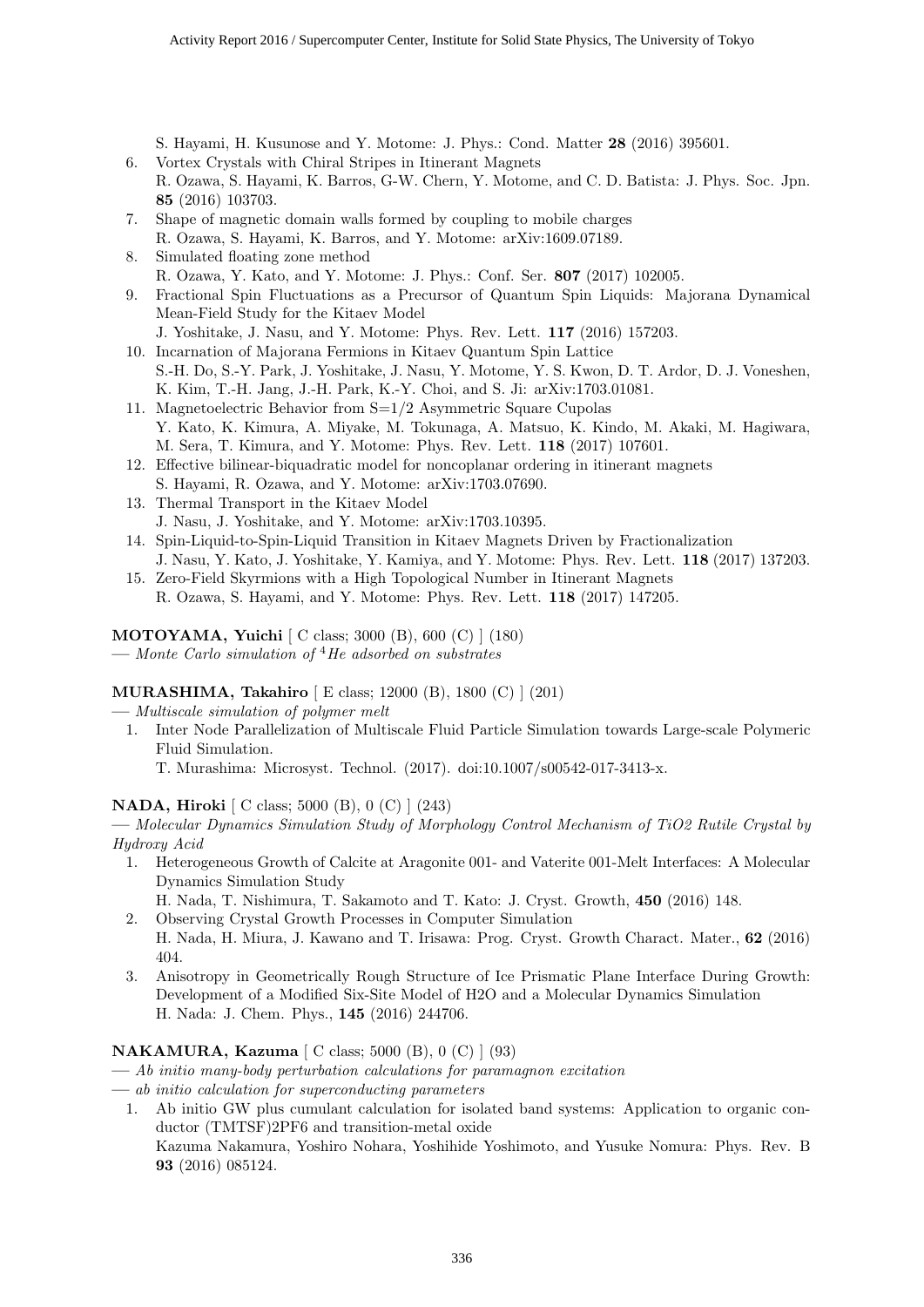- 2. Large enhancement of superconducting transition temperature in single-element superconducting rhenium by shear strain M. Mito, H. Matsui, K. Tsuruta, T. Yamaguchi, K. Nakamura, H. Deguchi, N. Shirakawa, H. Adachi, T. Yamasaki, H. Iwaoka, Y. Ikoma, and Z. Horita: Sci. Rep. **6**, (2016) 36337.
- 3. Uniaxial strain effects on superconducting transition in Re-doped Hg-1223 cuprate superconductors M. Mito, K. Ogata, H. Goto, K. Tsuruta, K. Nakamura, H. Deguchi, T. Horide, K. Matsumoto,

#### **NAKAMURA, Kohji** [ C class; 3000 (B), 0 (C) ] (118)

**—** *First principles calculations of electronic structures magnetism and electric field effects in metal thin films and organometallic complexes*

T. Tajiri, H. Hara, T. Ozaki, H. Takeya, and Y. Takano: Phys. Rev. B **95** (2017) 064503.

1. Search for the ground state electronic configuration of correlated organometallic metallocenes from constraint density functional theory

K. Nawa, Y. Kitaoka, K. Nakamura, H. Imamura, T. Akiyama, T. Ito, M. Weinert: Phys. Rev. B **94** (2016) 0351361.

2. Interfacial Dzyaloshinskii-Moriya interaction and orbital magnetic moments of metallic multilayer films

K. Yamamoto, A.-M. Pradipto, K. Nawa, T. Akiyama, T. Ito, T. Ono, K. Nakamura: AIP Advances **7** (2017) 0563021.

- 3. Effect of heavy-metal insertions at Fe/MgO interfaces on electric-field-induced modification of magnetocrystalline anisotropy K. Nakamura, T. Nomura, A.-M. Pradipto, K. Nawa, T. Akiyama, T. Ito: J. Magn. Magn. Mater. **429** (2017) 214.
- 4. Symmetric and asymmetric exchange stiffnesses of transition-metal thin film interfaces K. Nakamura, A.-M. Pradipto, T. Akiyama, T. Ito, M. Weinert: submitted.
- 5. Role of surface-bound hole states in electric-field-driven superconductivity at diamond (110) T. Hattori, K. Nakamura, and K. Sano: submitted.
- 6. Mechanism and electric-feld-induced modifcation of magnetic exchange stifness in transition-metal thin films on  $MgO(001)$ A.-M. Pradipto, T. Akiyama, T. Ito, and K. Nakamura: submitted.

#### **NAKANO, Hiroki** [ C class; 6000 (B), 2100 (C) ] (221)

**—** *Numerical study on low-energy states of quantum spin systems*

- 1. Ferrimagnetism in the Spin-1/2 Heisenberg Antiferromagnet on a Distorted Triangular-Lattice H. Nakano and T. Sakai: to be published in J. Phys. Soc. Jpn.
- 2. Gapless quantum spin liquid of the kagome-lattice antiferromagnet T. Sakai and H. Nakano: Polyhedron **126** (2017) 42-44.

#### **NAKAYAMA, Takashi** [ C class; 4000 (B), 1300 (C) ] (91)

**—** *Theory of molecular Rydberg states by light-mass impurities in semiconductors: tunneling current and strong luminescence properties*

- 1. Stability and electronic structures of isoelectronic impurity complexes in Si: First-principles study S. Iizuka, T. Nakayama: Jpn. J. Appl. Phys. **55** (2016) 101301.
- 2. Defect distribution and Schottky barrier at metal/Ge interfaces: Role of metal-induced gap states S. Sasaki, T. Nakayama: Jpn. J. Appl. Phys. **55** (2016) 111302.
- 3. Fundamental processes of exciton scattering at organic solar-cell interfaces:One-dimensional model calculation

Y. Masugata, H. Iizuka, K. Sato, T. Nakayama: Jpn. J. Appl. Phys. **55** (2016) 081601.

- 4. Physics of Metal/Ge Interfaces; Interface Defects and Fermi-Level Depinning T. Nakayama, S. Sasaki, Y. Asayama: ECS trans. **75** (2016) 643.
- 5. Metal-atom interactions and clustering in organic semiconductor systems Y. Tomita, T. Park, T. Nakayama: J. Electronic Materials, in press (2017) doi:10.1007/s11664- 016-5090-4.
- 6. Ionization and diffusion of metal atoms under electric field at metal/insulator interfaces; First-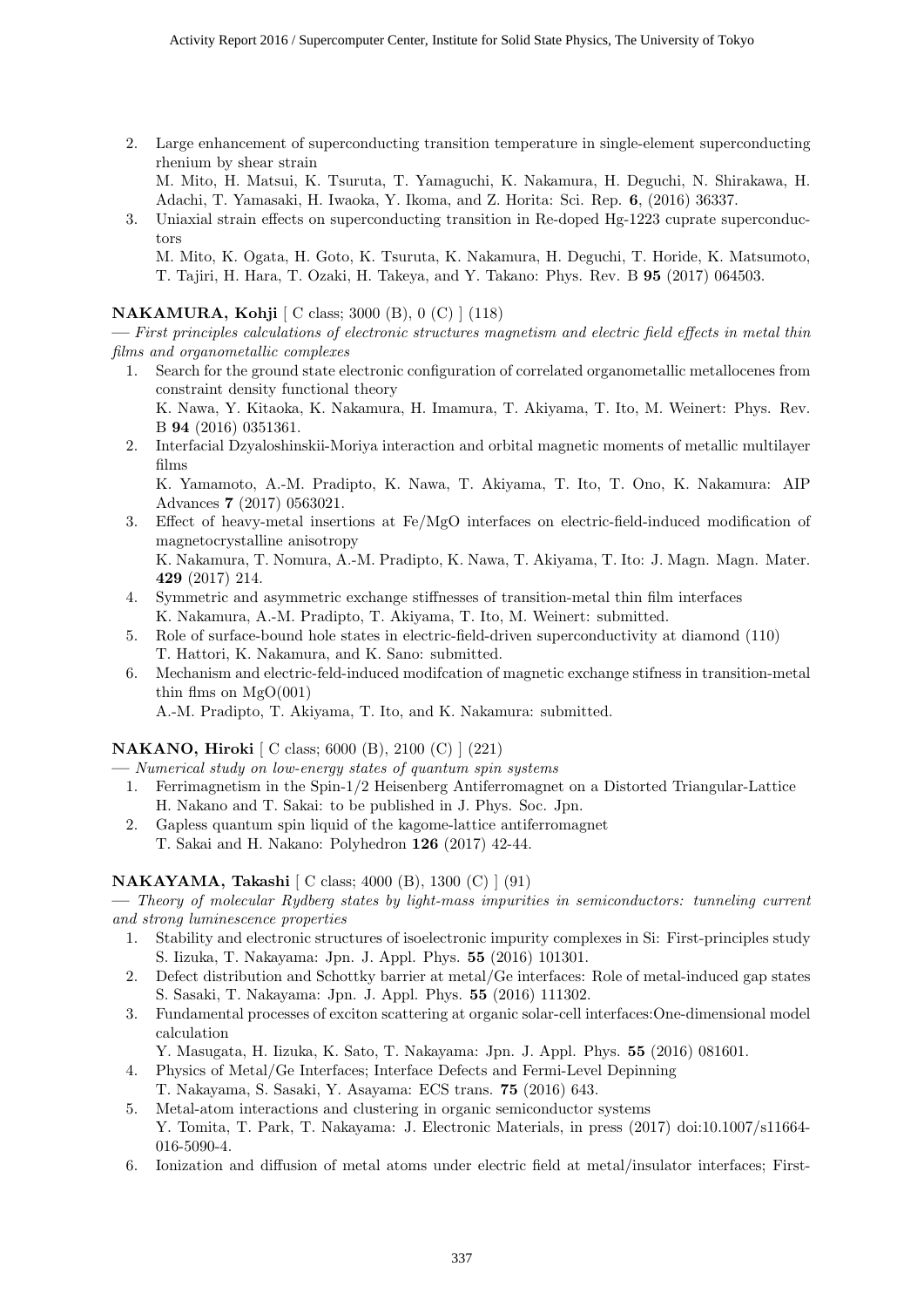principles study

Y. Asayama, M. Hiyama, T. Nakayama: Materials Science in Semiconductor Processing, in press (2017) DOI:10.1016/j.mssp.2016.09.010.

#### **NISHIDATE, Kazume** [ C class; 3000 (B), 0 (C) ] (117)

- **—** *Molecular Dynamics Simulation of Organic Semiconductors*
- 1. Tuning the work function of graphene with the adsorbed organic molecules: first-principles calculations

K. Nishidate, N. Yoshimoto, P. Chantngarm, H. Saito and M. Hasegawa: Mol. Phys. **114** (2016) 2993.

#### **NOGUCHI, Hiroshi** [ C class; 14000 (B), 5000 (C) ] (198, 199)

- **—** *Structure formation of biomembranes*
	- 1. Shape deformation of lipid membranes by banana-shaped protein rods: comparison with isotropic inclusions and membrane rupture
		- H. Noguchi: Phys. Rev. E **93**, 052404 (2016).
	- 2. Construction of nuclear envelope shape by a high-genus vesicle with pore-size constraint H. Noguchi: Biophys. J. **111**, 824 (2016).
	- 3. Nonuniqueness of local stress of three-body potentials in molecular simulations K. M. Nakagawa and H. Noguchi: Phys. Rev. E **94**, 053304 (2016).
	- 4. Membrane structure formation induced by two types of banana-shaped proteins H. Noguchi and J.-B. fournier: Soft Matter **13**, 4099 (2017).
	- 5. 分子シミュレーションにおける三体ポテンシャルを含んだ系の局所応力テンソルの非一意性 中川恒: 分子シミュレーション研究会会誌" アンサンブル "**19**, 69 (2017).

#### **NOGUCHI, Yoshifumi** [ E class; 18500 (B), 2100 (C) ] (42)

**—** *Large scale first-principles GW+Bethe-Salpeter calculations*

- 1. Reverse Stability of Oxyluciferin Isomers in Aqueous Solutions Y. Noguchi, M. Hiyama, M. Shiga, O. Sugino, and H. Akiyama: J. Phys. Chem. B **120** (2016) 8776.
- 2. GWΓ+ Bethe-Salpeter equation approach for photoabsorption spectra:Importance of self-consistent GWΓ calculations in small atomic systems

R. Kuwahara, Y. Noguchi, and K. Ohno: Phys. Rev. B **94** (2016) 121116(R).

- 3. Quantitative characterization of exciton from *GW*+Bethe-Salpeter calculation D. Hirose, Y. Noguchi, and O. Sugino: J. Chem. Phys. **146** (2017) 044303.
- 4. The effect of dynamical fluctuations of hydration structures on the absorption spectra of oxyluciferin anions in an aqueous solution M. Hiyama, M. Shiga, N. Koga, O. Sugino, H. Akiyama, and Y. Noguchi: Phys. Chem. Chem. Phys. **19** (2017) 10028.
- 5. Molecular Size Insensitivity of Optical Gap of [*n*]Cycloparaphenylenes (*n* = 3-16) Y. Noguchi and O. Sugino: J. Chem. Phys. **146** (2017) 144304.

**OBATA, Shuji** [ C class; 2500 (B), 600 (C) ] (116) **—** *Magnetization Processes Based on Magnetic Dipole Moments*

**ODA, Tatsuki** [ C,E class; 18000 (B), 4800 (C) ] (40)

- 1. Nonvortical Rashba spin structure on a surface with C1h symmetry E. Annese, T. Kuzumaki, B. M?ller, Y. Yamamoto, H. Nakano, H. Kato, A. Araki, M. Ohtaka, T. Aoki, H. Ishikawa, T. Hayashida, J. R. Osiecki, K. Miyamoto, Y. Takeichi, A. Harasawa, K. Yaji, T. Shirasawa, K. Nittoh, W. I. Yang, K. Miki, T, Oda, H. W. Yeom, and K. Sakamoto: Phys. Rev. Lett. **117** (2016) 16803.
- 2. Tunneling electroresistance of MgZnO-based tunnel junctions M. Belmoubarik, M. Al-Mahdawi, M. Obata, D. Yoshikawa, H. Sato, T. Nozaki, T. Oda, and M.

**<sup>—</sup>** *Analyses on atomic structure magnetism and electronic structure in spintronics materials and molecular magnets*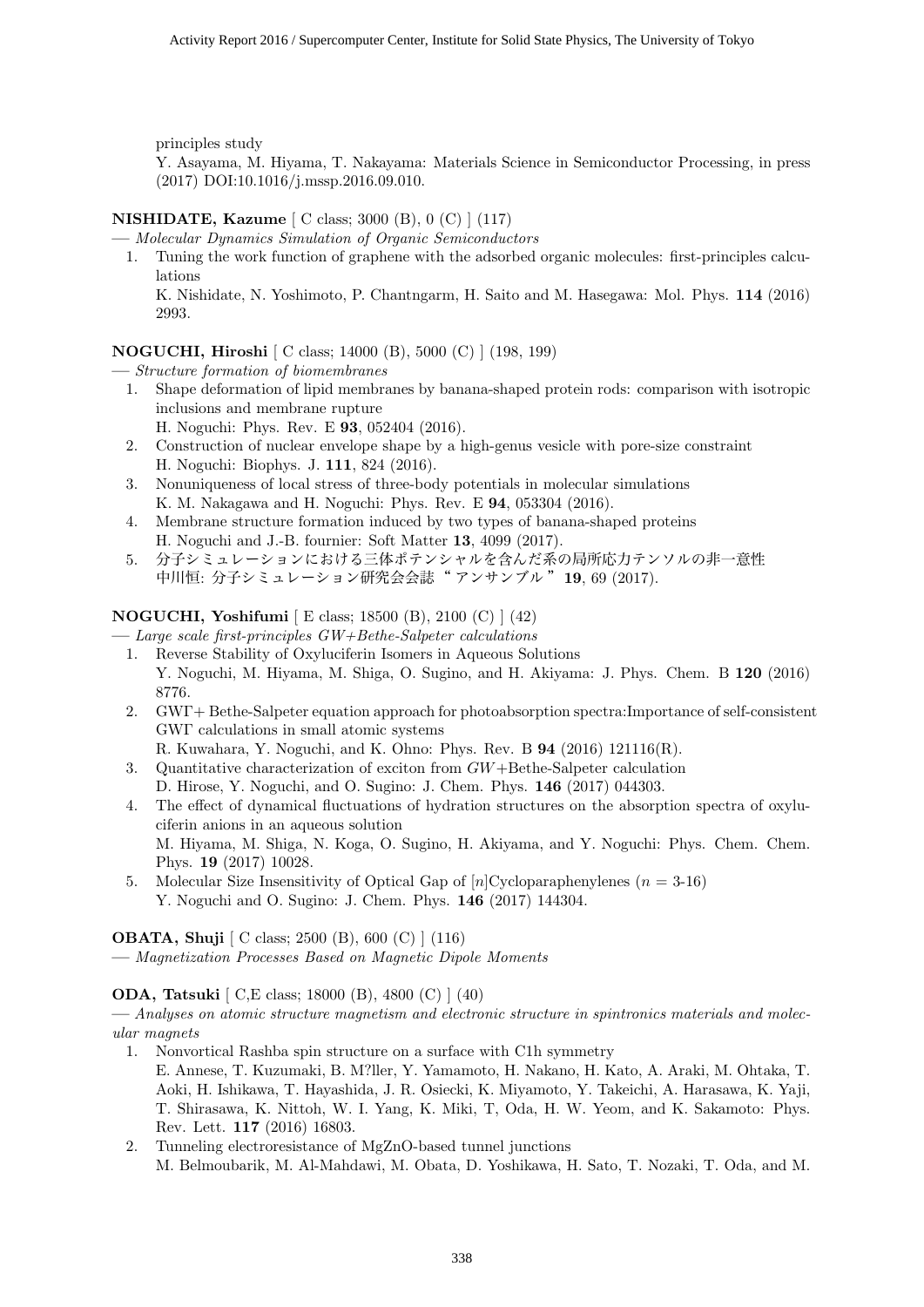Sahashi: Appl. Phys. Lett. **109** (2016) 173507.

**OGUSHI, Fumiko** [ B class; 500 (B), 0 (C) ] (279)

**—** *Simulation study of membrane system coupled with inner reaction*

#### **OHGOE, Takahiro** [ C class; 8000 (B), 1900 (C) ] (168)

**—** *Ab-initio study on the role of the electron-phonon interactions in high-temperature curate superconductors*

- **—** *Numerical study on the mechanism of enhanced superconductivity by phonons in cuprates*
- 1. Competitions of Superconducting, Antiferromagnetic and Charge Orders with Intervention by Phase Separation in 2D Holstein-Hubbard Model T. Ohgoe and M. Imada: submitted to Phys. Rev. Lett.

#### **OHMURA, Satoshi** [ C class; 3500 (B), 0 (C) ] (110)

**—** *Novel Structures of Liquid Metal under Ultrahigh Pressures: ab initio Molecular-Dynamics Simulations*

1. Femtosecond Charge and Molecular Dynamics of I-containing organic molecules Induced by Intense X-Ray Free-Electron Laser Pulses

K. Nagaya, K. Motomura, E. Kukk, Y. Takahashi, K. Yamazaki, S. Ohmura, H. Fukuzawa, S. Wada, S. Mondal, T. Tachibana, Y. Ito, R. Koga, T. Sakai, K. Matsunami, K. Nakamura, M. Kanno, A. Rudenko, C. Nicolas, X.-J. Liu1, C. Miron1, Y. Zhang, Y. Jiang, J. Chen, M. Anand, D. E. Kim, K. Tono, M. Yabashi, M. Yao, H. Kono and K. Ueda: Faraday Discuss. **194** (2016) 537.

2. Ultrafast dynamics of a nucleobase analogue illuminated by a short intense x-ray free electron laser pulse

K. Nagaya, K. Motomura, E. Kukk, H. Fukuzawa, S. Wada, T. Tachibana, Y. Ito, S. Mondal, T. Sakai, K. Matsunami, R. Koga, S. Ohmura, Y. Takahashi, M. Kanno, A. Rudenko, C. Nicolas, X.-J. Liu, Y. Zhang, J. Chen, A. Mailam, Y. H. Jiang, D.-E. Kim, K. Tono, M. Yabashi, H. Kono, C. Miron, M. Yao, K. Ueda: Phys. Rev. X **6** (2016) 021035.

#### **OHSAWA, Kazuhito** [ C class; 1000 (B), 0 (C) ] (137)

**—** *Study of interaction between radiation damage and interstitial atom*

#### **OHTO, Tatsuhiko** [ C class; 4500 (B), 1600 (C) ] (83)

**—** *Ab initio molecular dynamics simulation of graphene/water interfaces*

- 1.  $\pi^+$ <sup>-</sup> $\pi^+$  stacking of imidazolium cations enhances molecular layering of room temperature ionic liquid at their interfaces Fujie Tang, Tatsuhiko Ohto, Taisuke Hasegawa, Mischa Bonn, and Yuki Nagata: Phys. Chem. Chem. Phys. **19** (2017) 2850.
- 2. Trimethylamin-N-oxide: Hydration structure, surface activity, and biological function viewed by vibrational spectroscopy Tatsuhiko Ohto, Johannes Hunger, Ellen H. G. Backus, Wataru Mizukami, Mischa Bonn, and Yuki Nagata: Phys. Chem. Chem. Phys. **19** (2017) 6909.

#### **OHTSUKI, Tomi** [ C class; 3500 (B), 1000 (C) ] (248)

**—** *Numerical study of random Dirac/Weyl electron systems*

- 1. Deep Learning the Quantum Phase Transitions in Random Electron Systems: Applications to Three Dimensions
	- Tomi Ohtsuki, Tomoki Ohtsuki: J. Phys. Soc. Jpn. **86**, 044708 (2017)
- 2. Integer quantum magnon Hall plateau-plateau transition in a spin-ice model B. Xu, T. Ohtsuki, R. Shindou: Phys. Rev. B **94**, 220403(R) (2016)
- 3. Comparative study of Weyl semimetal and topological/Chern insulators: Thin-film point of view .Y. Yoshimura, W. Onishi, K. Kobayashi, T. Ohtsuki, K.-I. Imurai: Phys. Rev. B **94**, 235414 (2016)
- 4. Deep Learning the Quantum Phase Transitions in Random Two-Dimensional Electron Systems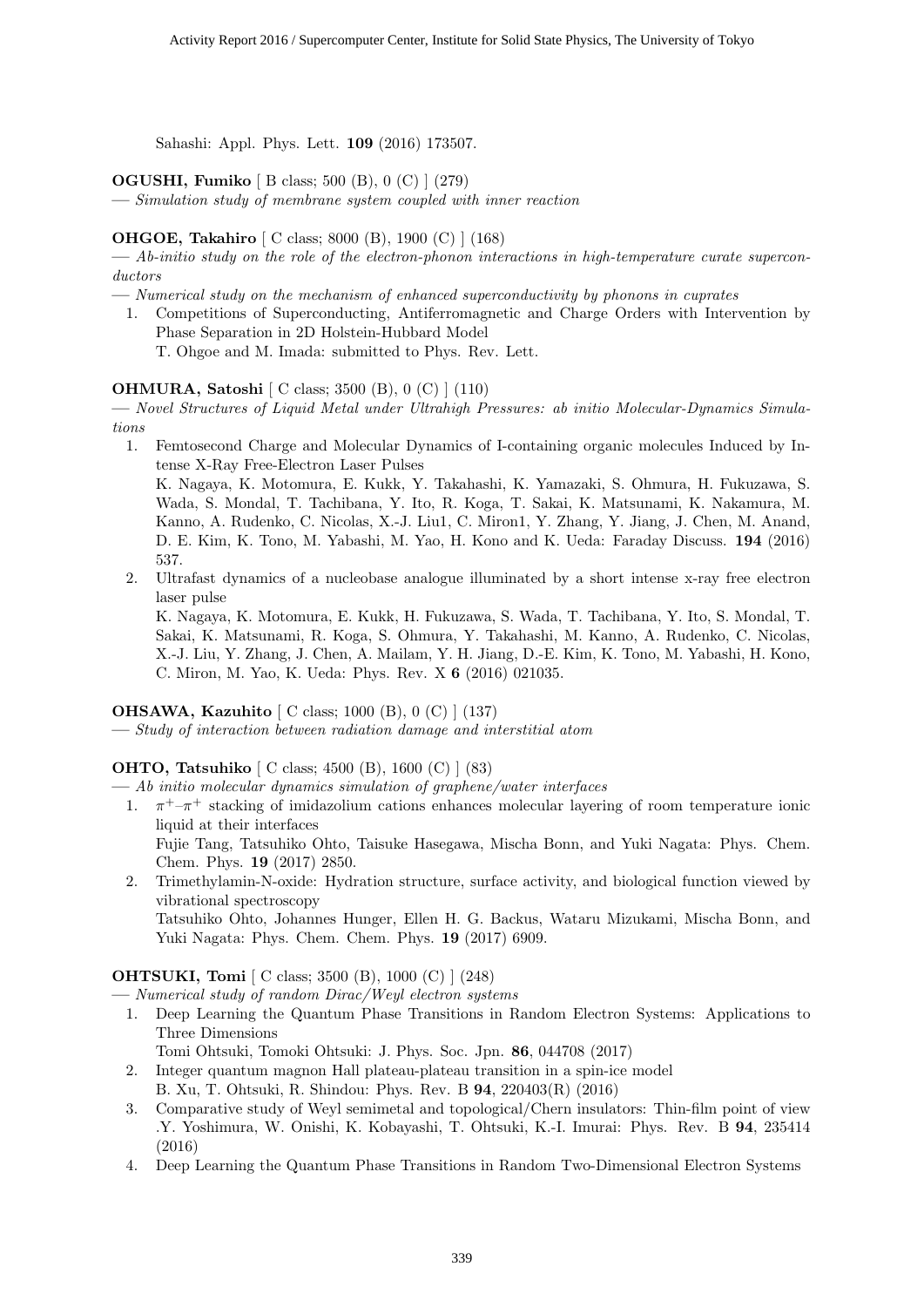Tomoki Ohtsuki, Tomi Ohtsuki: J. Phys. Soc. Jpn. **85**, 123706 (2016)

- 5. Estimate of the Critical Exponent of the Anderson Transition in the Three and Four-Dimensional Unitary Universality Classes
	- K. Slevin, T. Ohtsuki: J. Phys. Soc. Jpn. **85**, 104712 (2016)
- 6. Lattice realization of the generalized chiral symmetry in two dimensions T. Kawarabayashi, H. Aoki, Y. Hatsugai, Phys. Rev. B **94**, 235307 (2016)

**OKITSU, Kouhei** [ C class; 5000 (B), 400 (C) ] (241)

- **—** *A preliminary study on phase determination for protein crystals with the n-beam method*
- **—** *Study on numerical method to solve n-beam Takagi equation with spherical-wave X-ray incidence*

#### **OKUBO, Tatsuya** [ C class; 2500 (B), 0 (C) ] (261)

- **—** *Computer-aided synthesis of zeolites*
	- 1. Energy Analysis of Aluminosilicate Zeolites with Comprehensive Ranges of Framework Topologies, Chemical Compositions, and Aluminum Distributions K. Muraoka, W. Chaikittisilp and T. Okubo: J. Am. Chem. Soc. **138** (2016) 6184.
	- 2. Factors Governing the Formation of Hierarchically and Sequentially Intergrown MFI Zeolites by Using Simple Diquaternary Ammonium Structure-Directing Agents S. H. Keoh, W. Chaikittisilp, K. Muraoka, R. R. Mukti, A. Shimojima, P. Kumar, M. Tsapatsis and T. Okubo: Chemistry of Materials, 2016, **28**, 8997.
	- 3. Two-Stage Crystallization of Meso- and Macroporous MFI and MEL Zeolites Using Tributylamine-Derived Diquaternary Ammonium Cations as Organic Structure-Directing Agents S. H. Keoh, W. Chaikittisilp, A. Endo, A. Shimojima, T. Okubo: Bull. Chem. Soc. Jpn. 2017, **90**, 586.
	- 4. Design and Synthesis of IFR-Type Zeolites with Controlled Locations of Framework Aluminum with the Aid of Theoretical Calculation K. Muraoka, W. Chaikittisilp, T. Okubo: The 2016 AIChE annual meeting, 2016.
	- 5. The Energetics of Zeolites with Comprehensive Ranges of Framework Topologies and Different Substituting Tetrahedral Atoms: Towards More Complete Energy Landscapes of Zeolites W. Chaikittisilp, K. Muraoka, T. Okubo: The 2016 AIChE annual meeting, 2016.
	- 6. 種々の骨格構造、化学組成、原子位置を有するゼオライトの計算機モデリングによるエネルギー景観 村岡恒輝, W. Chaikittisilp, 大久保達也: 化学工学会第 48 回秋季大会, 2016.
	- 7. 理論計算支援による有機構造規定剤のゼオライト骨格中 Al 位置制御能の検討 村岡恒輝, W. Chaikittisilp, 大久保達也: 第 32 回ゼオライト研究発表会, 2016.

#### **OKUBO, Tsuyoshi** [ C class; 11000 (B), 4300 (C) ] (20)

**—** *Novel orders in frustrated magnets*

1. Ground state properties of Na2IrO<sup>3</sup> determined from *ab initio* Hamiltonian and its extensions containing Kitaev and extended Heisenberg interactions T. Okubo, K. Shinjo, Y. Yamaji, N. Kawashima, S. Sota, T. Tohyama, and M. Imada: arXiv:1611.03614.

#### **OKUMURA, Hisashi** [ C class; 6000 (B), 0 (C) ] (237)

**—** *Dynamical ordering of amyloid fibrils by molecular dynamics simulations*

- 1. Structural and fluctuational difference between two ends of A  $\beta$  amyloid fibril: MD simulation predicts only one end has open conformations
	- H. Okumura and S. G. Itoh: Sci. Rep. **6** (2016) 38422.
- 2. Oligomer formation of amyloid- $\beta$  (29-42) from its monomers using the Hamiltonian replicapermutation molecular dynamics simulation S. G. Itoh and H. Okumura: J. Phys. Chem. B **120** (2016) 6555.

#### **ONISHI, Hiroaki** [ C class; 2000 (B), 0 (C) ] (264)

**—** *Magnetic excitation and spin transport in frustrated quantum spin chain*

1. Variational Wavefunction for the Periodic Anderson Model with Onsite Correlation Factors K. Kubo and H. Onishi, J. Phys. Soc. Jpn. **86**, 013701 (2017).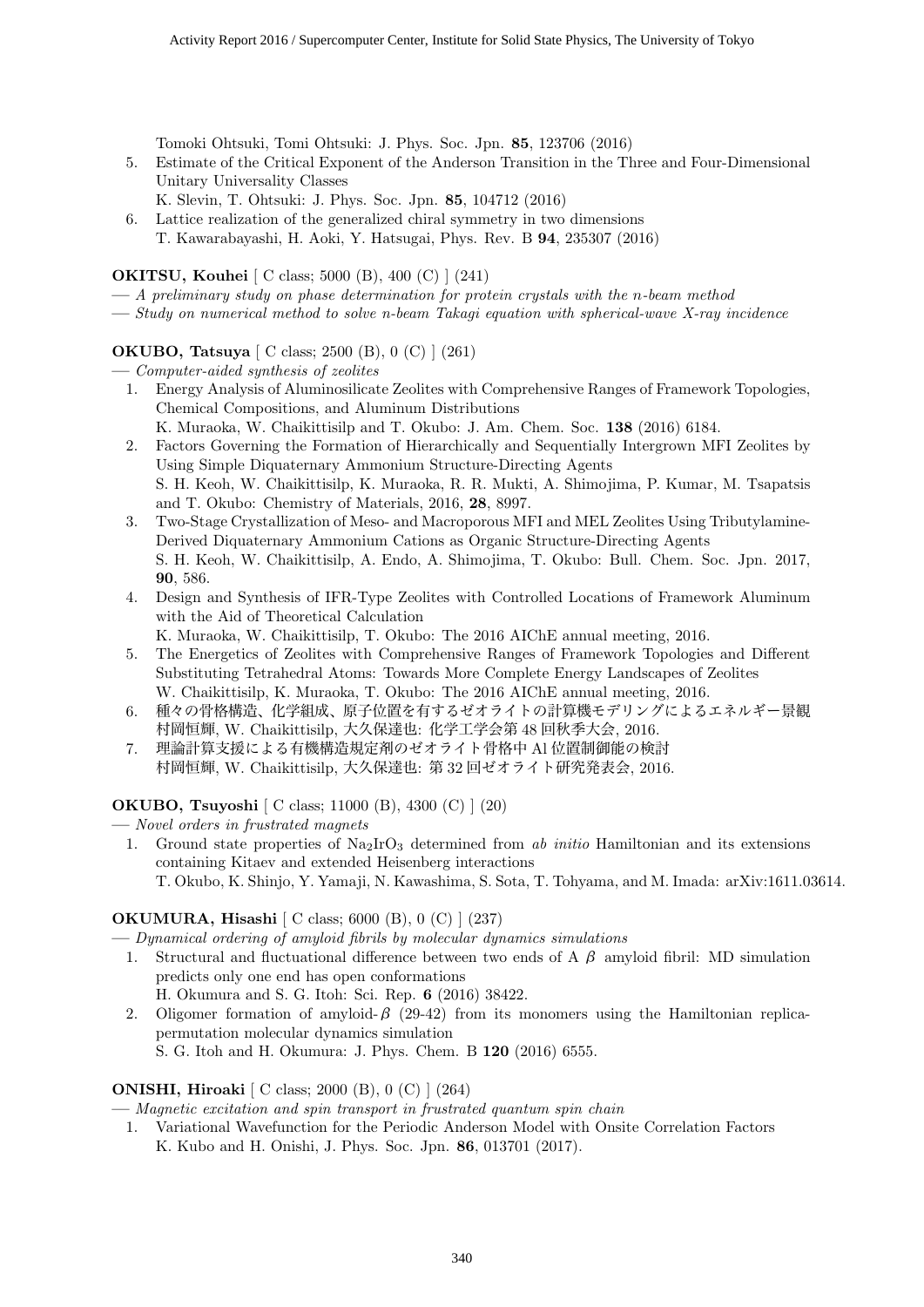#### **ONO, Tomoya** [ C class; 14500 (B), 4900 (C) ] (43)

**—** *Development of first-principles electronic-structure and transport calculation method based on realspace finite-difference approach*

- 1. First-Principles Study on Electron Conduction at  $4H-SiC(0001)/SiO<sub>2</sub>$  Interface T. Ono, C. J. Kirkham, and S. Iwase: ECS Trans. **75** (2016) 121.
- 2. Importance of SiC Stacking to Interlayer States at the  $SiC/SiO<sub>2</sub>$  Interface C. J. Kirkham and T. Ono: Mater. Sci. Forum **858** (2016) 457.
- 3. First-principles study on oxidation of Ge and its interface electronic structures T. Ono, S. Saito, and S. Iwase: Jpn. J. Appl. Phys. **55** (2016) 08PA01.
- 4. Intrinsic origin of electron scattering at the  $4H-SiC(0001)/SiO<sub>2</sub>$  interface S. Iwase, C. J. Kirkham, and T. Ono: Phys. Rev. B **95** (2017) 041302.
- 5. First-principles calculation method and its applications for two-dimensional materials Y. Egami, S. Tsukamoto, and T. Ono: Quant. Matt. **6** (2017) 4.

#### **ORITA, Nozomi** [ C class; 1000 (B), 0 (C) ] (135)

**—** *Ab initio calculations of impurity states in the silicon cluster superlattice*

#### **OSHIKAWA, Masaki** [ C class; 3000 (B), 0 (C) ] (258)

**—** *Computational study of topological properties and realization of quantum spin liquids in metal-organic frameworks*

1. Flux quench in a system of interacting spinless fermions in one dimension Yuya O. Nakagawa, Grégoire Misguich, and Masaki Oshikawa: Phys. Rev. B **93** (2016) 174310.

#### **OSHIYAMA, Atsushi** [ E class; 45500 (B), 4900 (C) ] ()

**—** *Atomic Structures and Electronic Properties of Hard- and Soft-Nano Materials*

- 1. Multistep Atomic Reaction Enhanced by an Atomic Force Microscope Probe on Si (111) and Ge(111) Surfaces
	- B. Enkhtaivan and A. Oshiyama: Phys. Rev. B **94** (2016) 085416.
- 2. Atomic Force Microscope manipulation of Ag atom on the Si(111) surface
- B. Enkhtaivan and A. Oshiyama: Phys. Rev. B **95** (2017) 035309.
- 3. Band-unfolding approach to moiré-induced band-gap opening and Fermi-level-velocity reduction in twisted bilayer graphene

H. Nishi, Y-i. Matsushita, A. Oshiyama: Phys. Rev. B **95** (2017) 085420.

- 4. First-Principles Calculations that Clarify Energetics and Reactions of Oxygen Adsorption and Carbon Desorption on  $4H-SiC$  (11 $\bar{2}0$ ) Surface
	- H. Li, Y.-i. Matsushita, M. Boero and A. Oshiyama: J. Phys. Chem. C **121** (2017) 3920.
- 5. Microscopic Mechanisms of Initial Formation Process of Graphene on SiC(0001) Surfaces: Selective Si Desorption from Step Edges
	- F. Imoto, J.-I. Iwata, M. Boero, A. Oshiyama: J. Phys. Chem. C **121** (2017) 5041.
- 6. Comprehensive study on band-gap variations in *sp*<sup>3</sup> -bonded semiconductors: roles of electronic states floating in internal space
	- Y.-i. Matsushita and A. Oshiyama: J. Phys. Soc. Jpn **86** (2017) 054702.

#### **OTSUKI, Junya** [ B class; 800 (B), 0 (C) ] (192)

**—** *Electronic structure calculations of strongly correlated Ce compounds using the dynamical mean-field theory*

#### **OZEKI, Yukiyasu** [ C class; 7500 (B), 0 (C) ] (226)

- **—** *Improvement of nonequilibrium relaxation analysis by the use of kernel method*
- **—** *Improvement of nonequilibrium relaxation analysis by the use of kernel method II*
	- 1. Improved dynamical scaling analysis using the kernel method for nonequilibrium relaxation Y. Echinaka and Y. Ozeki: Phys. Rev E **94** (2016) 043312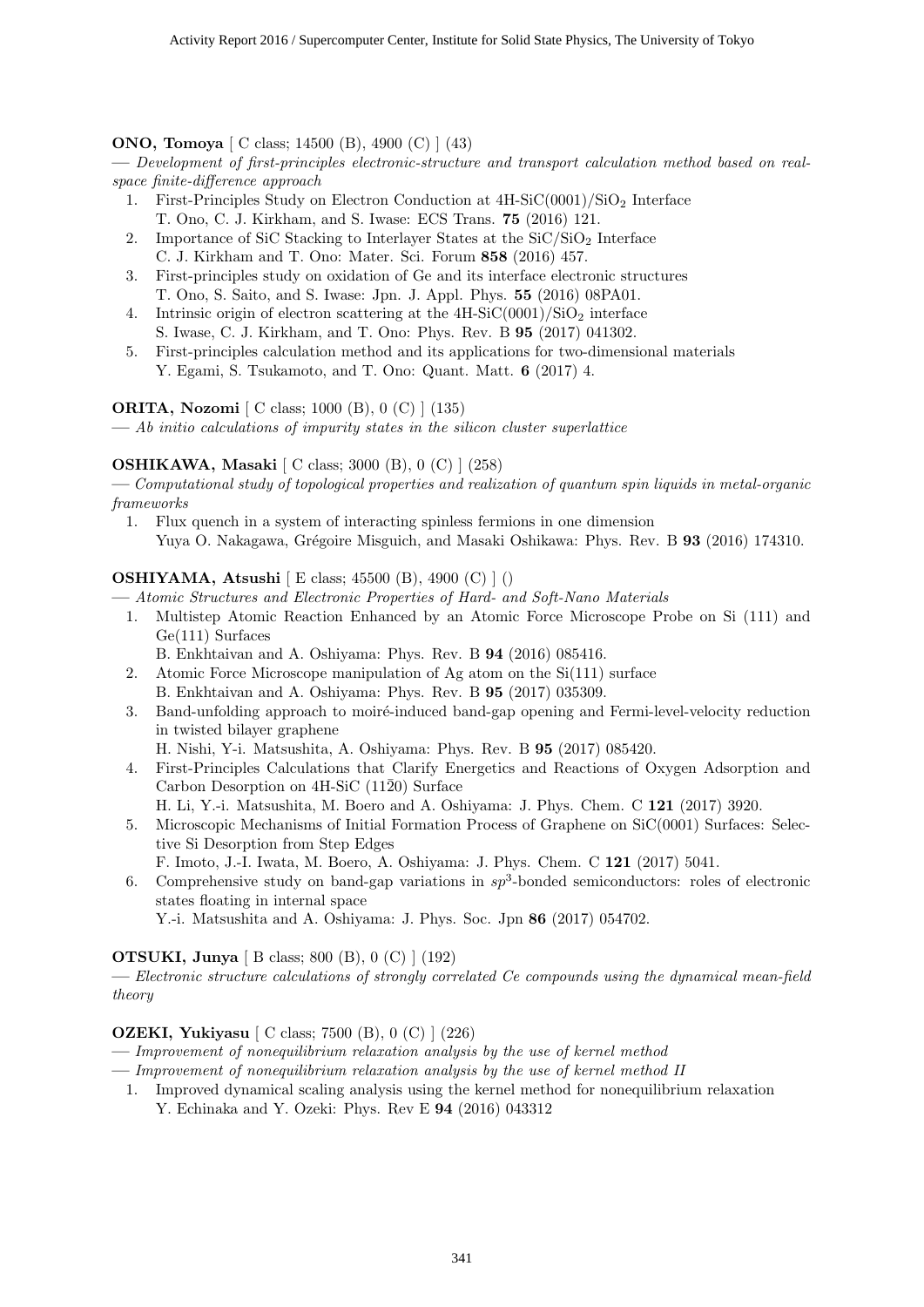#### **RAEBIGER, Hannes** [ B class; 700 (B), 0 (C) ] (144)

**—** *Theory of self-organized nano-interfaces for electronic devices*

- 1. Positron Binding Properties of Glycine and Its Aqueous Complexes M. Nummela H. Raebiger D. Yoshida M. Tachikawa, J. Phys. Chem. A **120**, 4037 (2016).
- 2. Critical metal-insulator transition due to nuclear quantum effects in Mn-doped GaAs S. Bae H. Raebiger, Phys. Rev. B **94**, 241115(R) (2016).
- 3. Defect-Induced Vibration Modes of Ar+-Irradiated MoS2 Soungmin Bae, Natsuki Sugiyama, Takatoshi Matsuo, Hannes Raebiger, Ken-ichi Shudo, and Koichi Ohno, Phys. Rev. Applied **7**, 024001 (2017).

#### **SAITO, Mineo** [ C class; 11500 (B), 0 (C) ] (54)

**—** *First Principles Calculations of Muon and Positron in Solids*

- 1. Spin-Polarized First-Principles Calculation of Momentum Densities of Fe I. Sugita and M. Saito: J. Phys. Conf. Ser. **791** (2017) 012037
- 2. Strain-controlled spin splitting in the conduction band of monolayer WS2 M.A.U. Absor, H. Kotaka, F. Ishii, and M. Saito: Phys. Rev. B **94** (2016) 115131

#### **SAKAI, Toru** [ C class; 7500 (B), 3600 (C) ] (207, 209)

**—** *Novel Field Induced Transitions in Low-Dimensional Quantum Spin Systems*

- **—** *Numerical Diagonalization Study on the Quantum Spin Liquid in Frustrated Systems*
	- 1. Ground-state phase diagram of an anisotropic  $S=1/2$  ladder with alternating rung interactions T. Tonegawa, K. Okamoto, T. Hikihara and T. Sakai: J. Phys.: Conf. Ser. **683** (2016) 012039.
	- 2. Effect of monomer-monomer interactions on the phase diagrams of the  $S=1/2$  distorted diamond type quantum spin chain

K. Okamoto, T. Tonegawa and T. Sakai: J. Phys.: Conf. Ser. **683** (2016) 012038.

- 3. Ground State Phase Diagram of the Bond-Alternating S=2 Quantum Spin Chain with the XXZ and On-Site Anisotropies -Symmetry Protected Topological Phase versus Trivial Phase-K. Okamoto, T. Tonegawa and T. Sakai: J. Phys. Soc. Jpn. **85** (2016) 063704.
- 4. Dzyaloshinsky-Moriya Interaction and the Ground State in S=3/2 Perfect Kagome Lattice Antiferromagnet  $\text{KCr}_3(\text{OH})_6(\text{SO}_4)_2$  (Cr-Jarosite) Studied by X-Band and High-Frequency ESR S. Okubo, R. Nakata, S. Idehara, N. Takahashi, T. Sakurai, W. Zhang, H. Ohta, T. Shimokawa, T. Sakai, K. Okuta, S. Hara, and H. Sato: J. Phys. Soc. Jpn. **86** (2017) 024703.
- 5. Gapless Quantum Spin Liquid of the Kagome-Lattice Antiferromagnet T. Sakai and H. Nakano: POLYHEDRON **126** (2017) 42.
- 6. Exact ground states of frustrated quantum spin systems consisting of spin-dimer units T. Hikihara, T. Tonegawa, K. Okamoto and T. Sakai: J. Phys. Soc. Jpn. **86** (2017) 054709.
- 7. Frustrated S=1/2 Two-Leg Ladder with Different Leg Interactions
- T. Tonegawa, K. Okamoto, T. Hikihara and T. Sakai: J. Phys.: Conf. Ser. **828** (2017) 012003. 8. Ferrimagnetism in the Spin-1/2 Heisenberg Antiferromagnet on a Distorted Triangular Lattice H. Nakano and T. Sakai: to appear in J. Phys. Soc. Jpn.
- 9. Quantum Spin Liquid in the Kagome-Lattice Antiferromagnet and Related Systems T. Sakai and H. Nakano: to appear in J. Phys.: Conf. Ser.

#### **SAKAKIBARA, Hirofumi** [ B class; 600 (B), 400 (C) ] (133)

**—** *A study about the methods for the derivation of effective model in strongly correlated electron system based on the first-principles calculation*

- 1. Model-Mapped RPA for Determining the Effective Coulomb Interaction H. Sakakibara, S.W. Jang, H. Kino, M.J. Han, K. Kuroki, T. Kotani : J. Phys. Soc. Jpn. **86** (2017) 044714.
- 2. Direct theoretical evidence for weaker correlations in electron-doped and Hg-based hole-doped cuprates

S.W. Jang, H. Sakakibara, H. Kino, T. Kotani, K. Kuroki, M.J. Han : Sci. Rep. **6** (2016) 33397

#### **SAKASHITA, Tatsuya** [ B class; 800 (B), 0 (C) ] ()

**—** *Study on Heisenberg-Kitaev model by exact diagonalization package Rokko*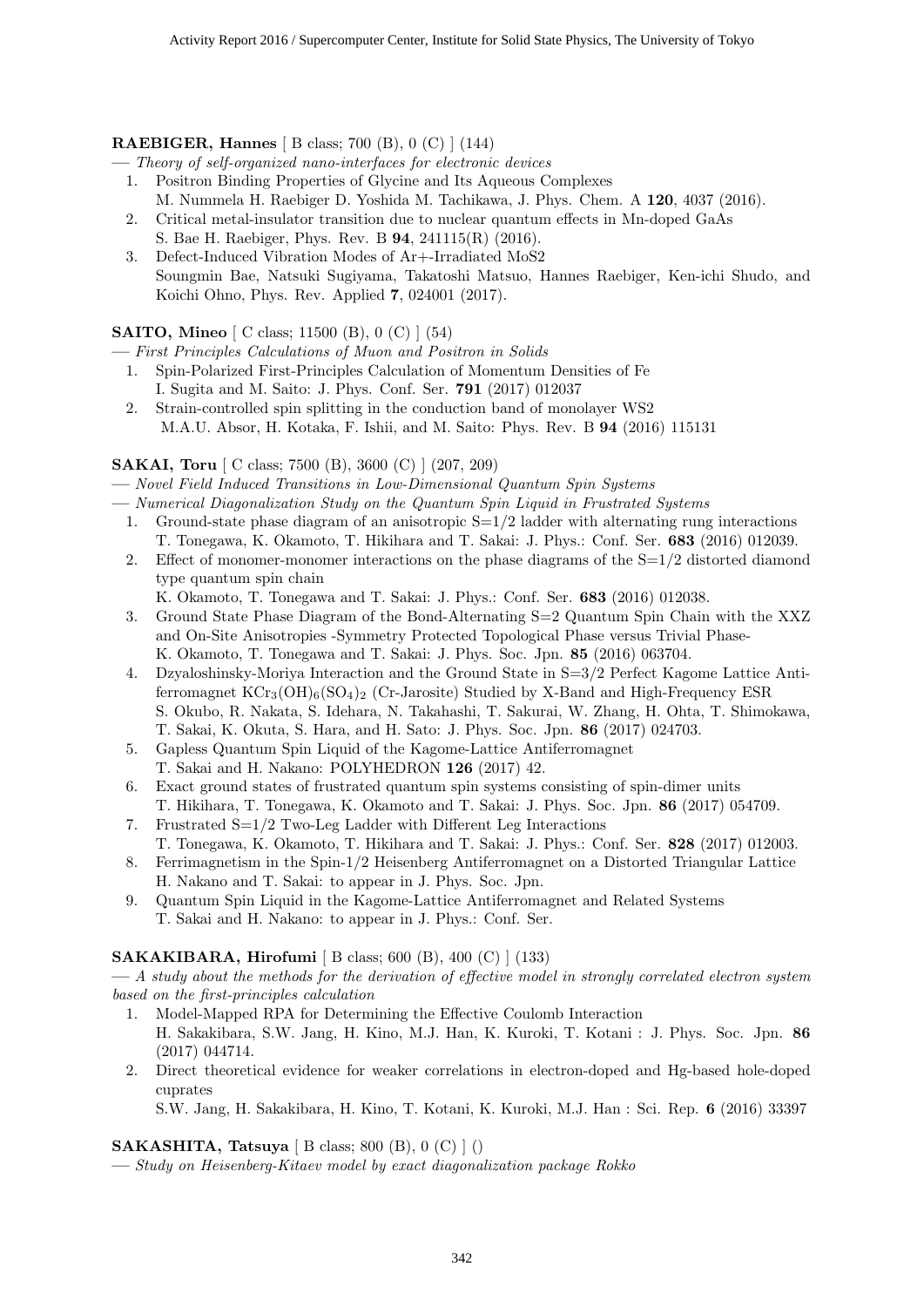**SATO, Tetsuya** [ C class; 4500 (B), 0 (C) ] (99)

**—** *Study of spontaneous distortion and ferromagnetism in Pd(100) ultrathin films by first-principles calculation*

1. Spontaneous Distortion and Ferromagnetism Induced by Quantum-well States in Pd(100) Ultrathin Films

Shunsuke Sakuragi, Hiroo Tajiri, Hiroyuki Kageshima, and Tetsuya Sato: submitted to Phys. Rev. Lett.

**SATO, Yukio** [ B class; 600 (B), 0 (C) ] ()

- **—** *Computational Catalyst Design for Energy Applications through ab initio Mechanistic Investigation*
	- 1. Manipulation of Optoelectronic Properties and Band Structure Engineering of Ultrathin Te Nanowires by Chemical Adsorption

A. Roy, K. R. Amin, S. Tripathi, S. Biswas, A. K. Singh, A. Bid, and N. Ravishankar, ACS Applied Materials and Interfaces, (published online: doi: 10.1021/acsami.6b12064)

#### **SHIBA, Hayato** [ C,D class; 7000 (B), 0 (C) ] (231)

**—** *Debye-law for the density of states and dimensionality dependence of fluctuation at ultra-low-frequencies in amorphous systems*

- **—** *Study of heterogeneous dynamics inducing defect structure formation and deformation glassy materials*
	- 1. Unveiling Dimensionality Dependence of Glassy Dynamics: 2D Infinite Fluctuation Eclipses Inherent Structural Relaxation H. Shiba, Y. Yamada, T. Kawasaki, and K. Kim: Phys. Rev. Lett. **117** (2016) 245701.

#### **SHIGETA, Yasuteru** [ C class; 14000 (B), 4900 (C) ] (45, 319)

**—** *First-principles analyses on protein folding processes using an automatic detection of effective reaction coordinates*

**—** *First-principles analyses on structural changes of proteins*

#### **SHIMAMURA, Kohei** [ C class; 2000 (B), 1600 (C) ] (105)

**—** *Generation Mechanism of Organic/Biological Molecules on Early Earth: Ab Initio Molecular Dynamics Simulation*

1. Meteorite Impact-Induced Rapid NH<sup>3</sup> Production on Early Earth: *Ab Initio* Molecular Dynamics Simulation

K. Shimamura, F. Shimojo, A. Nakano, and S. Tanaka: Sci. Rep. **6** (2016) 38953.

2. Meteorite impacts on ancient oceans opened up multiple NH<sup>3</sup> production pathways K. Shimamura, F. Shimojo, A. Nakano, and S. Tanaka: Phys. Chem. Chem. Phys., in press.

#### **SHIMOJO, Fuyuki** [ C class; 4000 (B), 1600 (C) ] (87)

**—** *First-Principles Molecular-Dynamics Study of Structural and Electronic Properties of Covalent Liquids and Glass under Pressure*

- 1. The nature of free-carrier transport in organometal halide perovskites T. Hakamata, K. Shimamura, F. Shimojo, R. K. Kalia, A. Nakano, and P. Vashishta: Sci. Rep. **6**, 19599 (2016).
- 2. Doping effect on photoabsorption and charge-separation dynamics in light- harvesting organic molecule

S. Ohmura, K. Tsuruta, F. Shimojo, and A. Nakano: AIP Adv. **6**, 015305 (2016).

- 3. Crystalline anisotropy of shock-induced phenomena: omni-directional multiscale shock technique K. Shimamura, M. Misawa, S. Ohmura, F. Shimojo, R. K. Kalia, A. Nakano, and P. Vashishta: Appl. Phys. Lett. **108**, 071901 (2016).
- 4. Dissociation Dynamics of Ethylene Molecules on a Ni Cluster Using *Ab Initio* Molecular Dynamics Simulations

K. Shimamura, Y. Shibuta, S. Ohmura, Rizal Arifin, and F. Shimojo: J. Phys.: Condens. Matter **28**, 145001 (2016).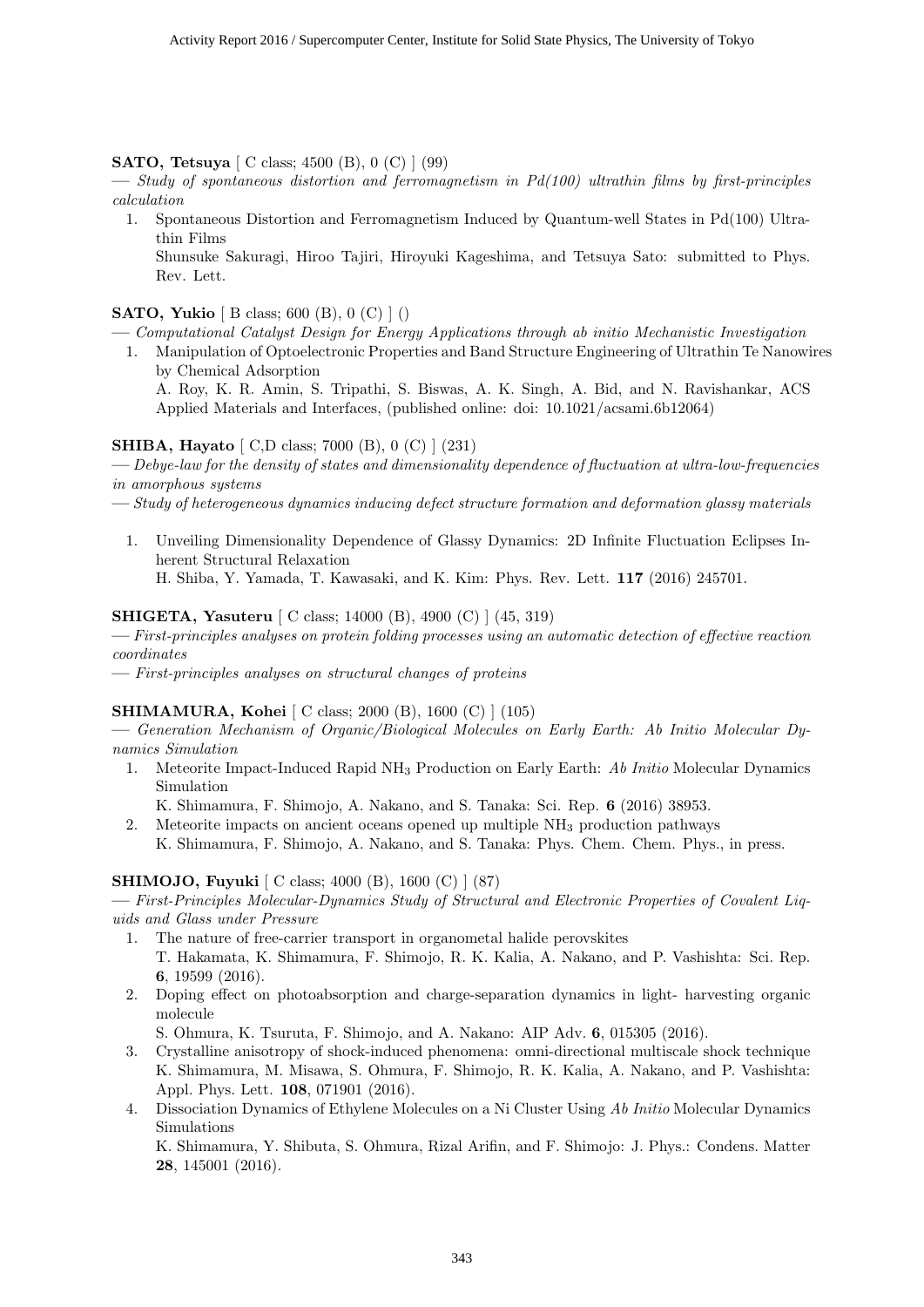5. Rotation mechanism of methylammonium molecules in organometal halide perovskite in cubic phase: an *ab initio* molecular dynamics study K. Shimamura, T. Hakamata, F. Shimojo, R. K. Kalia, A. Nakano, and P. Vashishta: J. Chem. Phys. **145**, 224503 (2016).

#### **SHIMOKAWA, Tokuro** [ C class; 8500 (B), 4000 (C) ] (203)

**—** *The effect of bond-randomness on the quantum magnetisms in low dimension*

1. Finite-temperature crossover phenomenon in the  $S=1/2$  antiferromagnetic Heisenberg model on the kagome lattice

#### T. Shimokawa and H. Kawamura: J. Phys. Soc. Jpn. **85** (2016) 113702.

#### **SHINAOKA, Hiroshi** [ C class; 3000 (B), 0 (C) ] (182)

**—** *First-principles study on strong electron correlations in 5d transition metal oxides*

- 1. Continuous-time hybridization expansion quantum impurity solver for multi-orbital systems with complex hybridizations
	- H. Shinaoka, E. Gull, P. Werner: Computer Physics Communications **215**, 128-136 (2017).
- 2. A spin-freezing perspective on cuprates
- P. Werner, S. Hoshino, H. Shinaoka: Phys. Rev. B **94**, 245134 (2016).
- 3. Compression of imaginary-time data using intermediate representation of analytical continuation H. Shinaoka, J. Otsuki, M. Ohzeki, K. Yoshimi: submitted to Phys. Rev. Lett.

#### **SHINOHARA, Yasushi** [ C class; 6000 (B), 0 (C) ] (86)

- **—** *First-principles calculation for spin-charge dynamics induced by ultrashort laser pulse*
- **—** *First-principles simulation for THz generation based on optical rectification*
	- 1. High Harmonic Ellipsometry of Solids Keisuke Kaneshima, Yasushi Shinohara, Kengo Takeuchi, Nobuhisa Ishii, Kotaro Imasaka, Tomohiro Kaji , Satoshi Ashihara , Kenichi L. Ishikawa, and Jiro Itatani: submitted

#### **SHIOMI, Junichiro** [ B,C class; 6100 (B), 2500 (C) ] (218, 220)

- **—** *Control of phonon and electron transport properties using mechanical strain*
- **—** *Screening for Thermal Functional Materials using Materials Infomatics*
	- 1. Harmonic phonon theory for calculating thermal conductivity spectrum from first-principles dispersion relations

Takuma Shiga, Daisuke Aketo, Lei Feng, and Junichiro Shiomi: Appl. Phys. Lett. **108**, 201903 (2016).

- 2. Designing nanostructures for interfacial phonon transport via Bayesian optimization Shenghong Ju, Takuma Shiga, Lei Feng, Zhufeng Hou, Koji Tsuda, and Junichiro Shiomi: Phys. Rev. X, in press.
- 3. Effects of defects on thermoelectric properties of carbon nanotubes Masato Ohnishi, Takuma Shiga, and Junichiro Shiomi: Phys. Rev. B **95**, 155405 (2017).

#### **SHIRAISHI, Kenji** [ C class; 4500 (B), 1700 (C) ] ()

**—** *First Principles Studies toward Guiding Principles of Future New-Types of Memories*

#### **SHISHIDOU, Tatsuya** [ C class; 5500 (B), 0 (C) ] ()

**—** *First-principles study of magnetic materials*

#### **SUGIYAMA, Takanori** [ B class; 600 (B), 0 (C) ] (275)

**—** *Evaluation of quantum error correction codes' performance against realistic error models*

#### **SUWA, Hidemaro** [ C class; 9000 (B), 0 (C) ] (216, 217)

**—** *Magnetization Plateaus Induced by Quantum Phonons*

- **—** *Monte Carlo Spectral Analysis of Quantum Spin Systems with Emergent Excitation*
	- 1. Level spectroscopy in a two-dimensional quantum magnet: linearly dispersing spinons at the deconfined quantum-critical point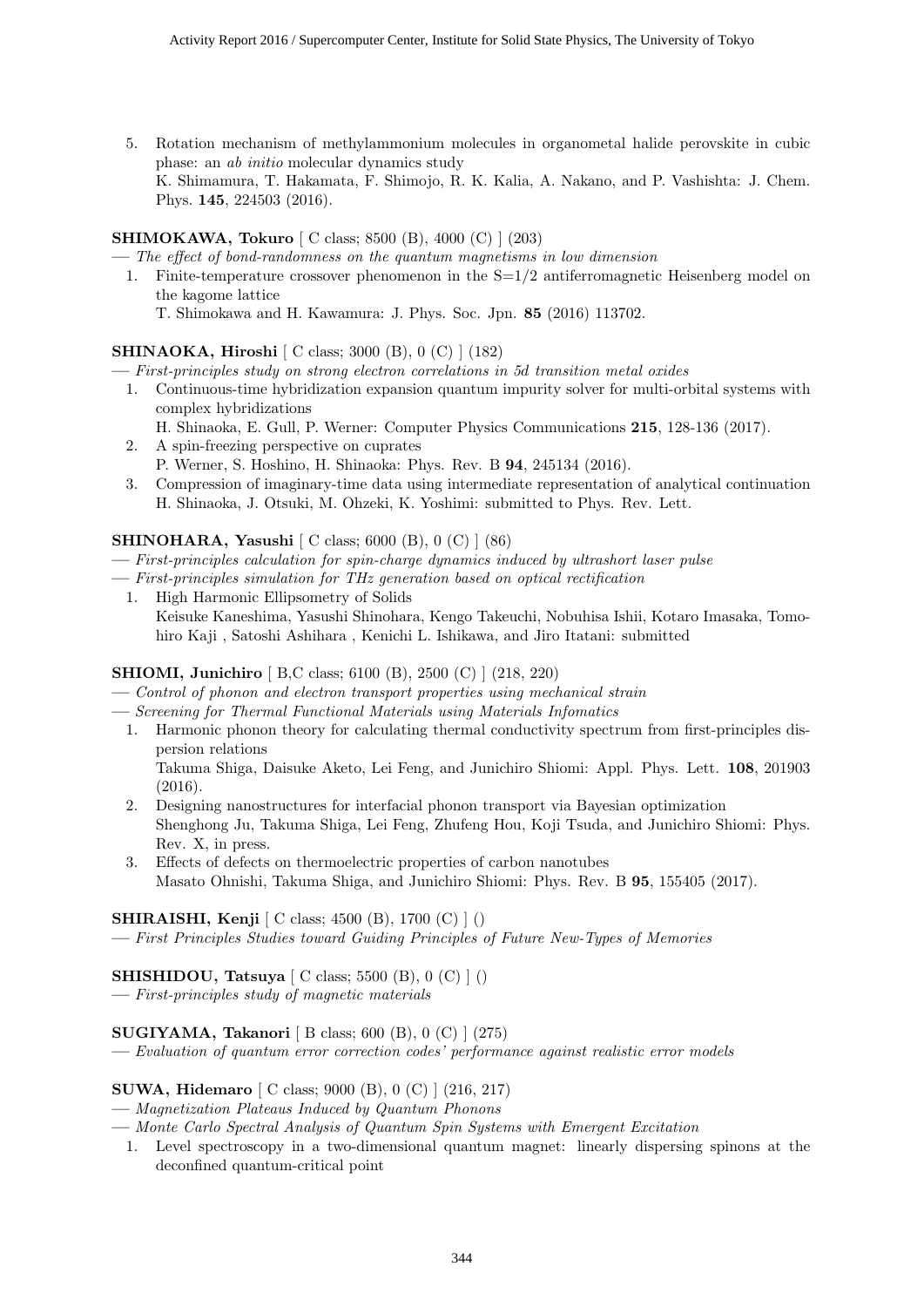H. Suwa, A. Sen, and A. W. Sandvik: Phys. Rev. B **94** (2016) 144416

#### **SUZUKI, Takafumi** [ E class; 12000 (B), 1800 (C) ] (200)

**—** *Thermal properties and dynamical properties of the Kitaev-Heisenberg model on a honeycomb lattice*

1. Clues and criteria for designing a Kitaev spin liquid revealed by thermal and spin excitations of the honeycomb iridate Na2IrO3 Youhei Yamaji, Takafumi Suzuki, Takuto Yamada, Sei-ichiro Suga, Naoki Kawashima, and Masatoshi Imada: Phys. Rev. B **93** (2016) 174425.

**SUZUKI, Yuji** [ C class; 2000 (B), 1100 (C) ] (114)

**—** *Orientation of Liquid Crystal Molecules in 3D Electrical Field*

#### **TACHIKAWA, Masanori** [ C class; 1500 (B), 0 (C) ] (124)

**—** *Theoretical analysis of H/D isotope effect in hydrogen-bonded organic conductor*

- 1. Theoretical study of H/D isotope effect on phase transition of hydrogen-bonded organic conductor *κ*-H3(Cat-EDT-TTF)2 K. Yamamoto, Y. Kanematsu, U. Nagashima, A. Ueda, H. Mori, and M. Tachikawa: Phys. Chem.
- Chem. Phys. (Communication) **18** (2016) 29673. 2. Multicomponent DFT study of geometrical H/D isotope effect on hydrogen-bonded organic conductor, *κ*-H3(Cat EDT-ST)2 K. Yamamoto, Y. Kanematsu, U. Nagashima, A. Ueda, H. Mori, and M. Tachikawa: Chem. Phys.

Lett. in press (2017).

#### **TADANO, Terumasa** [ C class; 6000 (B), 0 (C) ] (84)

**—** *First-principles calculation of anharmonic effects of phonons and related properties in solids*

1. First-Principles Lattice Dynamics Method for Strongly Anharmonic Crystals T. Tadano and S. Tsuneyuki: submitted to J. Phys. Soc. Jpn.

#### **TAKAE, Kyohei** [ B class; 900 (B), 0 (C) ] (272)

**—** *Competition between ferroelectric and antiferroelectric order in anisotropic molecular systems*

- 1. Ferroelectric glass of spheroidal dipoles with impurities: Polar nanoregions, response to applied electric field, and ergodicity breakdown
	- K. Takae and A. Onuki: J. Phys.: Condens. Matter **29** (2017) 165401.

#### **TAKAGI, Noriaki** [ B class; 1000 (B), 0 (C) ] (129, 131)

- **—** *Adsorbed states of magnetic molecules at solid surfaces*
- **—** *Geometric and electronic structures at edge of 2-dimensional honeycomb sheets*
	- 1. Determination of the Geometric Structure of " Multilayer Silicene "Grown on Ag(111) by Dynamical Low Energy Electron Diffraction and Scanning Tunneling Microscopy K. Kawahara, T. Shirasawa, C.-L. Lin, R. Nagao, N. Tsukahara, T. Takahashi, R. Arafune, M. Kawai, N. Takagi: Surf. Sci. **651** (2016) 70.
	- 2. Model Hamiltonian approach to magnetic anisotropy of iron phthalocyanine on solid surface E. Minamitani, N. Takagi, S. Watanabe: Phys. Rev. B **94** (2016) 205402.
	- 3. Comment on" Rashba Spin-Orbit Coupling in Image Potential States " R. Arafune, T. Nakazawa, N. Takagi, M. Kawai, and H. Ishida: Phys. Rev. Lett. **117** (2016) 239701.
	- 4. Surface structure of novel semimetal WTe2 K. Kawahara, Z. Ni, R. Arafune, T. Shirasawa, C.-L. Lin, E. Minamitani, S. Watanabe, M. Kawai and N. Takagi: Appl. Phys. Express **10** (2017) 045702.

#### **TAKETSUGU, Tetsuya** [ C class; 4500 (B), 1800 (C) ] (78)

**—** *Ab initio study for designer catalysis based on abundant elements*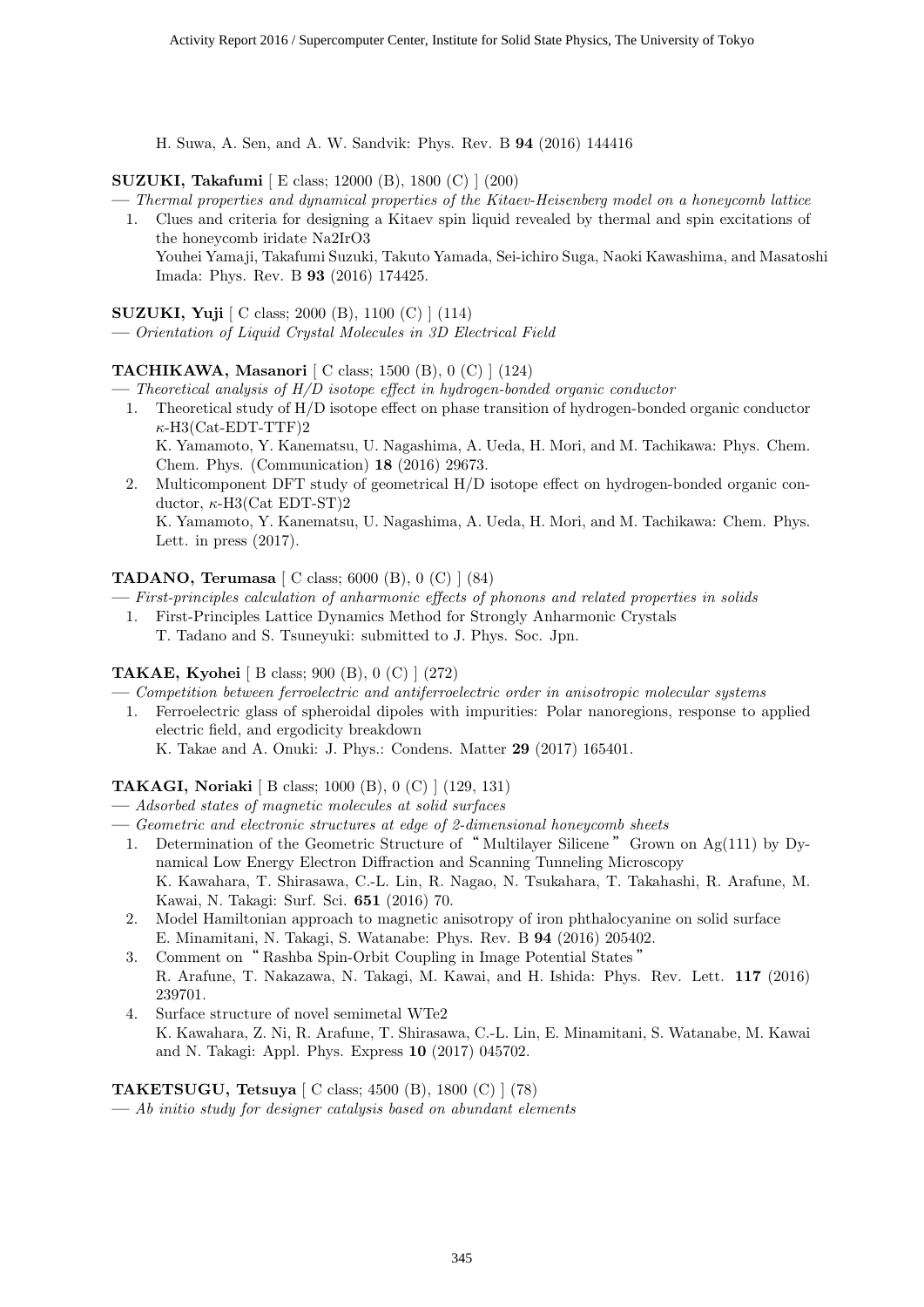#### **TAMURA, Ryo** [ C class; 7500 (B), 2700 (C) ] (210)

- **—** *Magnetocaloric effect in random magnets*
- **—** *Search for applicable external fields of scaling law in magnetic refrigeration*
	- 1. Topological and Dynamical Properties of a Generalized Cluster Model in One Dimension T. Ohta, S. Tanaka, I. Danshita, and K. Totsuka: Phys. Rev. B **93** (2016) 165423.
	- 2. Applicability of Scaling Behavior and Power Laws in the Analysis of the Magnetocaloric Effect in Second-Order Phase Transition Materials
		- C. Romero-Mu˜niz, R. Tamura, S. Tanaka, and V. Franco: Phys. Rev. B **94** (2016) 134401.
	- 3. Machine Learning for Atomic Forces in a Crystalline Solid: Transferability to Various Temperatures
		- T. Suzuki, R. Tamura, and T. Miyazaki: Int. J. Quantum Chem. **117** (2017) 33.
	- 4. Method for Estimating Spin-Spin Interactions from Magnetization Curves R. Tamura and K. Hukushima: Phys. Rev. B **95** (2017) 064407.

#### **TANAKA, Shu** [ C class; 5000 (B), 2700 (C) ] (223)

- **—** *Phase Transitions in Generalized Ising Models*
- **—** *Theoretical study on quantum annealing machine*
	- 1. Topological and Dynamical Properties of a Generalized Cluster Model in One Dimension T. Ohta, S. Tanaka, I. Danshita, and K. Totsuka: Phys. Rev. B **93** (2016) 165423.
	- 2. Applicability of Scaling Behavior and Power Laws in the Analysis of the Magnetocaloric Effect in Second-Order Phase Transition Materials
		- C. Romero-Mu˜niz, R. Tamura, S. Tanaka, and V. Franco: Phys. Rev. B **94** (2016) 134401.
	- 3. Machine Learning for Atomic Forces in a Crystalline Solid: Transferability to Various Temperatures
		- T. Suzuki, R. Tamura, and T. Miyazaki: Int. J. Quantum Chem. **117** (2017) 33.
	- 4. Method for Estimating Spin-Spin Interactions from Magnetization Curves R. Tamura and K. Hukushima: Phys. Rev. B **95** (2017) 064407.

#### **TANUMA, Yasunari** [ B class; 700 (B), 500 (C) ] (269)

**—** *Study of numerical methods for quantum phenomena of anisotoropic superconductors*

#### **TATENO, Masaru** [ C class; 3500 (B), 0 (C) ] (108)

- **—** *Hybrid ab initio QM/MM calculations of biological systems*
- 1. Novel strategy for discrimination of transcription factor binding motifs employing mathematical neural network
	- A. Sugimoto, J. Kang, T. Sumi, and M. Tateno: J. Phys. Soc. Jpn. in press
- 2. Effects of a positive feedback loop upon the stability of bi-connected elementary biochemical reaction cycles
	- J. Kang and M. Tateno: J. Phys. Soc. Jpn. in press
- 3. Electronic Structure Rearrangements in Hybrid Ribozyme/Protein Catalysis J. Kang, H. Kino, M. J. Field, and M. Tateno: J. Phys. Soc. Jpn. **86** (2017) 044801.
- 4. Simulated Annealing-Extended Sampling for Multicomponent Decomposition of Spectral Data of DNA Complexed with Peptide J. Kang, K. Yamasaki, K. Sano, K. Tsutsui, K. M. Tsutsui, and M. Tateno: J. Phys. Soc. Jpn.**86** (2017) 014802.
- 5. Complex structure of cytochrome c-cytochrome c oxidase reveals a novel protein-protein interaction mode

S. Shimada, K. Shinzawa‐Itoh, J. Baba, S. Aoe, A. Shimada, E. Yamashita, J. Kang, M. Tateno, S. Yoshikawa, and T. Tsukihara: EMBO J. , **36** (2017) 291.

#### **TATETSU, Yasutomi** [ C class; 3000 (B), 1200 (C) ] (102)

**—** *Identification of sub phase structures in Nd-Fe-B magnets by first-principles calculations*

1. First-Principles Study of the Role of Cu in Improving the Coercivity of Nd-Fe-B Permanent Magnets

Y. Tatetsu, S. Tsuneyuki, and Y. Gohda: Phys. Rev. Appl. **6**, 064029 (2016).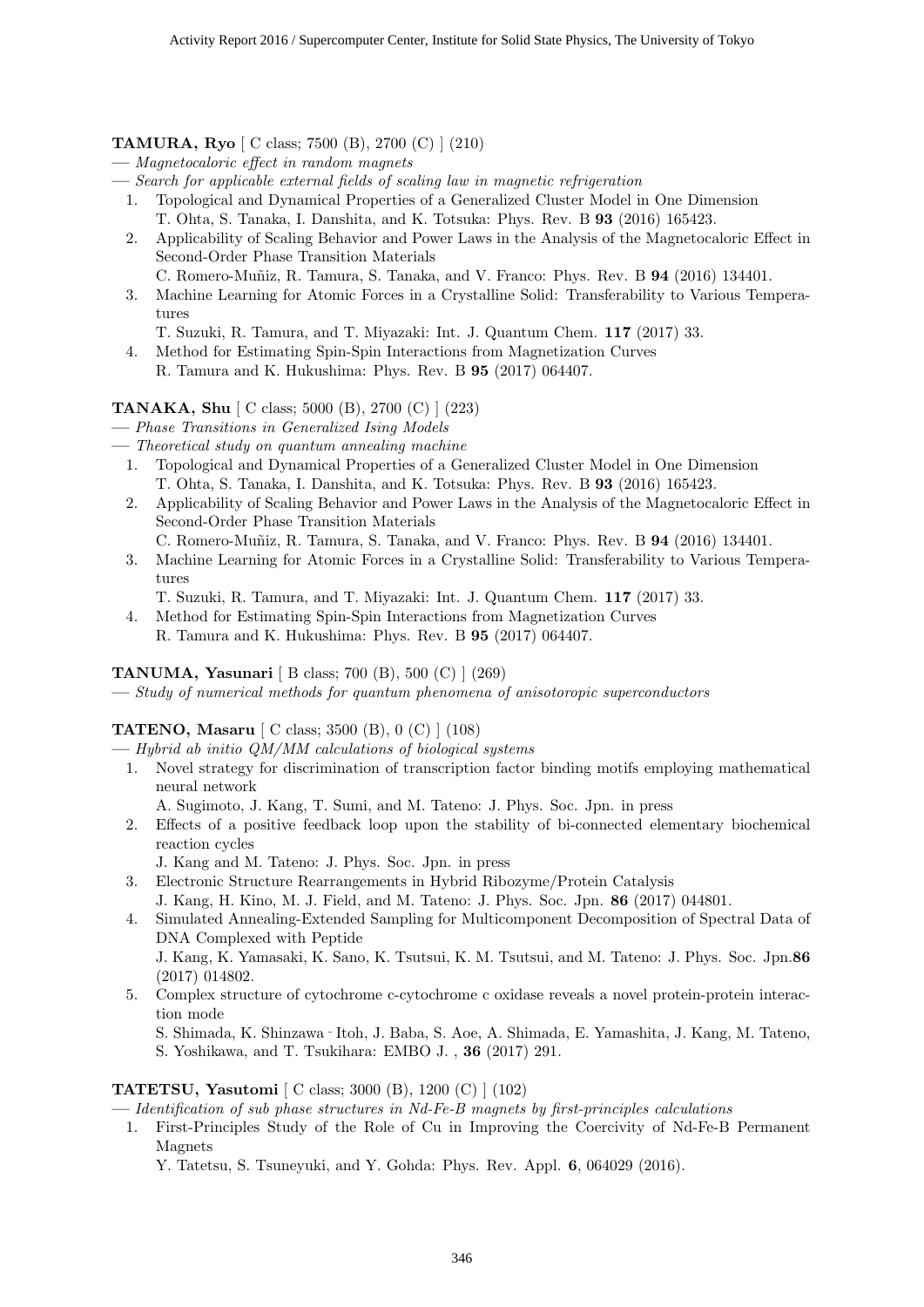#### **TATEYAMA, Yoshitaka** [ C class; 13000 (B), 2000 (C) ] (47)

**—** *DFT sampling studies on interfacial reactions in catalysts and batteries*

- 1. Superconcentrated electrolytes for a high-voltage lithium-ion battery Jianhui Wang, Yuki Yamada, Keitaro Sodeyama, Ching Hua Chiang, Yoshitaka Tateyama, Atsuo Yamada: Nat. Commun. **7**, 12032 (2016).
- 2. Catalytic Proton Dynamics at the Water/Solid Interface of Ceria Supported Pt Clusters Matteo Farnesi Camellone, Fabio Negreiros Ribeiro, Lucie Szabova, Yoshitaka Tateyama, Stefano Fabris: J. Am Chem. Soc. **138**, 11560 (2016).
- 3. Hydrate-melt electrolytes for high-energy-density aqueous batteries Yuki Yamada, Kenji, Usui, Keitaro Sodeyama, Seongjae Ko, Yoshitaka Tateyama, Atsuo Yamada: Nat. Energy **1**, 16129 (2016).
- 4. The Solvation Structure of Lithium Ions in an Ether Based Electrolyte Solution from First-Principles Molecular Dynamics Martin Callsen, Keitaro Sodeyama, Zdnek Futera, Yoshitaka Tateyama, Ikutaro Hamada: J. Phys. Chem. B, **121**, 180 (2017).
- 5. Cation Mixing Properties toward Co Diffusion at the LiCoO2 Cathode/ Sulfide Electrolyte Interface in a Solid-State Battery Jun Haruyama, Keitaro Sodeyama, Yoshitaka Tateyama: ACS Appl. Mater. Interfaces, **9**, 286 (2017).
- 6. Enhanced Li-Ion Accessibility in MXene Titanium Carbide by Steric Chloride Termination Satoshi Kajiyama, Lucie Szabova, Hiroki Iinuma, Akira Sugahara, Kazuma Gotoh, Keitaro Sodeyama, Yoshitaka Tateyama, Masashi Okubo, Atsuo Yamada: Adv. Energy Mater. **7**, 1601873 (2017).

#### **TERAO, Takamichi** [ B class; 1000 (B), 700 (C) ] (265)

**—** *Large-scale simulations of semiconductor nanocrystals*

- 1. Hopping electron model with geometrical frustration: Kinetic Monte Carlo simulations T. Terao: Eur. Phys. J. B **89** (2016) 209.
- 2. Wave propagation in acoustic metamaterial double-barrier structures T. Terao: Phys. Status Solidi A **213** (2016) 2773.

#### **TODO, Synge** [ C class; 5500 (B), 0 (C) ] (239)

**—** *Stochastic Optimization Approach to Phase Transitions and Structure Search*

- 1. Upper and lower critical decay exponents of Ising ferromagnet with long-range interaction T. Horita, H. Suwa, and S. Todo, Phys. Rev. E **95**, 012143 (2017).
- 2. Updated Core Libraries of the ALPS Project
	- A. Gaenko, A. E. Antipov, G. Carcassi, T. Chen, X. Chen, Q. Dong, L. Gamper, J. Gukelberger, R. Igarashi, S. Iskakov, M. Könz, J. P. F. LeBlanc, R. Levy, P. N. Ma, J. E. Paki, H. Shinaoka, S. Todo, M. Troyer, and E. Gull: Comp. Phys. Comm. **213**, 235 (2017).
- 3. Quantum Lattice Model Solver HPhi M. Kawamuraa, K. Yoshimi, T. Misawa, Y. Yamaji, S. Todo, and N. Kawashima: Comput. Phys. Commun. in press.

#### **TOHYAMA, Takami** [ C class; 5500 (B), 2000 (C) ] (224)

**—** *Dynamical DMRG study of spin dynamics in frustrated quantum spin systems*

1. Phenomenological Magnetic Model in Tsai-Type Approximants

T. Sugimoto, T. Tohyama, T. Hiroto, and R. Tamura: J. Phys. Soc. Jpn. **85**, (2016) 053701.

- 2. Density-matrix renormalization group study of Kitaev-Heisenberg model on the triangular lattice K. Shinjo, S. Sota, S. Yunoki, K. Totsuka, and T. Tohyama: J. Phys. Soc. Jpn. **85**, (2016) 114710.
- 3. Static and Dynamic Magnetic Properties of Spin-1/2 Inequilateral Diamond-Chain Compounds  $A_3Cu_3AlO_2(SO_4)_4$  ( $A=K$ , Rb, and Cs) K. Morita, M. Fujihala, H. Koorikawa, T. Sugimoto, S. Sota, S. Mitsuda, and T. Tohyama: Phys. Rev. B, in press.
- 4. Observation of a dispersive charge mode in hole-doped cuprates using resonant inelastic x-ray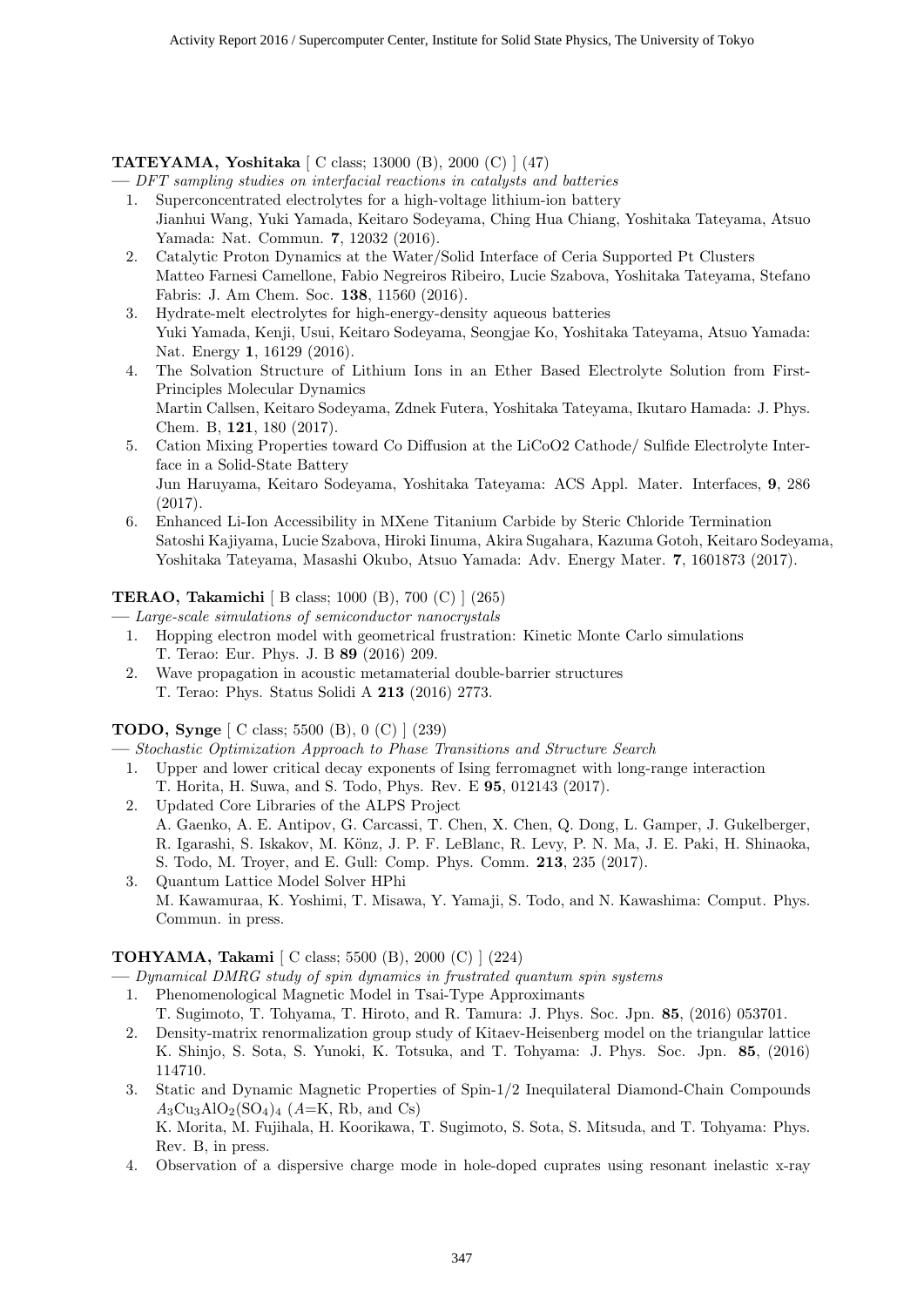scattering at the oxygen K edge

K. Ishii, T. Tohyama, S. Asano, K. Sato, M. Fujita, S. Wakimoto, K. Tustsui, S. Sota, J. Miyawaki, H. Niwa, Y. Harada, J. Pelliciari, Y. Huang, T. Schmitt, Y. Yamamoto, and J. Mizuki: submitted to Phys. Rev. Lett.

#### **TOKIWA, Hiroaki** [ C class; 4500 (B), 2500 (C) ] (71)

**—** *Development* & *Application of Rational Drug Design Method using First-Principles Calculations* & *Bioinfomatics*

- 1. Comparative Binding Analysis of Dipeptidyl Peptidase IV (DPP-4) with Antidiabetic Drugs An Ab Initio Fragment Molecular Orbital Study - Nongluk Sriwilaijaroen, Magesh Sadagopan, Akihiro Imamura, Hiromune Ando, Hideharu Ishida, Miho Sakai, Erika Ishitsubo, Takanori Hori, Setsuko Moriya, Takeshi Ishikawa, Kazuo Kuwata, Takato Odagiri, Masato Tashiro, Hiroaki Hiramatsu, Kenji Tsukamoto, Taeko Miyagi, Hiroaki Tokiwa, Makoto Kiso, and Yasuo Suzuki: J.Med.Chem.59(10),4563-4577 (2016).
- 2. Comparative Binding Analysis of Dipeptidyl Peptidase IV (DPP-4) with Antidiabetic Drugs An Ab Initio Fragment Molecular Orbital Study - Sundaram Arulmozhiraja, Naoya Matsuo, Erika Ishitsubo, Seiji Okazaki, Hitoshi Shimano, and Hiroaki Tokiwa: PLoS One (DOI: 10.1371/journal.pone.0166275) (2016).
- 3. 高精度第一原理計算による新規抗インフルエンザ薬の合理的設計開発 常盤広明: 別冊 BioClinica Vol.6(2), p148-154 (2017).
- 4. In silico analysis of interaction pattern switching in ligand receptor binding in Golgi  $\alpha$ -mannosidase II induced by inhibitors protonation state Vladimir Sladek,Juraj Kona,and Hiroaki Tokiwa: Phys.Chem.Chem.Phys. (DOI:10.1039/C7CP01200D) (2017).

#### **TOMITA, Yusuke** [ C class; 4500 (B), 0 (C) ] (247)

- **—** *Numerical study of dynamics in Ising spin models with long-range interactions*
	- 1. Relaxational processes in the one-dimensional Ising model with long-range interactions Y. Tomita: Phys. Rev. E **94**, 062142 (2016)

#### **TONEGAWA, Takashi** [ B,C class; 3700 (B), 0 (C) ] (253)

- **—** *Numerical Study of the One-Dimensional Quantum Spin Systems with Spatial Structures*
- 1. Ground-State Phase Diagram of the Bond-Alternating *S* = 2 Quantum Spin Chain with the *XXZ* and On-Site Anisotropies —Symmetry Protected Topological Phase versus Trivial Phase— K. Okamoto, T. Tonegawa, and T. Sakai: J. Phys. Soc. Jpn. **85** (2016) 063704
- 2. Frustrated  $S = 1/2$  Two-Leg Ladder with Different Leg Interactions T. Tonegawa, K. Okamoto, T. Hikihara, and T. Sakai: to be published in J. Phys.: Conf. Series; arXiv:1608.02064
- 3. Exact Ground States of Frustrated Quantum Spin Systems Consisting of Spin-Dimer Units T. Hikihara, T. Tonegawa, K. Okamoto, and T. Sakai: to be published in J. Phys. Soc. Jpn.; arXiv:1612.07515

#### **TOYODA, Masayuki** [ B class; 600 (B), 0 (C) ] (149)

**—** *Band-gap engineering by forming isotope superlattice and polytypic superlattice*

#### **TSUNEYUKI, Shinji** [ C class; 7500 (B), 2500 (C) ] (14)

**—** *Development and Application of First-Principles Methods for Spatiotemporally Large-Scale Simulation of Materials*

- 1. Possible "Magneli" phases and self-alloying in superconducting sulfur hydride R. Akashi, W. Sano, R. Arita, S. Tsuneyuki: Phys. Rev. Lett. 117, 075503 (2016).
- 2. Perovskite-type oxyhydride with a two-dimensional electron system: First-principles prediction of  $KTiO<sub>2</sub>H$

N. Sato and S. Tsuneyuki: Appl. Phys. Lett. 109, 172903 (2016).

3. Correlated Band Structure of a Transition Metal Oxide ZnO Obtained from a Many-Body Wave Function Theory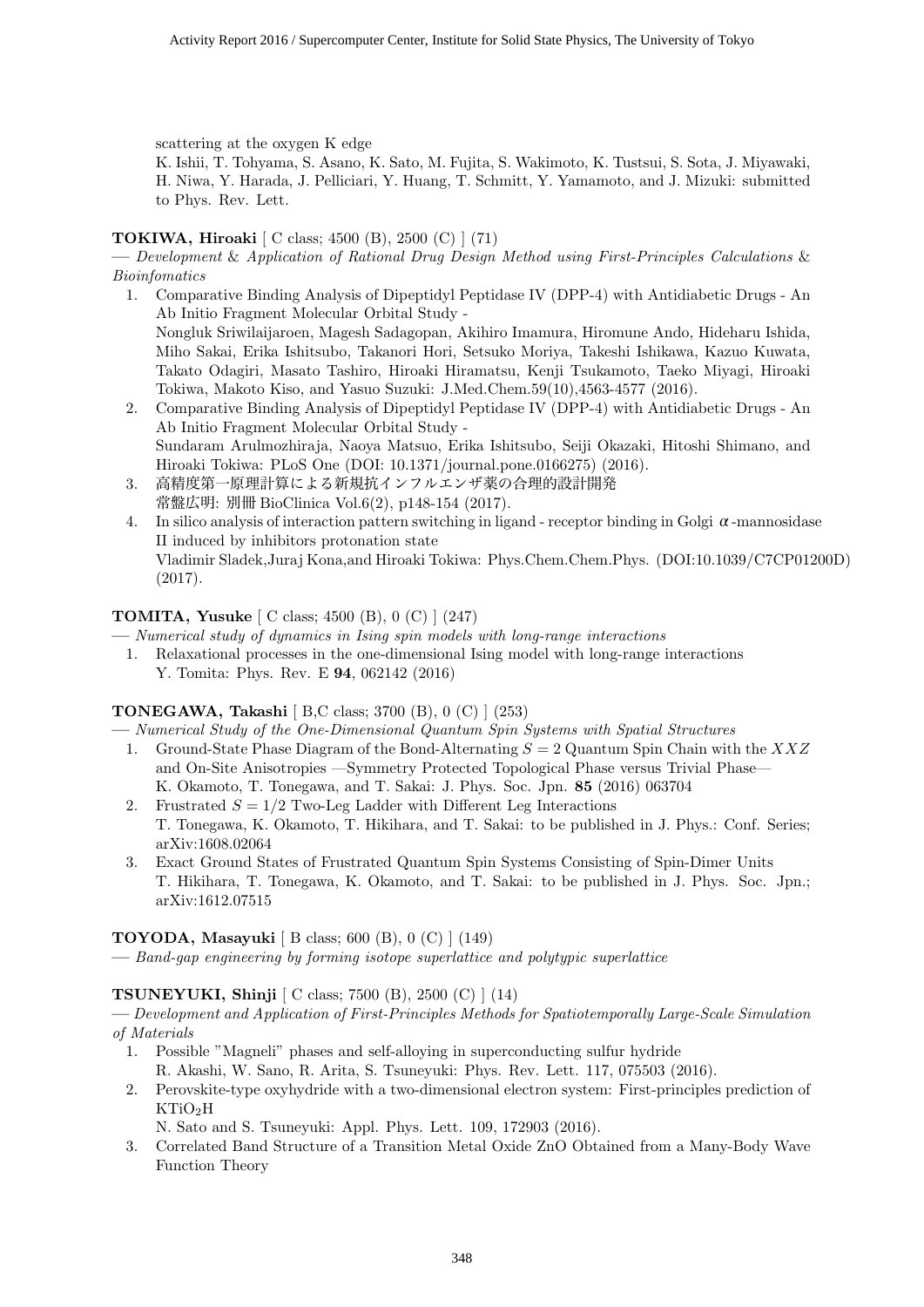M. Ochi, R. Arita, and S. Tsuneyuki: Phys. Rev. Lett. 118, 026402 (2017).

- 4. Efficient method for calculating spatially extended electronic states of large systems with a divideand-conquer approach
	- S. Yamada, F. Shimojo, R. Akashi, and S. Tsuneyuki: Phys. Rev. B 95, 045106 (2017).
- 5. Anisotropic superconducting gaps in  $YNi<sub>2</sub>B<sub>2</sub>C$ : A first-principles investigation M. Kawamura, R. Akashi, and S. Tsuneyuki: Phys. Rev. B 95, 054506 (2017).
- 6. Numerical investigation of triexciton stabilization in diamond with multiple valleys and bands H. Katow, J. Usukura, R. Akashi, K. Varga, and S. Tsuneyuki: Phys. Rev. B 95, 125205 (2017).

**TSURUTA, Kenji** [ B class; 500 (B), 0 (C) ] (153)

**—** *Ab-initio Analysis on Structures and Charge States of Amorphous Iron Oxide for Secondary Battery*

**UCHIDA, Kazuyuki** [ C class; 1000 (B), 1700 (C) ] (120)

**—** *First-Principles Study of Moire Patterns in Atomic Layers II*

**UCHIDA, Takashi** [ B class; 200 (B), 500 (C) ] (143)

- **—** *First-principles molecular spin dynamics theory of the complex magnetic structures in Mn-Pt alloys*
- **—** *Theory of the magnetic structure of Mn-Pt alloys with CuAu-I type crystal structure*

**UDA, Yutaka** [ B class; 600 (B), 0 (C) ] (147)

**—** *Wear mechanism of diamond tool*

#### **WATANABE, Hiroshi** [ C class; 6000 (B), 0 (C) ] (236)

**—** *Large-scale molecular dynamics simulations on liquid containing impurity*

- 1. Direct Observation of Kinetic Equation in Bubble Coarsening Hiroshi Watanabe, Hajime Inaoka, and Nobuyasu Ito: J. Chem. Phys. **145**, 124707 (2016).
- 2. Failure of deterministic and stochastic thermostats to control temperature of molecular systems Hiroshi Watanabe: submitted to J. Phys. Soc. Jpn.

#### **WATANABE, Hiroshi** [ B class; 400 (B), 0 (C) ] (194)

**—** *Intradimer charge degrees of freedom magnetism and superconductivity in kappa-type molecular conductor*

1. Phase Competition and Superconductivity in *κ*-(BEDT-TTF)<sub>2</sub>X: Importance of Intermolecular Coulomb Interactions

H. Watanabe, H. Seo, and S. Yunoki: J. Phys. Soc. Jpn. **86** (2017) 033703.

#### **WATANABE, Kazuyuki** [ C class; 10500 (B), 0 (C) ] (57)

**—** *First-Principles Study of Excited Electron Dynamics of Nanostructures and Positron States at Surfaces*

- 1. First-principles study of the dielectric functions of carbon nanotubes with adsorbed water D. Iwasaki, Y. Suzuki, and K. Watanabe, Appl. Phys. Express **10**, 045101 (2017).
- 2. Electron transmission through bilayer graphene: A time-dependent first-principles study H. Miyauchi, Y. Ueda, Y. Suzuki, and K. Watanabe, Phys. Rev.B **95**, 125425 (2017).
- 3. Mechanism of Electron Excitation and Emission from a Nanoribbon under Pulsed Laser Irradiation: Time-Dependent First-Principles Study
	- S. Miyauchi and K. Watanabe, J. Phys. Soc. Jpn. **86**, 035003 (2017).
- 4. Positron States at Li- and O-adsorbed Fe(001) Ferromagnetic Surfaces Studied by Two-Component Density Functional Theory
	- S. Hagiwara and K. Watanabe, J. Phys. Soc. Jpn. **85**, 114703 (2016).
- 5. Bohmian mechanics in the exact factorization of electron-nuclear wave functions Y. Suzuki and K. Watanabe, Phys. Rev. A **94**, 032517 (2016).
- 6. Quantum dynamics of charge state in silicon field evaporation E.P. Silaeva, K. Uchida, and K. Watanabe, AIP Advances **6** 085202 (2016).
- 7. Quantum dynamics of secondary electron emission from nanographene Y. Ueda, Y. Suzuki, and K. Watanabe, Phys. Rev. B **94**, 035403 (2016).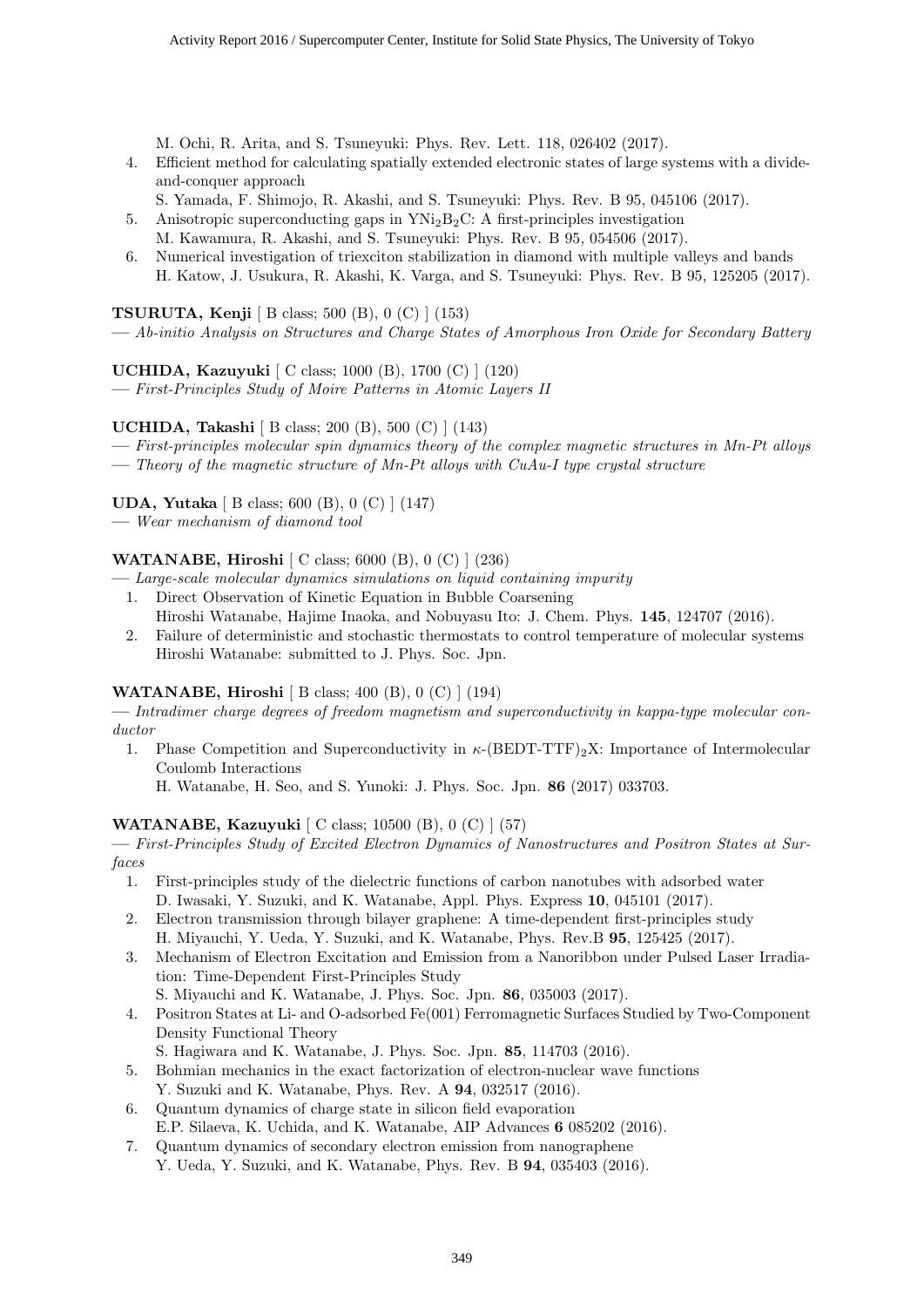8. Electrostatic-field-enhanced photoexfoliation of bilayer benzene: A first-principles study K. Uchida, E.P. Silaeva, and K. Watanabe, Appl. Phys. Express **9**, 065101 (2016).

#### **WATANABE, Satoshi** [ C class; 12500 (B), 1700 (C) ] (52)

**—** *Theoretical Analyses on Ionic Transport Properties Electrical Properties and Interfacial Electronic States of Nanostructures*

- 1. Electric field response in bilayer graphene: Ab initio investigation Y. Mori, E. Minamitani, Y. Ando, S. Kasamatsu, and S. Watanabe: Applied Physics Express **9** (2016) 115104.
- 2. Surface phonon excitation on clean metal surfaces in scanning tunneling microscopy E. Minamitani, R. Arafune, N. Tsukahara, Y. Ohda, S. Watanabe, M. Kawai, H. Ueba, and N. Takagi: Phys. Rev. B **93** (2016) 085411.
- 3. Model Hamiltonian approach to the magnetic anisotropy of iron phthalocyanine at solid surfaces E. Minamitani, N. Takagi, and S. Watanabe: Phys. Rev. B **94** (2016) 205402.
- 4. Surface structure of novel semimetal  $WTe<sub>2</sub>$ K. Kawahara, Z. Ni, R. Arafune, T. Shirasawa, C.-L. Lin, E. Minamitani, S. Watanabe, M. Kawai, and N. Takagi: Appl. Phys. Express **10** (2017) 045702.
- 5. Controlled Modification of Superconductivity in Epitaxial Atomic Layer–Organic Molecule Heterostructures

S. Yoshizawa, E. Minamitani, S. Vijayaraghavan, P. Mishra, Y. Takagi, T. Yokoyama, H. Oba, J. Nitta, K. Sakamoto, S. Watanabe, T. Nakayama, and T. Uchihashi: Nano Lett. **17** (2017) 2287.

- 6. スパースモデリングによるナノデバイスシミュレーション解析 安藤康伸, 藤掛 壮, W. Li and 渡邉 聡: 電子情報通信学会誌 **99** (2016) 461.
- 7. Germanene and stanene on two-dimensional substrates: Dirac cone and  $Z_2$  invariant Z. Ni, E. Minamitani, Y. Ando, and S. Watanabe: submitted to Phys. Rev. B.
- 8. Cu diffusion in amorphous  $Ta_2O_5$  studied with a simplified neural network potential W. Li, Y. Ando, and S. Watanabe: submitted to J. Chem. Phys.

#### **YAMADA, Atsuo** [ C class; 4500 (B), 0 (C) ] (98)

**—** *Theoretical study on electrode materials for sodium ion batteries*

1. Sodium Iron(II) Pyrosilicate  $\text{Na}_2\text{Fe}_2\text{Si}_2\text{O}_7$ : A Potential Cathode Material in the Na2O-FeO-SiO2 System

A. Panigrahi,S. Nishimura,T. Shimada, E. Watanabe, W. Zhao, G. Oyama,and A. Yamada: submitted to Chemistry of Materials

#### **YAMADA, Atsushi** [ C class; 4000 (B), 0 (C) ] (179)

**—** *Superconductivity and magnetic properties in the strongly correlated electron systems*

1. A study of the magnetic properties in the Hubbard model on the honeycomb lattice by variational cluster approximation

Atsushi Yamada: Int. J. Mod. Phys. B**30** (2016) 1650158.

#### **YAMAGUCHI, Shu**  $\begin{bmatrix} C \ \text{class}; 6500 \ (B), 0 \ (C) \ \end{bmatrix} (76)$

**—** *Research about Protonic Activity on the hydrated surface of acid-base oxide catalysts*

1. Effect of CO<sup>2</sup> Adsorption on Proton Migration on Hydrated ZrO<sup>2</sup> Surface: an *Ab Initio* Molecular Dynamic Study R. Sato, Y. Shibuta, F. Shimojo, S. Yamaguchi: submitted to Phys. Chem. Chem. Phys.

## **YAMAJI, Youhei** [ C class; 6000 (B), 2100 (C) ] (171)

**—** *Numerical Studies on Excitation Spectra of Strongly Correlated Topological Materials*

- 1. Finite-Temperature Variational Monte Carlo Method for Strongly Correlated Electron Systems K. Takai, K. Ido, T. Misawa, Y. Yamaji, and M. Imada: J. Phys. Soc. Jpn. **85** (2016) 034601.
- 2. Modulated helical metals at magnetic domain walls of pyrochlore iridium oxides Y. Yamaji and M. Imada: Phys. Rev. B **93** (2016) 195146.
- 3. Clues and criteria for designing a Kitaev spin liquid revealed by thermal and spin excitations of the honeycomb iridate  $Na<sub>2</sub>IrO<sub>3</sub>$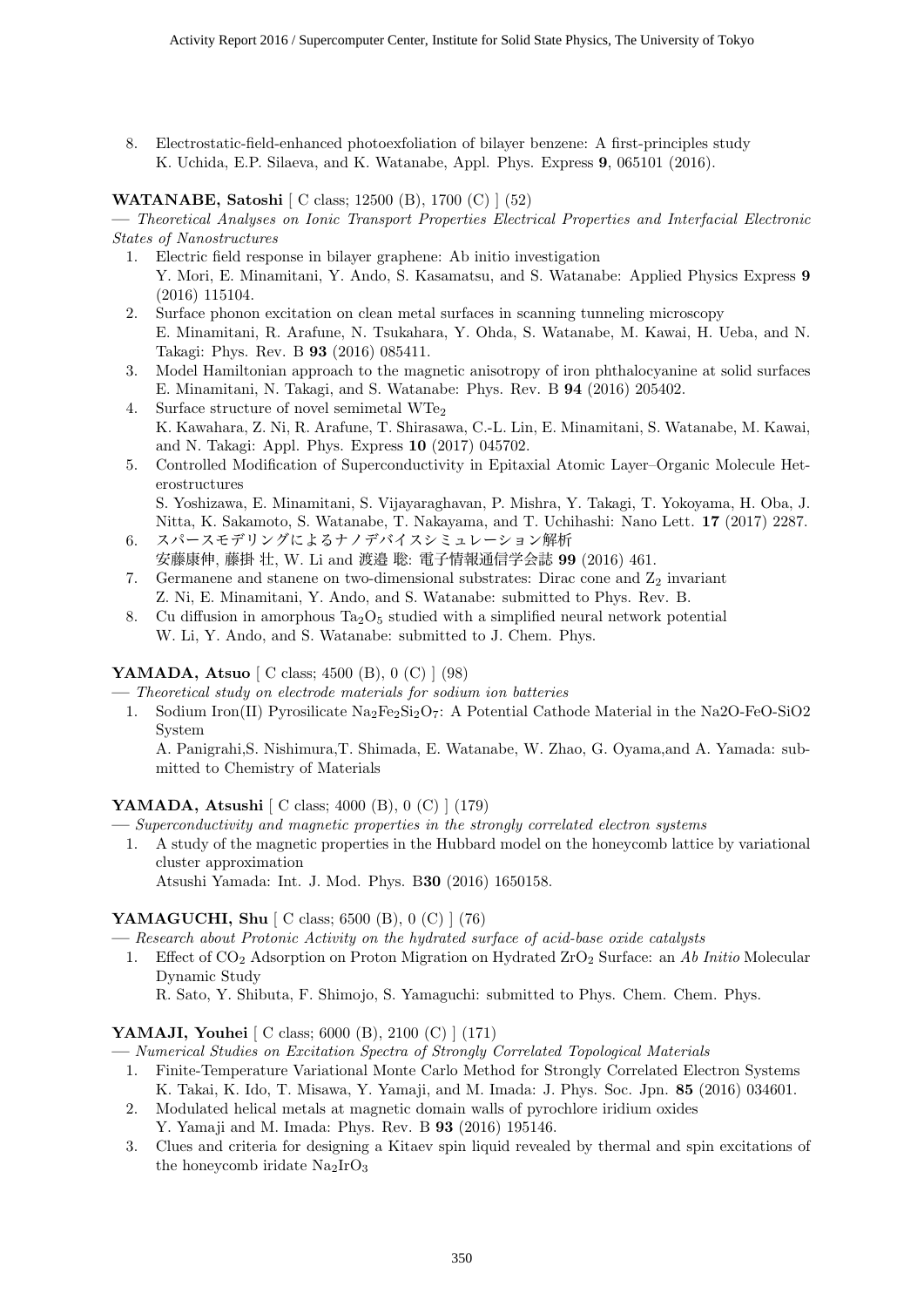Y. Yamaji, T. Suzuki, T. Yamada, S. Suga, N. Kawashima, and M. Imada: Phys. Rev. B **93** (2016) 174425.

- 4. Finite-Temperature Signatures of Spin Liquids in Frustrated Hubbard Model T. Misawa and Y. Yamaji: arXiv:1608.09006, submitted.
- 5. Ground state properties of Na2IrO<sup>3</sup> determined from *ab initio* Hamiltonian and its extensions containing Kitaev and extended Heisenberg interactions
- T. Okubo, K. Shinjo, Y. Yamaji, N. Kawashima, S. Sota, T. Tohyama, and M. Imada: arXiv:1611.03614. 6. Realizing quantum spin liquid phases in spin-orbit driven correlated materials
- A. Catuneanu, Y. Yamaji, G. Wachtel, H.-Y. Kee, and Y. B. Kim: arXiv:1701.07837, submitted. 7. Quantum Lattice Model Solver HPhi
- M. Kawamuraa, K. Yoshimi, T. Misawa, Y. Yamaji, S. Todo, and N. Kawashima: Comput. Phys. Commun. in press.

#### **YAMASHITA, Koichi** [ C class; 5500 (B), 0 (C) ] (88)

**—** *Large scale ab initio calculations on the fundamental processes of solar energy convergence devices and on designing principles for new materials*

1. Theoretical investigation of  $[\text{Ru(tpy)}2]2+2]2+$ ,  $[\text{Ru(tpy)}(\text{bpy})(\text{H2O})]2+2+$  and  $[\text{Ru(tpy)}(\text{bpy})(\text{Cl})]+$ complexes in acetone revisited: Inclusion of strong spin?orbit couplings to quantum chemistry calculations

K. Mishima, T. Kinoshita, M. Hayashi, R. Jono, H. Segawa, K. Yamashita: J. Theor. Comput. Chem. **15** (2016) 1650001.

- 2. Photon-absorbing charge-bridging states in organic bulk heterojunctions consisting of diketopyrrolopyrrole derivatives and PCBM
	- M. Fujii, W. Shin, T. Yasuda, K. Yamashita: Phys. Chem. Chem. Phys. **18** (2016) 9514.
- 3. Dipole Analyses for Short-Circuit Current in Organic Photovoltaic Devices of Diketopyrrolopyrrole-Based Donor and PCBM

S. Koda, M. Fujii, S. Hatamiya, K. Yamashita: Theor. Chem. Acc. **135** (2016) 115.

- 4. Does organic/organic interface mimic band bending by deforming structure? R. Jono, E. Watanabe, M. Fujii, K. Yamashita: J. Photochem. Photobiol. A: Chem. **330** (2016) 181.
- 5. The Effects of the Organic-Inorganic Interactions on the Thermal Transport Properties of CH3NH3PbI3 T. Hata, G. Giorgi, K. Yamashita: Nano Lett. **16** (2016) 2749.
- 6. Thermal effect on the morphology and performance of organic photovoltaics
	- E. Kawashima, M. Fujii, K. Yamashita: Phys. Chem. Chem. Phys. **18** (2016) 26456.
- 7. Anion Ordering in CaTaO2N: Structural Impact on the Photocatalytic Activity. Insights from First-Principles
	- A. Kubo, G. Giorgi, K. Yamashita: Chem. Mater. **29** (2017) 539.
- 8. Charge Carrier Trapping at Surface Defects of Perovskite Solar Cell Absorbers: A First-Principles Study
	- H. Uratani, K. Yamashita: J. Phys. Chem. Lett. **8** (2017) 742.
- 9. Synthesis of Quinoidal Fused Oligosiloles by Rhodium-Catalyzed Stitching Reaction and Theoretical Investigation of Their Properties R. Shintani, N. Misawa, T. Tsuda, R. Iino, M. Fujii, K. Yamashita, K. Nozaki: J. Am. Chem.

#### **YAMASHITA, Tomoki** [ C class; 3000 (B), 1800 (C) ] (97)

**—** *Search for magnet and spintronics materials based on materials informatics*

#### **YAMAUCHI, Jun** [ B class; 800 (B), 500 (C) ] (127)

Soc. **139)** (2017) 3861.

- **—** *First-principles study on the defects in semiconductors*
	- 1. X-ray photoelectron spectroscopy analysis of boron defects in silicon crystal: a first-principles study
		- J. Yamauchi, Y. Yoshimoto, and Y. Suwa: J. Appl. Phys., **119** (2016) 175704.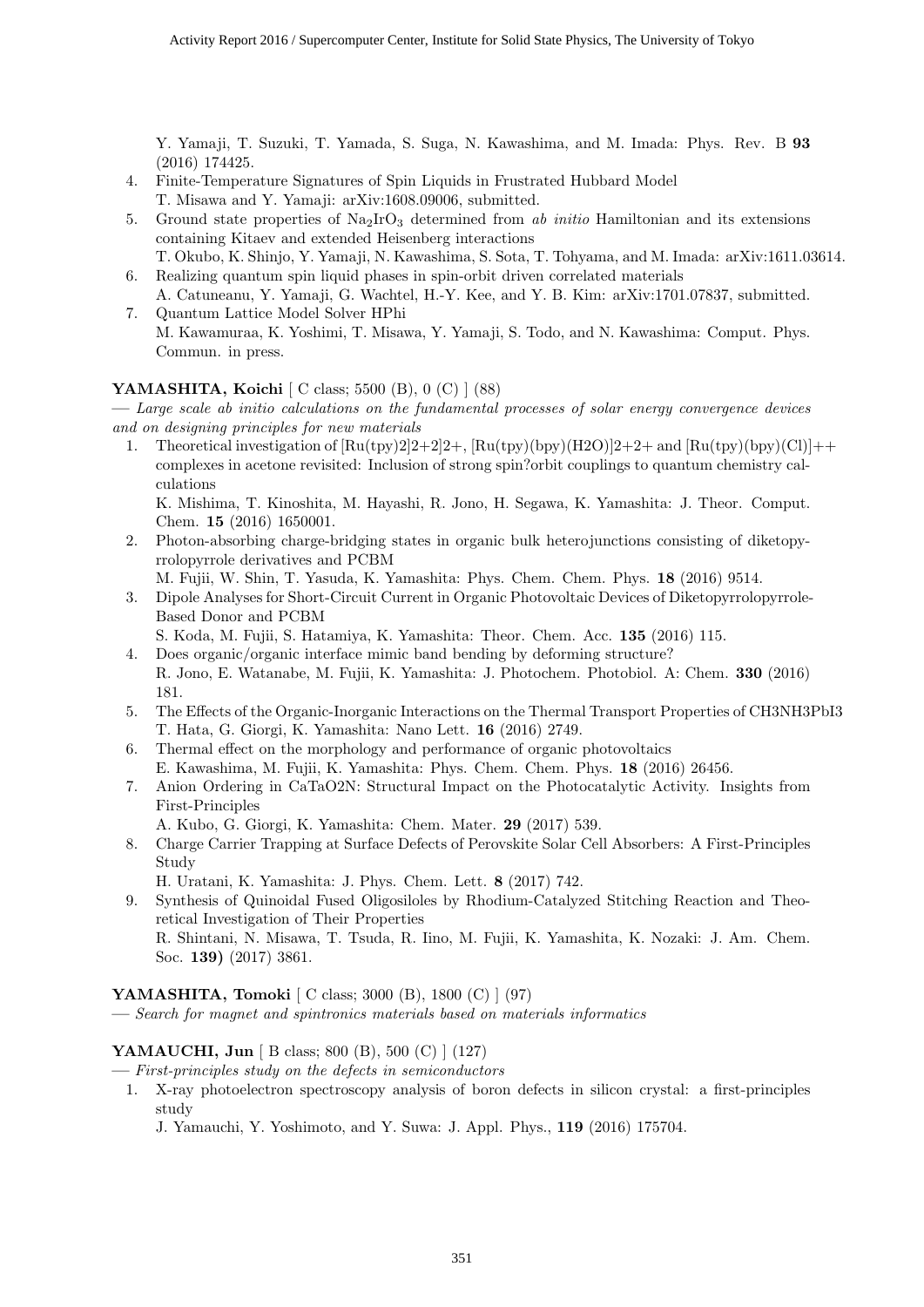#### **YAMAUCHI, Kunihiko** [ C class; 6500 (B), 2200 (C) ] (64)

**—** *Search and design for topological materials based on evolutionary algorithm*

- 1. Topological phase transition coupled with spin-valley physics in ferroelectric oxide heterostructures Kunihiko Yamauchi, Paolo Barone, and Silvia Picozzi: Phys. Rev. B 95, 035146 (2017).
- 2. Superexchange interaction in the A-site ordered perovskite YMn3Al4O12 K. Nakayama, M. Kuno, K. Yamauchi, S. Souma, K. Sugawara, T. Oguchi, T. Sato, and T. Takahashi: Phys. Rev. B 95, 125204 (2017).
- 3. Magnetodielectric detection of magnetic quadrupole order in Ba(TiO)Cu4(PO4)4 with Cu4O12 square cupolas K. Kimura, P. Babkevich, M. Sera, M. Toyoda, K. Yamauchi, G.S. Tucker, J. Martius, T. Fennell,

P. Manuel, D.D. Khalyavin, R.D. Johnson, T. Nakano, Y. Nozue, H.M. Ronnow, and T. Kimura: Nat. Commun. 7, 13039 (2016).

#### **YANAGISAWA, Susumu** [ C class; 5000 (B), 1800 (C) ] (73)

**—** *Theoretical investigation on electronic structure of organic semiconductor solids*

- 1. First-Principles Molecular Dynamics Analysis of Ligand-Free Suzuki-Miyaura Cross Coupling in Water Solvent: Oxidative Addition Step T. Hirakawa, Y. Uramoto, D. Mimura, A. Takeda, S. Yanagisawa, T. Ikeda, K. Inagaki and Y. Morikawa: J. Phys. Chem. B **121** (2017) 164
- 2. Determination of geometric and electronic structures of organic crystals from first principles: Role of the molecular configuration on the electronic structure S. Yanagisawa and I. Hamada: J. Appl. Phys. **121** (2017) 045501

#### **YANAGISAWA, Takashi** [ B class; 1300 (B), 800 (C) ] (187)

**—** *Quantum Monte Carlo and first principles study of strongly correlated electron systems*

- 1. Crossover from weakly to strongly correlated regions in the two-dimensional Hubbard model T. Yanagisawa: J. Phys. Soc. Jpn. 85 (2016) 114707.a
- 2. One way to design a valence-skip compound I. Hase, T. Yanagisawa and K. Kawashima: Nanoscale Research Letters 12 (2017) 127.
- 3. Isotope shift of the ferromagnetic transition temperature in itinerant ferromagnets T. Yanagisawa, I. Hase and K. Odagiri: Physics Letters A381 (2017) 737.a
- 4. Chiral sine-Gordon model T. Yanagisawa: EPL 113 (2016) 41001.
- 5. Nambu-Goldstone-Leggett and Higgs modes in multi-condensate superconductors T. Yanagisawa: J. Superconductivity and Novel MAgnetism 29 (2016) 3099.
- 6. Electronic structure of InTe, SnAs and PbSb: Valence-skip compound or not? I. Hase, K. Yasutomi, T. Yanagisawa and K. Odagiri: Physica C527 (2016) 85.
- 7. Electronic Structure of SnF3: An Example of Valence Skipper which Forms Charge-Density Wave I. Hase, T. Yanagisawa and K. Kawashima: Physica C530 (2016) 11.
- 8. Duality in Spin Fluctuations in Correlated Electron Systems T. Yanagisawa and I. Hase: Physica C530 (2016) 1.
- 9. Magnetism, Fluctuations and mechanism of high-temperature superconductivity T. Yanagisawa, I. Hase, M. Miyazaki and K. Yamaji: J. Phys. Conf. Series (2017) in press.a
- 10. Evolution of the CDW gap in valence skipper RbTlX3 ( $X = F$ , Cl, Br): A first-principles study I. Hase and T. Yanagisawa: J. Phys. Conf. Series (2017) in press.

#### **YASUDA, Chitoshi** [ C class; 3500 (B), 0 (C) ] (255)

**—** *Randomness Effects on Quantum Spin Systems Coupled to Lattice Degrees of Freedom*

#### **YASUOKA, Kenji** [ C class; 7500 (B), 0 (C) ] (65)

- **—** *The role of Ti interstitial in adsorption of O2 on reduced rutile TiO2 (110) surface*
- **—** *The role of excess electrons in adsorption of O2 on rutile TiO2 (110) surface*
- 1. Stability of Excess Electrons Introduced by Ti Interstitial in Rutile TiO2(110) Surface K. Morita, T. Shibuya, and K. Yasuoka: J. Phys. Chem. C **121** (2017) 1602-1607.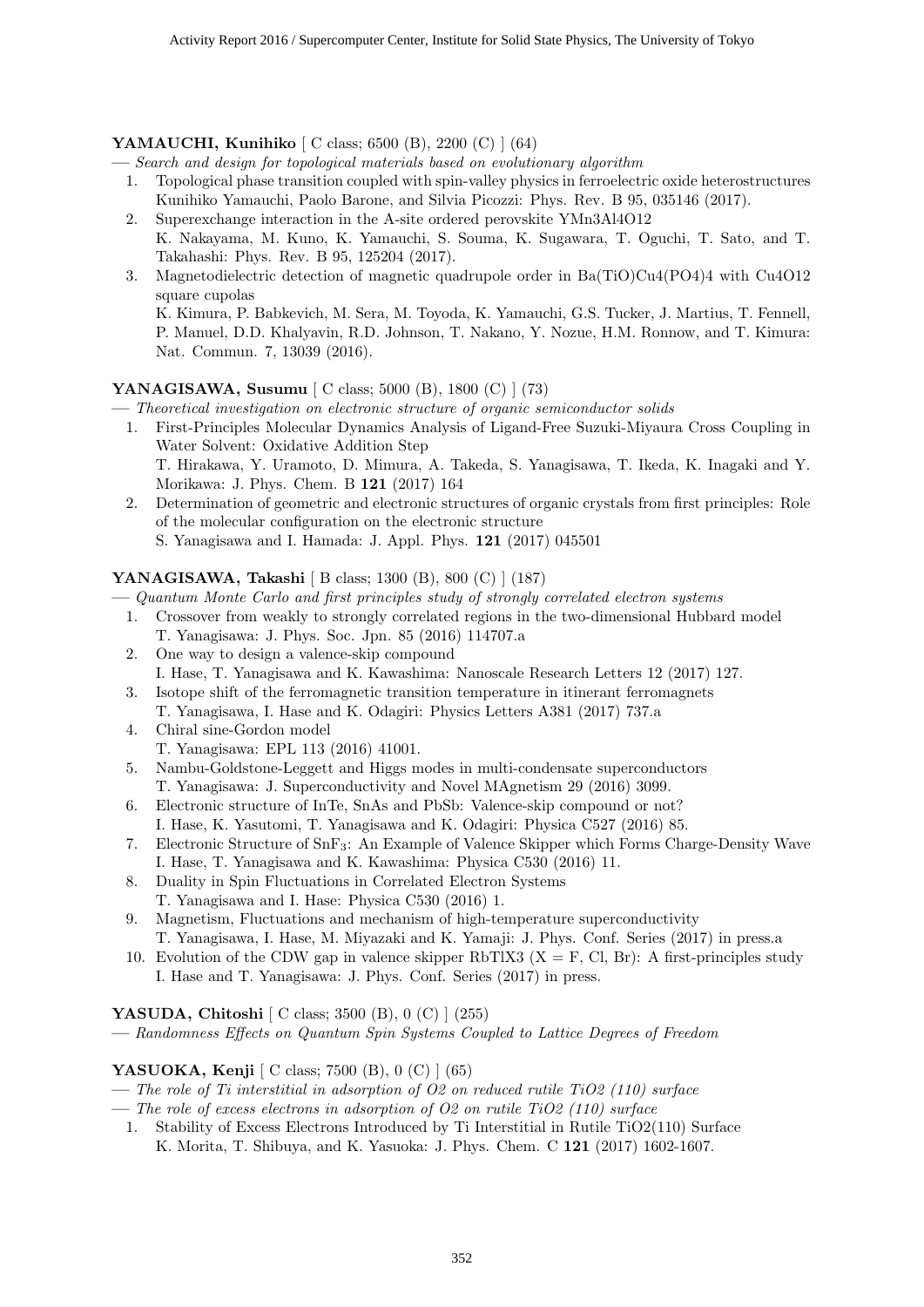#### **YOSHIDA, Tsuneya** [ C class; 11000 (B), 0 (C) ] (166)

- **—** *Correlation effects on surface states of topological phases*
- **—** *Study of topological phases in strongly correlated systems*
	- 1. Restoration of topological properties at finite temperatures in a heavy-fermion system Tsuneya Yoshida, and Robert Peters, and Norio Kawakami: Phys. Rev. B. **93** (2016) 045138
	- 2. Coexistence of light and heavy surface states in a topological multiband Kondo insulator R. Peters, T. Yoshida, H. Sakakibara, and N. Kawakami: Phys. Rev. B **93**, 235159 (2016)
	- 3. Reduction of Z classification of a two-dimensional weak topological insulator T. Yoshida and N. Kawakami: Phys. Rev. B **95**, 045127 (2017)
	- 4. Fate of Majorana modes in CeCoIn5/YbCoIn5 superlattices T. Yoshida, A. Daido, Y. Yanase, and N. Kawakami: Phys. Rev. Lett. **118**, 147001 (2017)
	- 5. Topological edge Mott insulating state in two dimensions at finite temperatures T. Yoshida and N. Kawakami: Phys. Rev. B **94**, 085149 (2016)

#### **YOSHIDOME, Takashi** [ C class; 4500 (B), 1700 (C) ] (235)

**—** *A construction of the Markov state model of protein folding using the manifold theory*

**YOSHIZAWA, Kanako** [ C class; 2500 (B), 1800 (C) ] (100)

**—** *Structural analysis of titanium dioxide by first-principles calculation*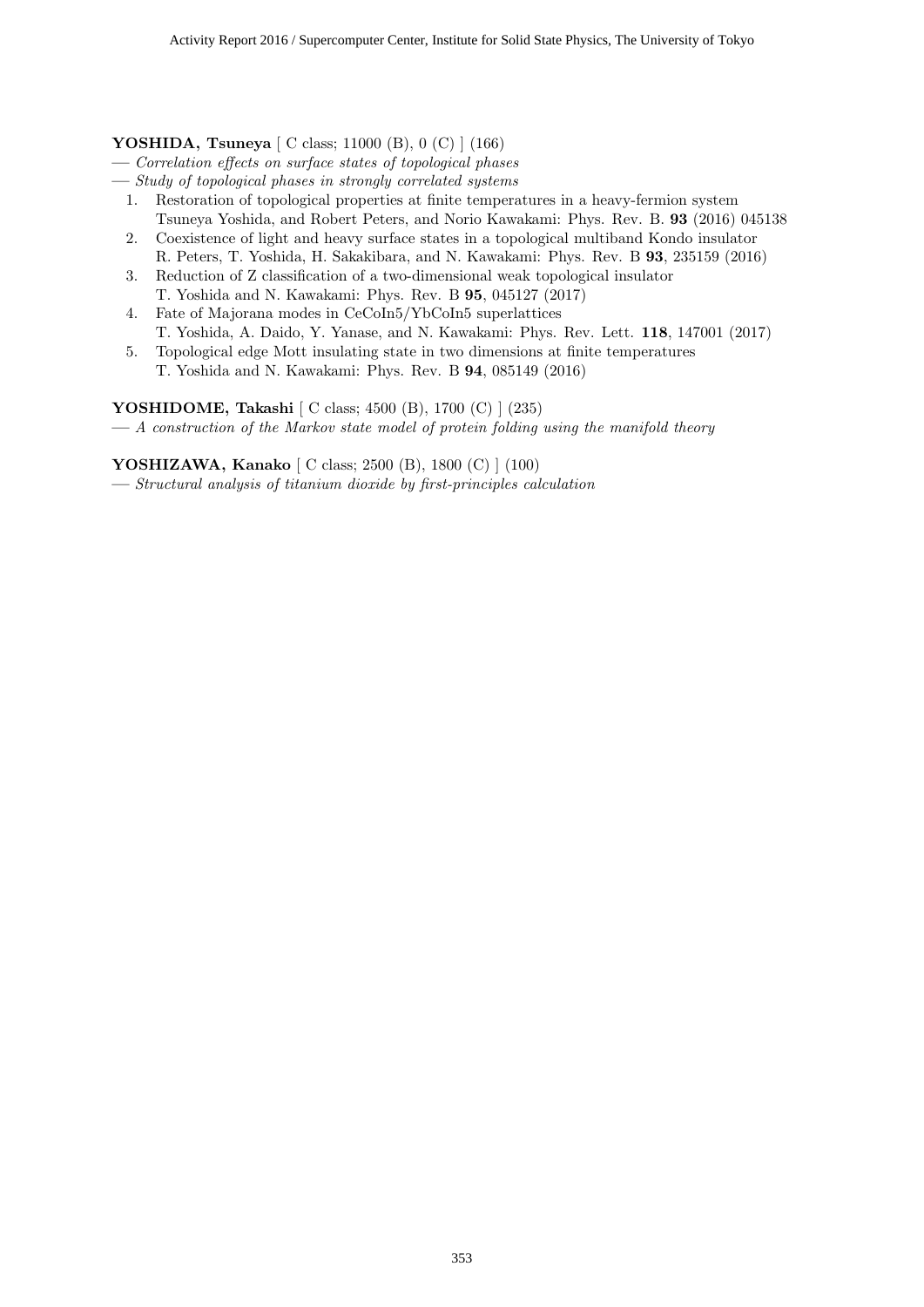## *✷* SCCMS Projects

#### **AKAI, Hisazumi** [ 1000 (B), 1000 (C) ] (140)

**—** *First-principles calculation on f-electron systems*

- 1. Schottky junction studied using Korringa–Kohn–Rostoker Nonequilibrium Green's function method M. Ogura and H. Akai: J. Phys. Soc. Jpn. **85** (2016) 104715.
- 2. Relevance of 4f-3d exchange to finite-temperature magnetism of rare-earth permanent magnets: an ab-initio-based spin model approach for  $NdFe_{12}N$
- M. Matsumoto, H. Akai, Y. Harashima, S. Doi and T. Miyake: J. Appl. Phys. **119** (2016) 213901. 3. Electrical resistivity of substitutionally disordered hcp Fe–Si and Fe–Ni alloys: Chemically-induced resistivity saturation in the Earth's core

H. Gomi, K. Hirose, H. Akai, and Y. Fei: Earth Planet. Sci. Lett. **451** (2016) 51.

- 4. Monte Carlo analysis for finite-temperature magnetism of  $Nd_2Fe_{14}B$  permanent magnet Yuta Toga, Munehisa Matsumoto, Seiji Miyashita, Hisazumi Akai, Shotaro Doi, Takashi Miyake, and Akimasa Sakuma: Phys. Rev. B **94** (2016) 174433.
- 5. Atomistic-model study of temperature-dependent domain walls in the neodymium permanent magnet  $Nd_2Fe_{14}B$ Masamichi Nishino, Yuta Toga, Seiji Miyashita, Hisazumi Akai, Akimasa Sakuma, and Satoshi Hirosawa: Phys. Rev. B **95** (2017) 094429.

#### **FUJITA, Takatoshi** [ 1000 (B), 0 (C) ] (303)

- **—** *Excited-state calculations for molecular aggregates based on Greenfs function method*
	- 1. Coherent Dynamics of Mixed Frenkel and Charge-Transfer Excitons in Dinaphtho[2,3-*b*:2*′*3 *′* -*f*]thieno[3,2 *b*]-thiophene Thin Films: The Importance of Hole Delocalization T. Fujita, J. Huh, S K. Saikin, and A. Aspuru-Guzik: J. Phys. Chem. Lett. **7** (2016) 546.
	- 2. Emulation of complex open quantum systems using superconducting qubits S. Mostame, J. Huh, C. Kreisbeck, A. J. Kerman, T. Fujita, A. E. Eisfeld, A. Aspuru-Guzik: Quantum Inf. Proc. **16** (2017) 44.

#### **FUKUSHIMA, Tetsuya** [ 5000 (B), 2500 (C) ] (304)

- **—** *Design of spintronics materials by order-N screened KKR Green function method*
	- 1. Supercomputer System at ISSP
	- 2. Local energies and energy fluctuations applied to the high entropy alloy CrFeCoNi T. Fukushima, H. Katayama-Yoshida, K. Sato, M. Ogura, R. Zeller, and P. H. Dederichs: submitted to J. Phys. Soc. Jpn.
	- 3. Structure of the high-entropy alloy AlxCrFeCoNi: fcc versus bcc M. Ogura, T. Fukushima, R. Zeller, and P. H. Dederichs: submitted to J. Alloy Compd.

#### **IMADA, Masatoshi** [ 25000 (B), 10000 (C) ] (287)

- **—** *Interfacial high-Tc superconductivity and nonequilibrium superconductivity*
- **—** *Superconducting correlations of nonequilibrium states*
	- 1. Finite-Temperature Variational Monte Carlo Method for Strongly Correlated Electron Systems Kensaku Takai, Kota Ido, Takahiro Misawa, Youhei Yamaji, and Masatoshi Imada: J. Phys. Soc. Jpn.**85** (2016) 034601.
	- 2. Real-space renormalized dynamical mean field theory Dai Kubota, Shiro Sakai, and Masatoshi Imada: Phys. Rev. B **93** (2016) 205119.
	- 3. Modulated Helical Metals at Magnetic Domain Walls of Pyrochlore Iridium Oxides Youhei Yamaji, Masatoshi Imada: Phys. Rev. B**93** (2016) 195146.
	- 4. Clues and criteria for designing a Kitaev spin liquid revealed by thermal and spin excitations of the honeycomb iridate Na2IrO3 Youhei Yamaji, Takafumi Suzuki, Takuto Yamada, Sei-ichiro Suga, Naoki Kawashima, and Masatoshi Imada: Phys. Rev. B **93** (2016) 174425.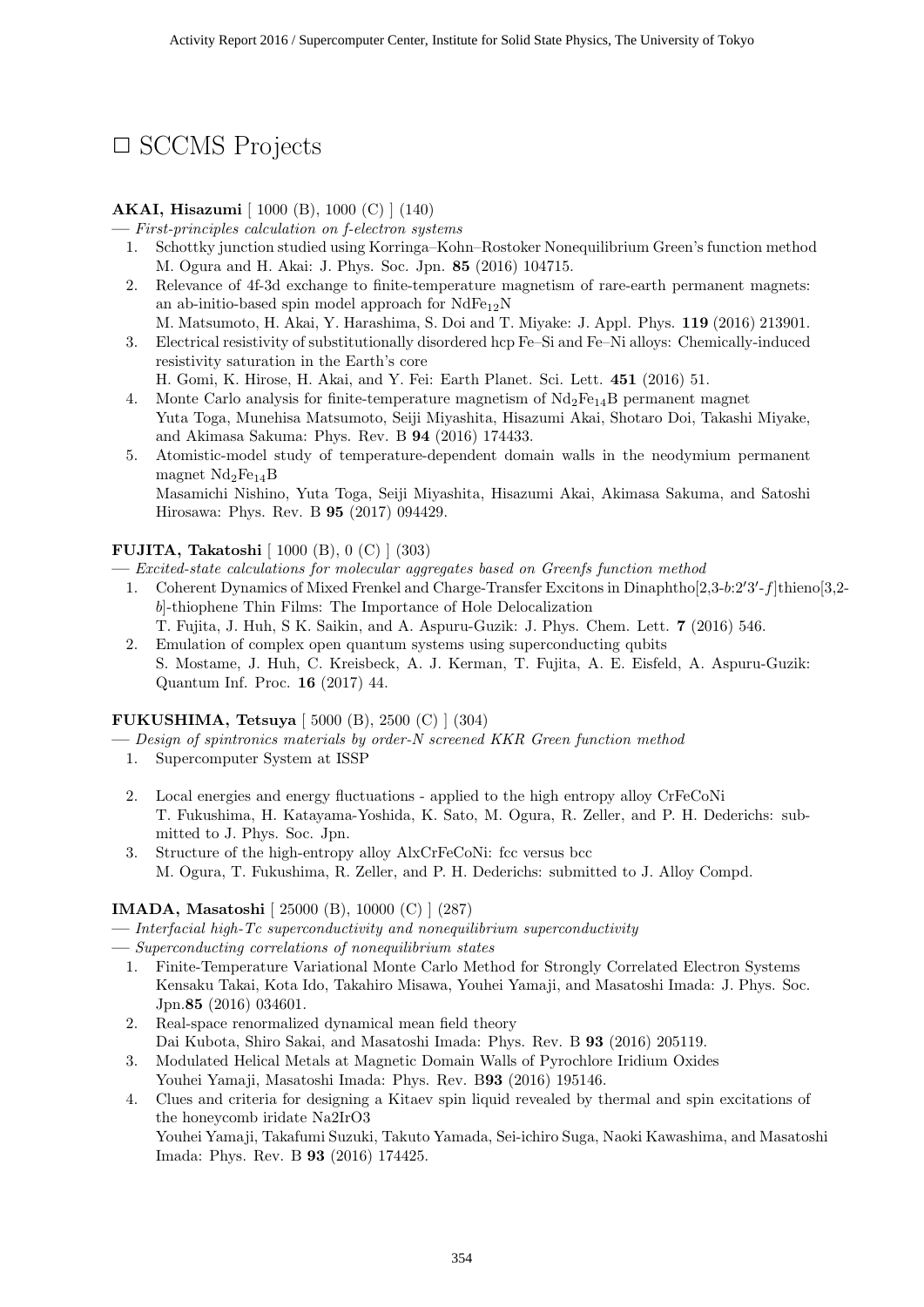- 5. Self-Optimized Superconductivity Attainable by Interlayer Phase Separation at Cuprate Interfaces Takahiro Misawa, Yusuke Nomura, Silke Biermann, and Masatoshi Imada: Sci. Adv. **2** (2016) e1600664 .
- 6. Nonequilibrium Pump-Probe Photoexcitation as a Tool for Analyzing Unoccupied Equilibrium States of Correlated Electrons

Youhei Yamaji,and Masatoshi Imada: J. Phys. Soc. Jpn. **85** (2016) 094707.

- 7. Hidden-fermion representation of self-energy in pseudogap and superconducting states of the twodimensional Hubbard model
	- Shiro Sakai, Marcello Civelli, and Masatoshi Imada: Phys. Rev. B.**94** (2016) 115130.
- 8. Stabilization of topological insulator emerging from electron correlations on honeycomb lattice and its possible relevance in twisted bilayer graphene Moyuru Kurita, Youhei Yamaji, and Masatoshi Imada : Phys. Rev. B. **94** (2016) 125131.

#### **KAWASHIMA, Naoki** [ 5000 (B), 2500 (C) ] (298)

**—** *Search for novel quantum phases and transitions by tensor network methods and quantum Monte Carlo methods*

- 1. Ground state properties of Na2IrO3 determined from ab initio Hamiltonian and its extensions containing Kitaev and extended Heisenberg interactions Tsuyoshi Okubo, Kazuya Shinjo, Youhei Yamaji, Naoki Kawashima, Shigetoshi Sota, Takami Tohyama, and Masatoshi Imada: arXiv:1611.03614.
- 2. Quantum Lattice Model Solver HPhi Mitsuaki Kawamura, Kazuyoshi Yoshimi, Takahiro Misawa, Youhei Yamaji, Synge Todo, and Naoki Kawashima: Comput. Phys. Commun., in press.
- 3. Clues and criteria for designing a Kitaev spin liquid revealed by thermal and spin excitations of the honeycomb iridate Na2IrO3 Youhei Yamaji, Takafumi Suzuki, Takuto Yamada, Sei-ichiro Suga, Naoki Kawashima, and Masatoshi Imada: Phys. Rev. B **93**, 174425 (2016).

#### **KOHYAMA, Masanori** [ 25000 (B), 12500 (C) ] (289, 290)

**—** *First-principles phase field mapping*

- 1. Relationship between cap structure and energy gap in capped carbon nanotubes S. Ono, K. Tanikawa, R. Kuwahara, and K. Ohno: J. Chem. Phys. 145, 024702 (2016).
- 2. Ab initio molecular dynamics simulation study of successive hydrogenation reactions of carbon monoxide producing methanol
	- T. N. Pham, S. Ono, and K. Ohno: J. Chem. Phys. 144, 144309 (2016).
- 3. Momentum-dependent band spin splitting in semiconducting MnO2: a density functional calculation
- Y. Noda, K. Ohno, and S. Nakamura: Phys. Chem. Chem. Phys. 18, 13294 (2016).
- 4. Growth of Graphene Nanocoil in a SiC Container: A Molecular Dynamics Study S. Battacharyya, S. Otake, S. Ono, R. Kuwahara, and K. Ohno: Advances in Materials Physics and Chemistry 6, 113 (2016).
- 5. A self-consistent GW approach to the van der Waals potential for a helium dimer T. Shoji, R. Kuwahara, S. Ono, and K. Ohno: Phys. Chem. Chem. Phys. 18, 24477 (2016).
- 6. GW*γ*+ Bethe-Salpeter equation approach for photoabsorption spectra: Importance of self-consistent GW*γ* calculations in small atomic systems
	- R. Kuwahara, Y. Noguchi, and K. Ohno: Phys. Rev. B 94, 121116(R) (2016).
- 7. A simple derivation of the exact quasiparticle theory and its extension to arbitrary initial excited eigenstates

K. Ohno, S. Ono, and T. Isobe: J. Chem. Phys. 146, 084108 (2017).

#### **MISAWA, Takahiro** [ 10000 (B), 5000 (C) ] (295)

**—** *Many-variable variational Monte Carlo study for interfaces of high-Tc superconductors*

- **—** *Many-variable variational Monte Carlo study for degenerate two-orbital Hubbard model with inverted Hund coupling*
	- 1. Self-optimized superconductivity attainable by interlayer phase separation at cuprate interfaces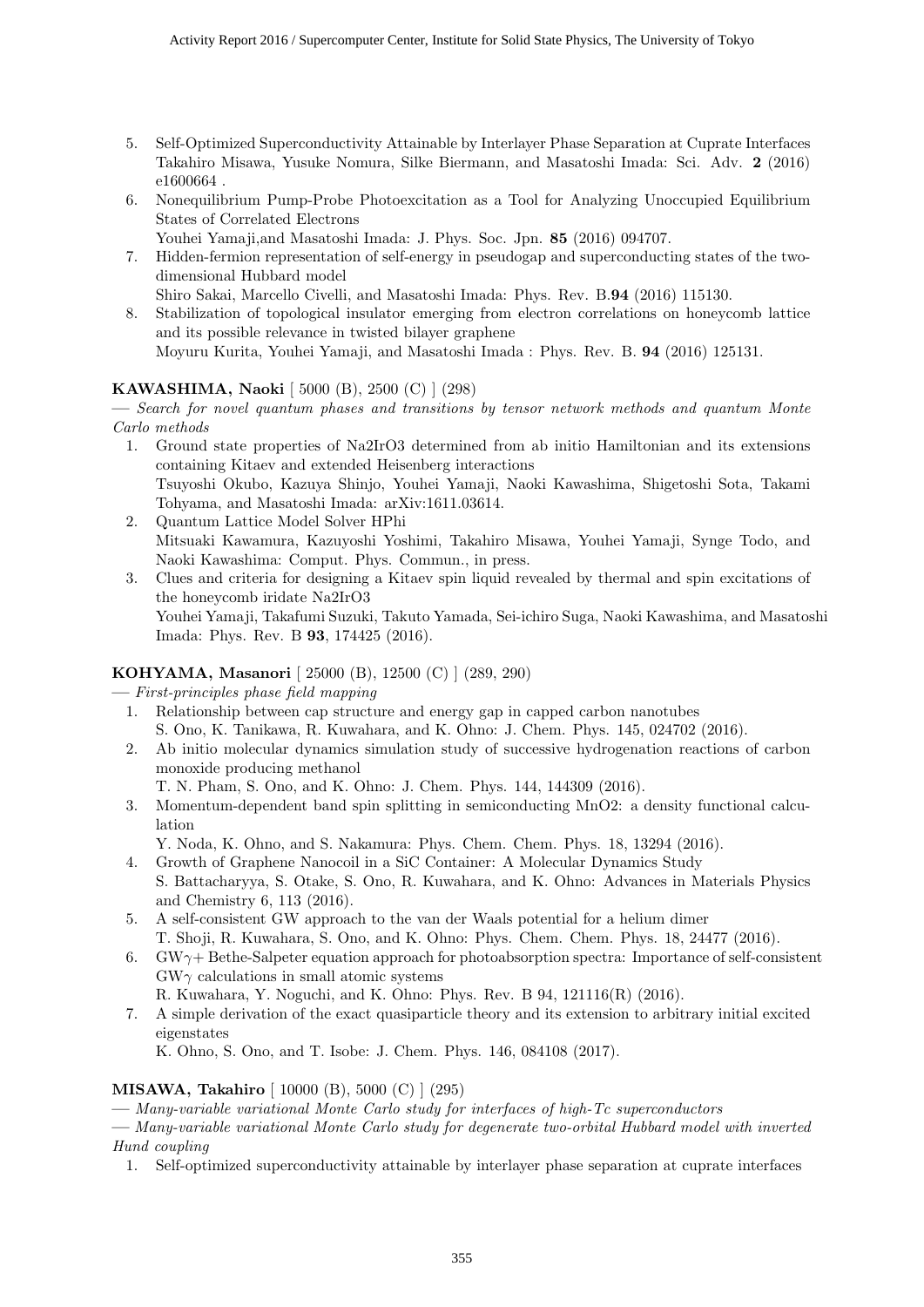T. Misawa, Y. Nomura, S. Biermann, and M. Imada, Sci. Adv. **2**, e1600664 (2016)

#### **MIYAKE, Takashi** [ 5400 (B), 0 (C) ] (311)

- **—** *First-principles study of magnetic materials*
	- 1. First-principles study on stability and magnetism of NdFe11M and NdFe11MN for M = Ti, V, Cr, Mn, Fe, Co, Ni, Cu, Zn Yosuke Harashima, Kiyoyuki Terakura, Hiori Kino, Shoji Ishibashi, and Takashi Miyake: J. Appl. Phys. **120** (2016) 203904.

#### **NAKAI, Hiromi** [ 0 (B), 5000 (C) ] (309)

**—** *Quantum molecular dynamics simulation on electrolyte solution for sodium-ion battery*

#### **NOBUSADA, Katsuyuki** [ 15000 (B), 7500 (C) ] (285)

**—** *Nano-optical response theory and computational design of photo-electronic functional devices*

- 1. An atomic-level insight into the basic mechanism responsible for the enhancement of the catalytic oxidation of carbon monoxide on a Cu/CeO2 surface
	- K. Koizumi, K. Nobusada and M. Boero: Phys. Chem. Chem. Phys. **19**, 3498 (2017).
- 2. Simple but efficient method for inhibiting sintering and aggregation of catalytic Pt nanoclusters on metal-oxide supports

K. Koizumi, K. Nobusada and M. Boero: Chem. Eur. J. **23**, 1531 (2017).

3. The absence of a gap state and enhancement of the Mars-van Krevelen reaction on oxygen defective Cu/CeO2 surfaces

K. Koizumi, K. Nobusada and M. Boero: Phys. Chem. Chem. Phys. **18**, 20708 (2016).

#### **OBA, Fumiyasu** [ 10000 (B), 0 (C) ] (307)

**—** *Exploration of novel semiconductors by first-principles screening*

#### **OGATA, Shuji** [ 5000 (B), 2500 (C) ] (299)

**—** *Simulation of organic-inorganic interfaces*

1. Enhanced Si-O Bond Breaking in Silica Glass by Water Dimer: A Hybrid Quantum-Classical Simulation Study

T. Kouno, S. Ogata, T. Shimada, T. Tamura, and R. Kobayashi: J. Phys. Soc. Jpn. **85** (2016) 054601.

2. Moisture-Induced Reduction of Adhesion Strength between Surface Oxidized Al and Epoxy Resin: Dynamics Simulation with Electronic Structure Calculation S. Ogata and Y. Takahashi: J. Phys. Chem. C **120** (2016) 13630.

#### **OGUCHI, Tamio** [ 10000 (B), 5000 (C) ] (306)

**—** *Materials exploration for sodium secondary batteries*

#### **OKAZAKI, Kei-ichi** [ 1500 (B), 0 (C) ] (302)

**—** *Multiscale simulations of bio-membrane shape-changing dynamics*

#### **OKAZAKI, Susumu** [ 5000 (B), 2500 (C) ] (301)

**—** *Conversion and storage of energy - Fuel cells and secondary batteries: Research and development of fundamental technologies of battery simulators*

- 1. Evaluation of atomic pressure in the multiple time-step integration algorithm
- Y. Andoh, N. Yoshii, A. Yamada, S. Okazaki: J. Comput. Chem. **38** , 704 (2017) 2. Structural ordering of lipid bilayers induced by surfactant molecules with small hydrophilic head group

Y. Andoh, S. N. S. Mohamed, S. Kite, S. Okazaki: Mol. Siml., in press

3. Transferable coarse-grained model for perfluorosulfonic acid polymer membranes

A. Kuo, S. Okazaki, W. Shinoda: Soft Matter, submitted.

4. Molecular dynamics study of the morphology of hydrated perfluorosulfonic acid polymer membranes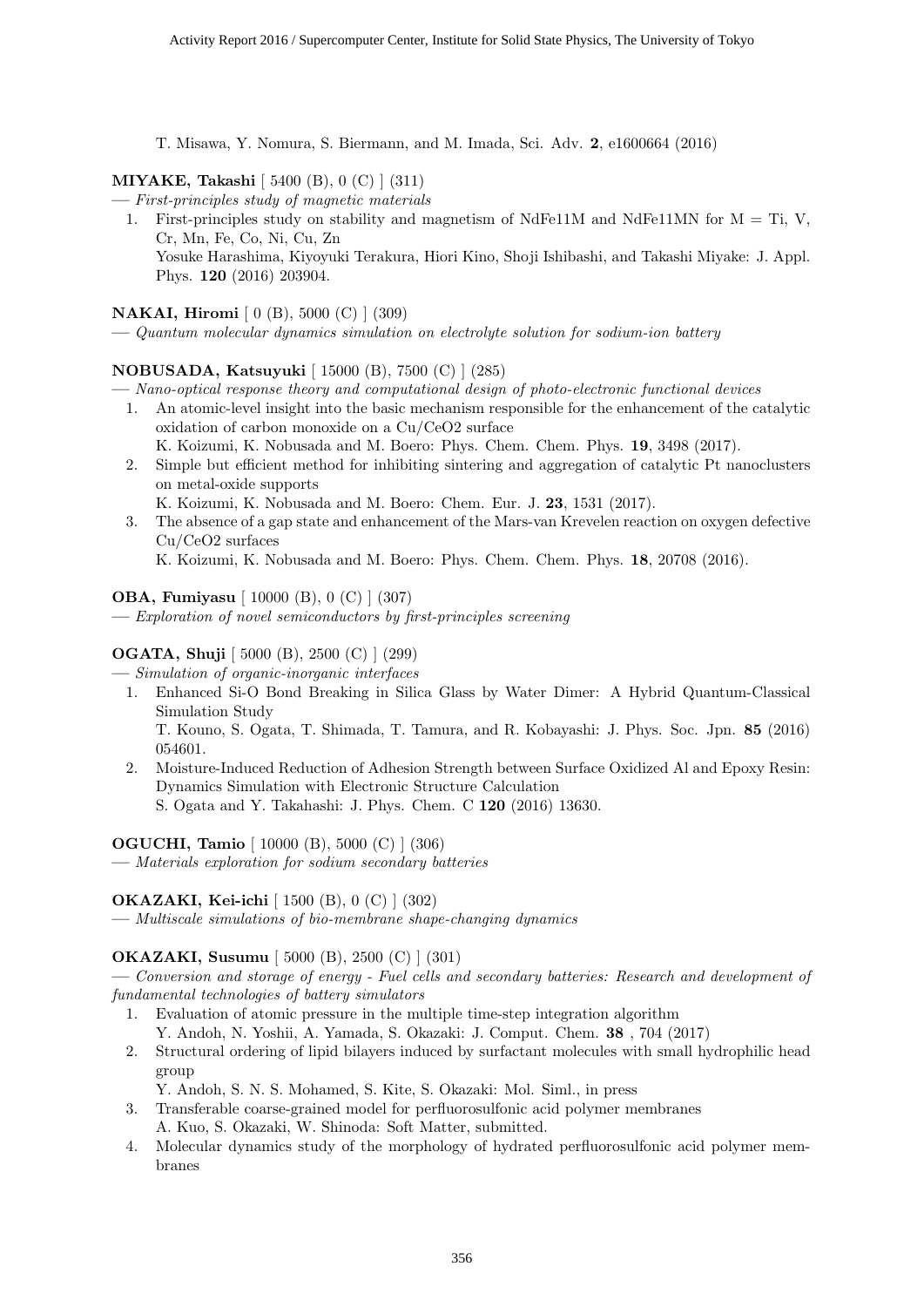A. Kuo, W. Shinoda, S. Okazaki: J. Phys. Chem. C, **120**, 25832 (2017)

#### **OSHIYAMA, Atsushi** [ 25000 (B), 12500 (C) ] (283)

**—** *First-principles electronic-structure calculations and device-process simulations*

- 1. Multistep Atomic Reaction Enhanced by an Atomic Force Microscope Probe on Si (111) and Ge(111) Surfaces
	- B. Enkhtaivan and A. Oshiyama: Phys. Rev. B **94** (2016) 085416.
- 2. Atomic Force Microscope manipulation of Ag atom on the Si(111) surface B. Enkhtaivan and A. Oshiyama: Phys. Rev. B **95** (2017) 035309.
- 3. Band-unfolding approach to moiré-induced band-gap opening and Fermi-level-velocity reduction in twisted bilayer graphene
- H. Nishi, Y-i. Matsushita, A. Oshiyama: Phys. Rev. B **95** (2017) 085420. 4. First-Principles Calculations that Clarify Energetics and Reactions of Oxygen Adsorption and
- Carbon Desorption on  $4H-SiC$  (11 $\bar{2}0$ ) Surface H. Li, Y.-i. Matsushita, M. Boero and A. Oshiyama: J. Phys. Chem. C **121** (2017) 3920.
- 5. Microscopic Mechanisms of Initial Formation Process of Graphene on SiC(0001) Surfaces: Selective Si Desorption from Step Edges F. Imoto, J.-I. Iwata, M. Boero, A. Oshiyama: J. Phys. Chem. C **121** (2017) 5041.
- 6. Comprehensive study on band-gap variations in  $sp^3$ -bonded semiconductors: roles of electronic states floating in internal space Y.-i. Matsushita and A. Oshiyama: J. Phys. Soc. Jpn **86** (2017) 054702.

**SAITO, Susumu** [ 5000 (B), 2500 (C) ] (149)

**—** *Materials design using B, C, and N for next-generation device*

#### **SHIBA, Hayato** [ 10000 (B), 5000 (C) ] (292)

**—** *Simulation of liquid materials properties using hybrid classical modeling*

**—** *Mesoscale dynamics study of rheology and friction in composite electrolyte solutions*

#### **SHIGETA, Yasuteru** [ 5000 (B), 2500 (C) ] (296)

**—** *First-principles analyses on crystal growth mechanism of GaN*

#### **SUGINO, Osamu** [ 15000 (B), 2500 (C) ] (291)

**—** *Energy conversion and storage – electric energy*

#### **TAKETSUGU, Tetsuya** [ 10000 (B), 5000 (C) ] (78)

**—** *Catalytic activity of abundant-metal clusters supported by an oxide substrate*

#### **TOHYAMA, Takami** [ 0 (B), 2500 (C) ] (224)

**—** *Cooperation research with big experimental Facilities*

- 1. Phenomenological Magnetic Model in Tsai-Type Approximants T. Sugimoto, T. Tohyama, T. Hiroto, and R. Tamura: J. Phys. Soc. Jpn. **85**, (2016) 053701.
- 2. Density-matrix renormalization group study of Kitaev-Heisenberg model on the triangular lattice K. Shinjo, S. Sota, S. Yunoki, K. Totsuka, and T. Tohyama: J. Phys. Soc. Jpn. **85**, (2016) 114710.
- 3. Static and Dynamic Magnetic Properties of Spin-1/2 Inequilateral Diamond-Chain Compounds  $A_3Cu_3AlO_2(SO_4)_4$  (*A*=K, Rb, and Cs) K. Morita, M. Fujihala, H. Koorikawa, T. Sugimoto, S. Sota, S. Mitsuda, and T. Tohyama: Phys. Rev. B, in press.
- 4. Observation of a dispersive charge mode in hole-doped cuprates using resonant inelastic x-ray scattering at the oxygen K edge

K. Ishii, T. Tohyama, S. Asano, K. Sato, M. Fujita, S. Wakimoto, K. Tustsui, S. Sota, J. Miyawaki, H. Niwa, Y. Harada, J. Pelliciari, Y. Huang, T. Schmitt, Y. Yamamoto, and J. Mizuki: submitted to Phys. Rev. Lett.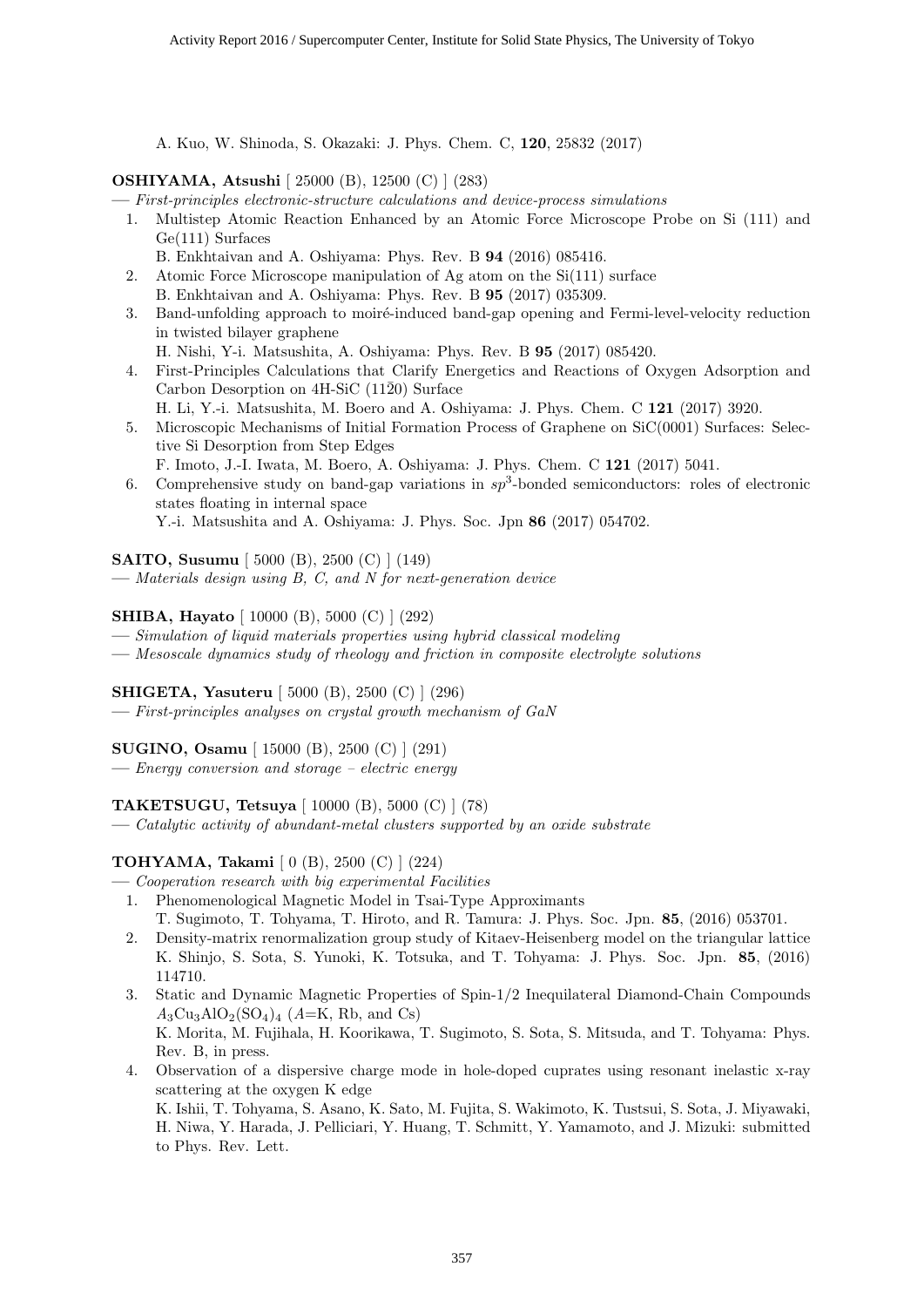#### **YABANA, Kazuhiro** [ 5000 (B), 2500 (C) ] (297)

**—** *Dynamics in nano-interface excited by high-intensity pulsed light*

#### **YAMADA, Atsuo** [ 5000 (B), 0 (C) ] (98)

- **—** *Analysis of elementary cathode reactions towards high-voltage sodium ion batteries*
	- 1. Sodium Iron(II) Pyrosilicate  $\text{Na}_2\text{Fe}_2\text{Si}_2\text{O}_7$ : A Potential Cathode Material in the Na2O-FeO-SiO2 System

A. Panigrahi,S. Nishimura,T. Shimada, E. Watanabe, W. Zhao, G. Oyama,and A. Yamada: submitted to Chemistry of Materials

#### **YAMASHITA, Koichi** [ 5000 (B), 2500 (C) ] (300)

**—** *Large scale calculations on the fundamental processes of organic and perovskite solar cells and their optimization in conversion efficiency*

1. Theoretical investigation of  $\left[\text{Ru(tpy)}\right]2\left[\frac{2+2}{2}+\text{Ru(tpy)}\right]2\left[\frac{H2O}{2}\right]\left[\frac{2+2+}{2+}\right]$  and  $\left[\text{Ru(tpy)}\right]2\left[\frac{H2O}{2+2+}\right]2\left[\frac{H2O}{2+2+}\right]$ complexes in acetone revisited: Inclusion of strong spin?orbit couplings to quantum chemistry calculations

K. Mishima, T. Kinoshita, M. Hayashi, R. Jono, H. Segawa, K. Yamashita: J. Theor. Comput. Chem. **15** (2016) 1650001.

- 2. Photon-absorbing charge-bridging states in organic bulk heterojunctions consisting of diketopyrrolopyrrole derivatives and PCBM
	- M. Fujii, W. Shin, T. Yasuda, K. Yamashita: Phys. Chem. Chem. Phys. **18** (2016) 9514.
- 3. Dipole Analyses for Short-Circuit Current in Organic Photovoltaic Devices of Diketopyrrolopyrrole-Based Donor and PCBM
	- S. Koda, M. Fujii, S. Hatamiya, K. Yamashita: Theor. Chem. Acc. **135** (2016) 115.
- 4. Does organic/organic interface mimic band bending by deforming structure? R. Jono, E. Watanabe, M. Fujii, K. Yamashita: J. Photochem. Photobiol. A: Chem. **330** (2016) 181.
- 5. The Effects of the Organic-Inorganic Interactions on the Thermal Transport Properties of CH3NH3PbI3 T. Hata, G. Giorgi, K. Yamashita: Nano Lett. **16** (2016) 2749.
- 6. Thermal effect on the morphology and performance of organic photovoltaics E. Kawashima, M. Fujii, K. Yamashita: Phys. Chem. Chem. Phys. **18** (2016) 26456.
- 7. Anion Ordering in CaTaO2N: Structural Impact on the Photocatalytic Activity. Insights from First-Principles
	- A. Kubo, G. Giorgi, K. Yamashita: Chem. Mater. **29** (2017) 539.
- 8. Charge Carrier Trapping at Surface Defects of Perovskite Solar Cell Absorbers: A First-Principles Study
	- H. Uratani, K. Yamashita: J. Phys. Chem. Lett. **8** (2017) 742.
- 9. Synthesis of Quinoidal Fused Oligosiloles by Rhodium-Catalyzed Stitching Reaction and Theoretical Investigation of Their Properties

R. Shintani, N. Misawa, T. Tsuda, R. Iino, M. Fujii, K. Yamashita, K. Nozaki: J. Am. Chem. Soc. **139** (2017) 3861.

#### **YOSHIMI, Kazuyoshi** [ 10000 (B), 2500 (C) ] (293)

**—** *Promotion of joint researches through Project for advancement of software usability in materials science in 2015*

- **—** *Analysis of spin relaxation phenomena in quantum dots*
- 1. Quantum Lattice Model Solver HPhi
	- Mitsuaki Kawamura, Kazuyoshi Yoshimi, Takahiro Misawa, Youhei Yamaji, Synge Todo, and Naoki Kawashima: Comput. Phys. Commun., in press.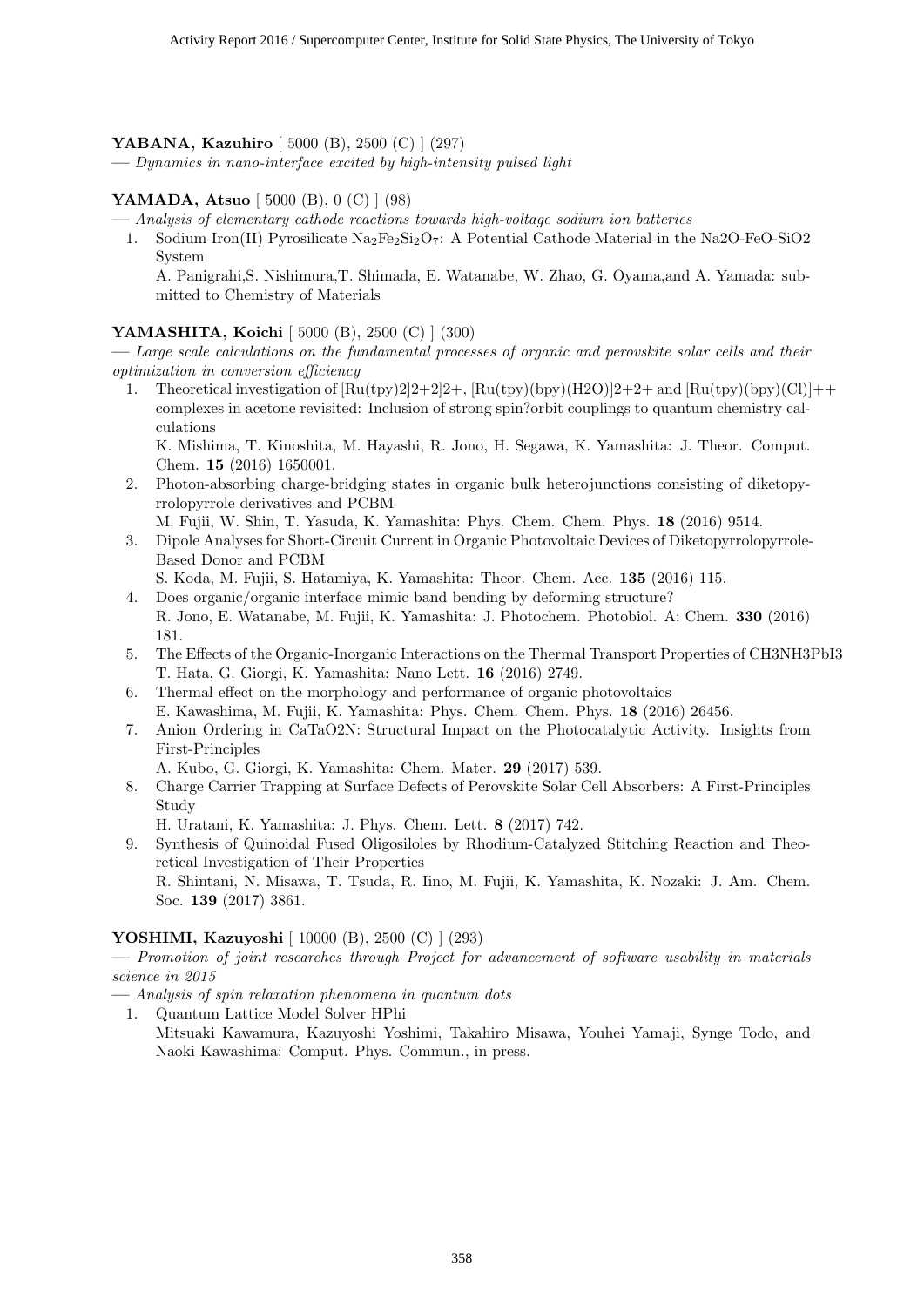## *✷* Doctor theses

#### 1. **ALAYDRUS, Musa**

Theoretical investigation of ionic conduction in rare-earth oxide materials Osaka University, 2016-03

#### 2. **BUI, Van Pho**

Study on the Mechanism of Plutinum-Assisted Hydrofluoric Acid/Water Etching of SiC Osaka University, 2016-08

#### 3. **ENKHTAIVAN, Batnyam**

First-Principles Study on Microscopic Mechanism of Atom Manipulation by Atomic Force Microscope

the University of Tokyo, 2017-03

#### 4. **HAGIWARA, Satoshi**

Positron States in Solids and At Surfaces Studied by Two-component Density Functional Theory Tokyo University of Science, 2017-03

#### 5. **HIROSE, Daichi**

Development and application of the *GW*+Bethe-Salpeter method for the study of excitonic states in molecules the University of Tokyo, 2017-03

6. **IMACHI, Hiroto**

Numerical Methods for Large-scale Quantum Material Simulations Tottori University, 2017-03

#### 7. **ISOHASHI, Ai**

Development of Catalyst-Assisted Etching in Pure Water Osaka University, 2017-01

#### 8. **MORIYAMA, Takumi**

Study on switching mechanism of resistive random access memories using polycrystalline metal oxide films Tottori University, 2017-03

#### 9. **OBATA, Masao**

Development and application of spin dependent van der Waals density functional method Kanazawa University, 2016-09

#### 10. **OZAWA, Ryo**

Topological spin textures emergent from spin-charge coupling the University of Tokyo, 2017-03

11. **SAKAGAMI, Takahiro** Structure of liquid  $ZI_4$  (Z=Sn, Ge) under ambient pressure Ehime University, 2016-03

#### 12. **SAKURAGI, Shunsuke** Ferromagnetism Induced by Quantum-Well States in Pd(100) Ultrathin Films Keio University, 2017-03

#### 13. **SATO, Nobuya**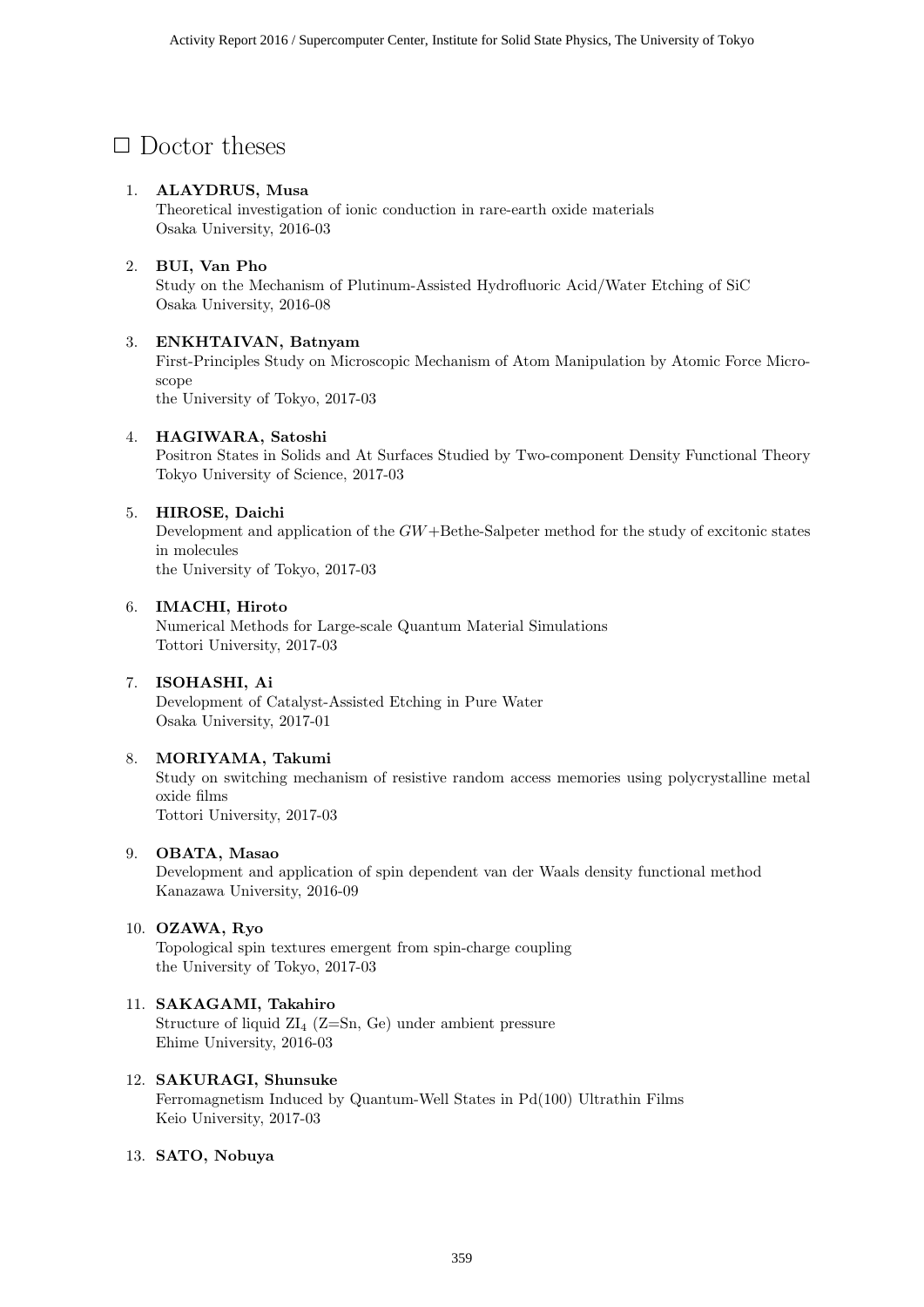Theoretical predictions of perovskite-type oxyhydrides based on first-principles calculations the University of Tokyo, 2016-03

#### 14. **SHUKRI, Ganes**

Theoretical Study on the Effect of Oxygen Vacancy on Ethylene and Acetylene Interaction with Anatase  $TiO<sub>2</sub>$  (001) Surface Osaka University, 2016-09

#### 15. **SUNNARDIANTO, Gagus Ketut**

An Effective Way of Storing and Releasing Hydrogen via Graphene Vacancy for Hydrogen Storage Applications Osaka University, 2017-03

#### 16. **SUZUKI, Takafumi**

Nonequilibrium current fluctuation in interacting mesoscopic systems the University of Tokyo, 2017-03

#### 17. **UEKI, Hikaru**

Microscopic Theory of the Flux-Flow Hall Effect in Type-II@Superconductors Hokkaido University, 2017-06

#### 18. **YAMADA, Shunsuke**

First-principles calculations of spatially extended electronic states for nanostructures with a divideand-conquer method the University of Tokyo, 2016-03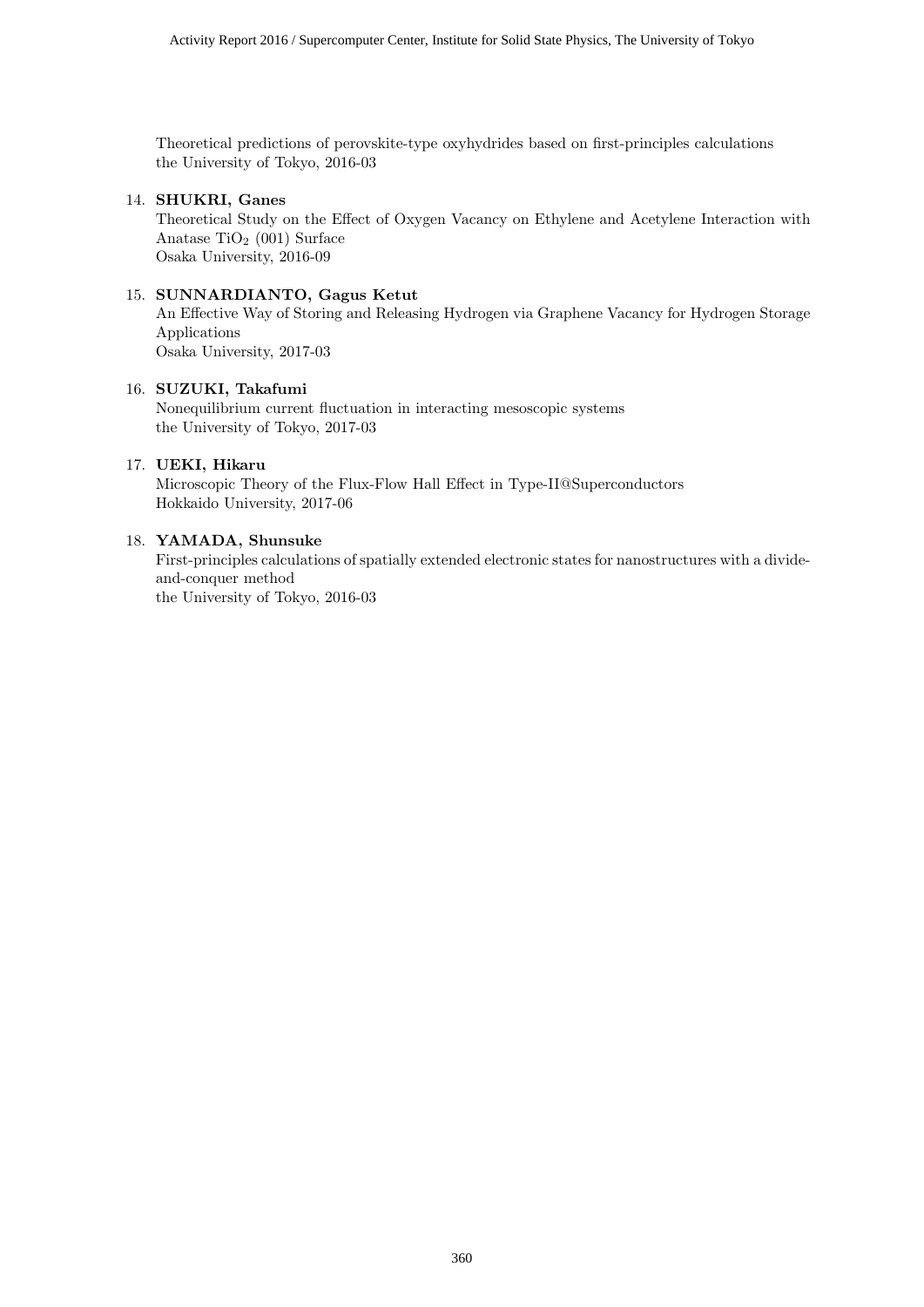## □ Master Theses

#### 1. **ADACHI, Daiki**

Combined optimization method using X-ray diffraction data and ab initio calculation the University of Tokyo, 2017-03

#### 2. **ASAYAMA, Yoshihiro**

Ionization and penetration of metal atoms at metal/insulator interfaces in electric field and effects of metal alloying Chiba University, 2016-03

#### 3. **FUNATO, Yosuke**

First-principles study on the electronic structures in Tl/Ag(111) surface and solid oxygen Kanazawa University, 2017-03

#### 4. **GOTO, Yuki**

Shape optimization in high Reynolds number problems using adjoint turbulence models the University of Tokyo, 2017-03

#### 5. **HAMAGUCHI, Motoyuki**

First-principles analysis of the electronic structure of olivine type  $LiFePO<sub>4</sub>$  and rock-salt type  $Li<sub>2</sub>MTiO<sub>4</sub>$  (M=V, Mn, Fe, Co, Ni) Osaka University, 2017-03

#### 6. **HASEGAWA, Miki**

Dissociative adsorption of water molecule at kink site of GaN(0001) Osaka University, 2017-03

#### 7. **HASHIMOTO, Toshio**

Numerical Simulation using CLSVOF method of Nucleate Boiling in Forced Convection of FC-72 Saga University, 2017-03

#### 8. **IMAI, Masaya**

Local Structuring and Molecular Dynamics at Electric Double Layer of Aqueous Electrolytes Faced to Graphite Electrode Analyzed by MD Calculation Osaka University, 2016-03

#### 9. **KAWABATA, Kohei**

Adsorption and charging of metal atoms in organic molecular solids Chiba University, 2016-03

#### 10. **MAEDA,Takahiro**

First-principles calculations of electronic structures of single-crystal organic semiconductors University of Tsukuba, 2017-03

#### 11. **MARUYAMA, Shohei**

Loop Optimization for Tensor Network Renormalization and Its Application to Various Lattices the University of Tokyo, 2017-03-23

#### 12. **MISHCHENKO, Petr**

Thermodynamic properties of the Kitaev model on a hyperoctagon lattice: Large-scale Monte Carlo study

the University of Tokyo, 2017-03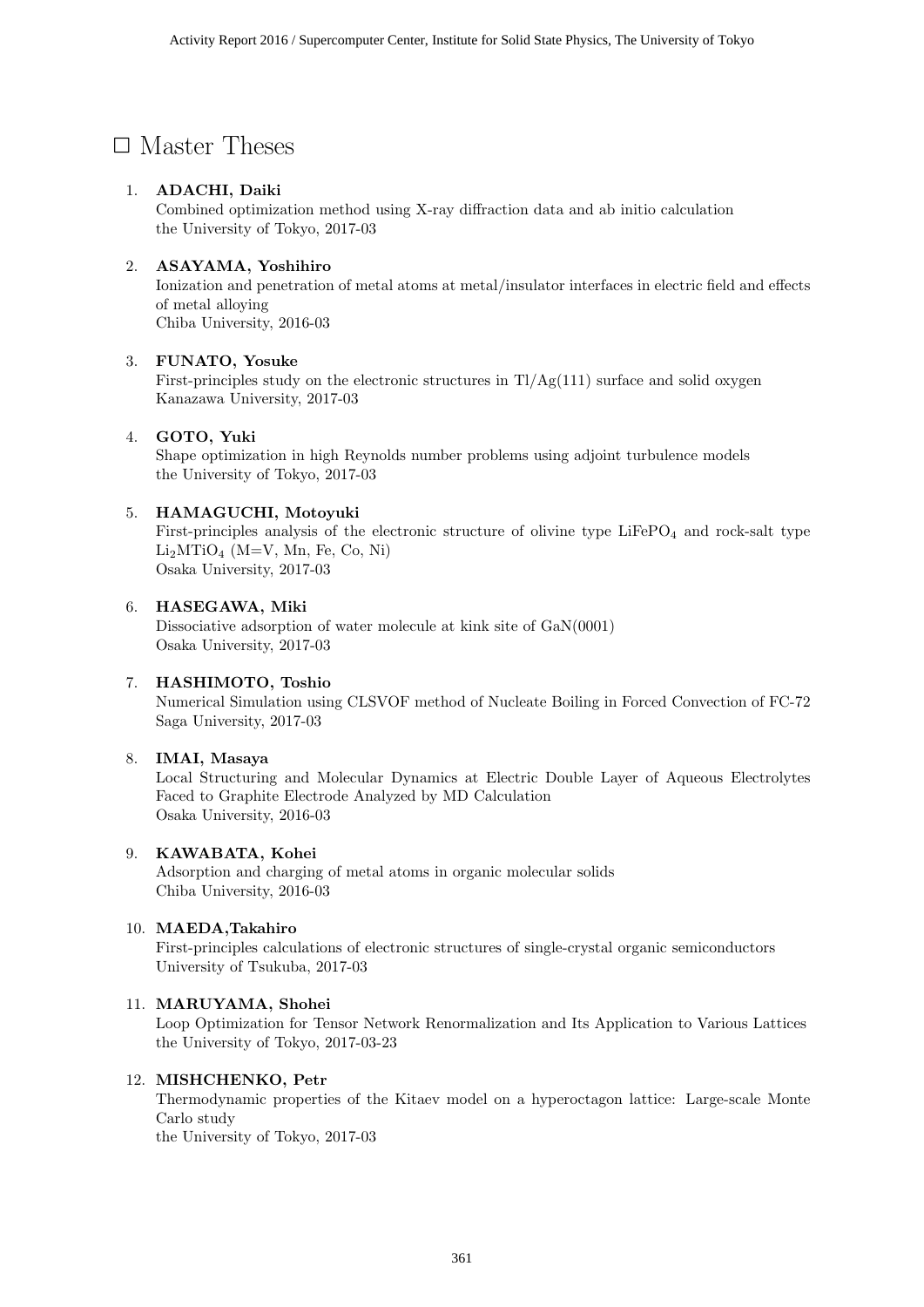- 13. **MORI, Yutaro** the University of Tokyo, 2017-03
- 14. **MORIKAWA, Yusuke** Sodium-ion Intercalation Mechanism into Hard Carbon the University of Tokyo, 2017-03
- 15. **MORIYA, Tomotaka** the University of Tokyo, 2017-03

#### 16. **NAGANO, Yoshihiro**

Numerical study on the critical properties of the antiferromagnetic classical Heisenberg model on the stacked-triangular lattice Osaka University, 2017-03

#### 17. **NAGASAWA, Akito**

First-principles study on stability of boron clusters in BaSi2 Chiba University, 2016-03

#### 18. **NAKAUCHI, Shiryu**

Analysis of ordered states in iridium oxides on a honeycomb lattice Tokyo Institute of Technology, 2017-03

#### 19. **NISHI, Hirofumi**

Theoretical Study on Twisted Bilayaer Grpahene Using the Band Unfolding Method the University of Tokyo, 2017-03

#### 20. **OBA, Yusuke**

First-principles study of phonon anharmonicity and negative thermal expansion in ScF<sup>3</sup> the University of Tokyo, 2016-03

#### 21. **OKADA, Katsuya**

Theoretical Study on Crystal Growth of  $MoS<sub>2</sub>$  Cluster Shimane University, 2017-3

#### 22. **OKAMOTO, Kazuma**

A two-phase simulation trial for determining phase boundaries Ehime University, 2016-03

#### 23. **SAKATANI, Fuminori**

First-principles study of spin-orbit splitting in III-V compound semiconductor Kanazawa University, 2017-03

#### 24. **SHIMAGAKI, Kai**

Performance analysis of parameter inference using unsteady relaxation and application to inverse Ising problem the University of Tokyo, 2017-03

#### 25. **SHINZAKI, Ryu**

Theoretical study for heavy fermion systems on quasiperiodicity Tokyo Institute of Technology, 2017-03

#### 26. **TODA, Marika**

Control of band gaps in electronic systems of two-dimensional layered materials Ochanomizu University, 2017-03